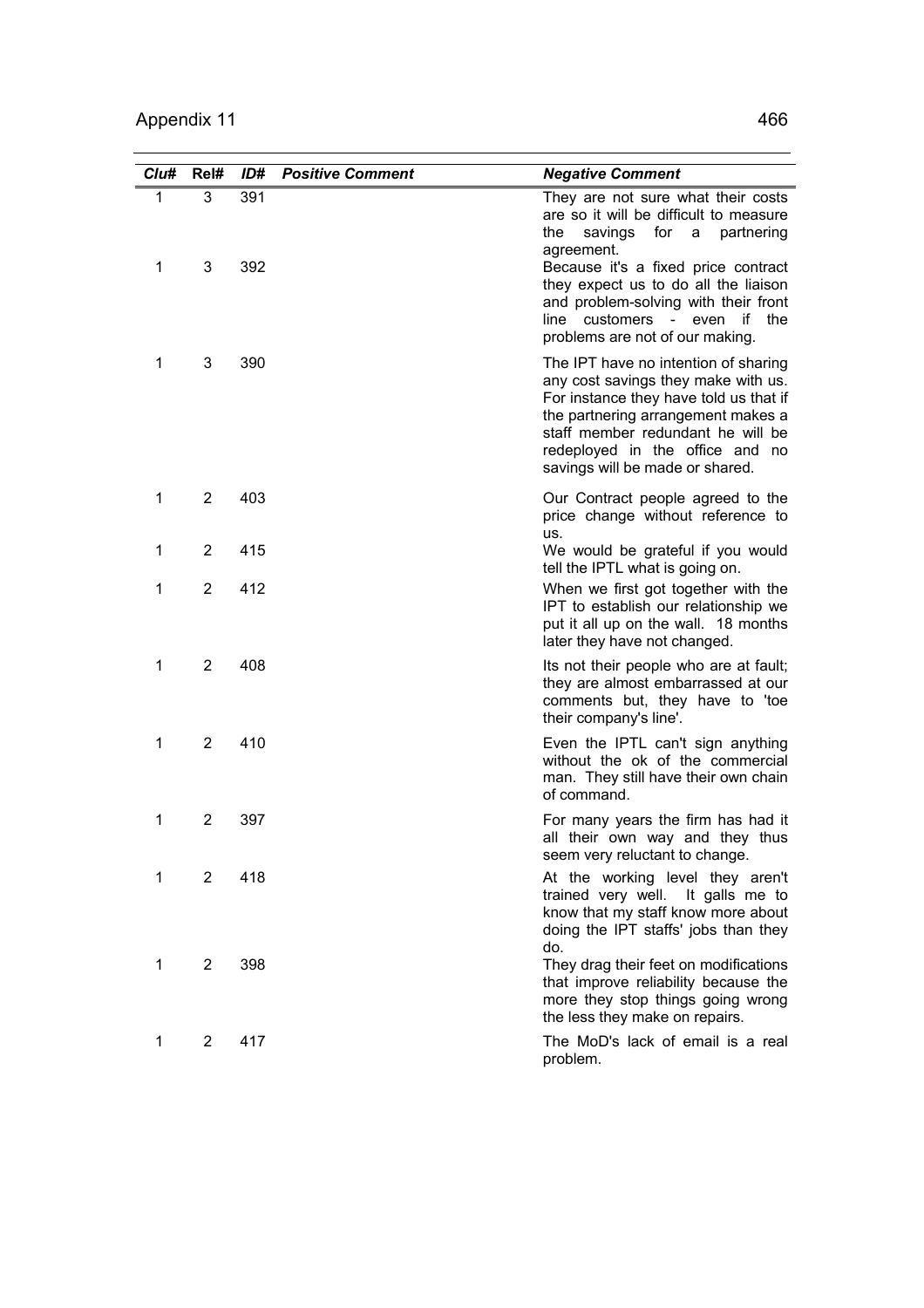| Clu#   | Rel#                | ID#        | <b>Positive Comment</b>                                                                                                                                                                                                                                               | <b>Negative Comment</b>                                                                                                                                                                                                                                                                                                                          |
|--------|---------------------|------------|-----------------------------------------------------------------------------------------------------------------------------------------------------------------------------------------------------------------------------------------------------------------------|--------------------------------------------------------------------------------------------------------------------------------------------------------------------------------------------------------------------------------------------------------------------------------------------------------------------------------------------------|
| 1<br>1 | 2<br>$\overline{2}$ | 419<br>396 |                                                                                                                                                                                                                                                                       | We feel 'kicked in the crutch' by their<br>view of us<br>but we are<br>still<br>determined to improve the situation.<br>The problem is, we always seem to<br>do the giving.<br>We have been thwarted at every<br>turn to obtain fair and reasonable<br>prices from the firm.<br>Recently<br>without warning, they marked-up<br>prices by 2-300%. |
| 1      | 2                   | 404        |                                                                                                                                                                                                                                                                       | The firm's customer support and the<br>design authority appear to be rivals<br>and we notice a poorer service as a<br>result.                                                                                                                                                                                                                    |
| 1      | 2                   | 409        |                                                                                                                                                                                                                                                                       | Our commercial staff have resisted<br>integrating with us. As a result my<br>ability to be innovative is restricted.                                                                                                                                                                                                                             |
| 1      | 2                   | 394        |                                                                                                                                                                                                                                                                       | We feel we are being 'ripped-off' by<br>the firm over prices and as a result<br>we have real difficulty in reducing<br>our costs.                                                                                                                                                                                                                |
| 1      | $\overline{2}$      | 399        | We used to keep a pool of items to<br>feed in to repair.<br>With our new<br>partnering arrangement we<br>track<br>individual<br>items<br>and<br>have<br>significantly cut down on<br>their<br>number.                                                                 |                                                                                                                                                                                                                                                                                                                                                  |
| 1      | 2                   | 395        | The new framework contract runs<br>for 5 years at a fixed cost.<br><b>This</b><br>gives us guaranteed availability and<br>a 20% reduction in costs. The firm<br>is incetivised to increase reliability, it<br>can plan, cut overheads and home<br>in on fault trends. |                                                                                                                                                                                                                                                                                                                                                  |
| 1      | 2                   | 400        |                                                                                                                                                                                                                                                                       | The firm shouldn't be shocked about<br>the poor marks we have given them<br>in the survey. I have told them face-<br>to-face many times.                                                                                                                                                                                                         |
| 1      | $\overline{2}$      | 401        |                                                                                                                                                                                                                                                                       | We have waited for month for<br>answers to questions raised at our<br>review meetings.                                                                                                                                                                                                                                                           |
| 1      | $\overline{2}$      | 393        |                                                                                                                                                                                                                                                                       | Information on pricing and delivery<br>is difficult to obtain and is usually<br>inaccurate when received.                                                                                                                                                                                                                                        |
| 1      | $\overline{2}$      | 416        |                                                                                                                                                                                                                                                                       | I've never met the front line<br>customer so I can't tell you what his<br>view is.                                                                                                                                                                                                                                                               |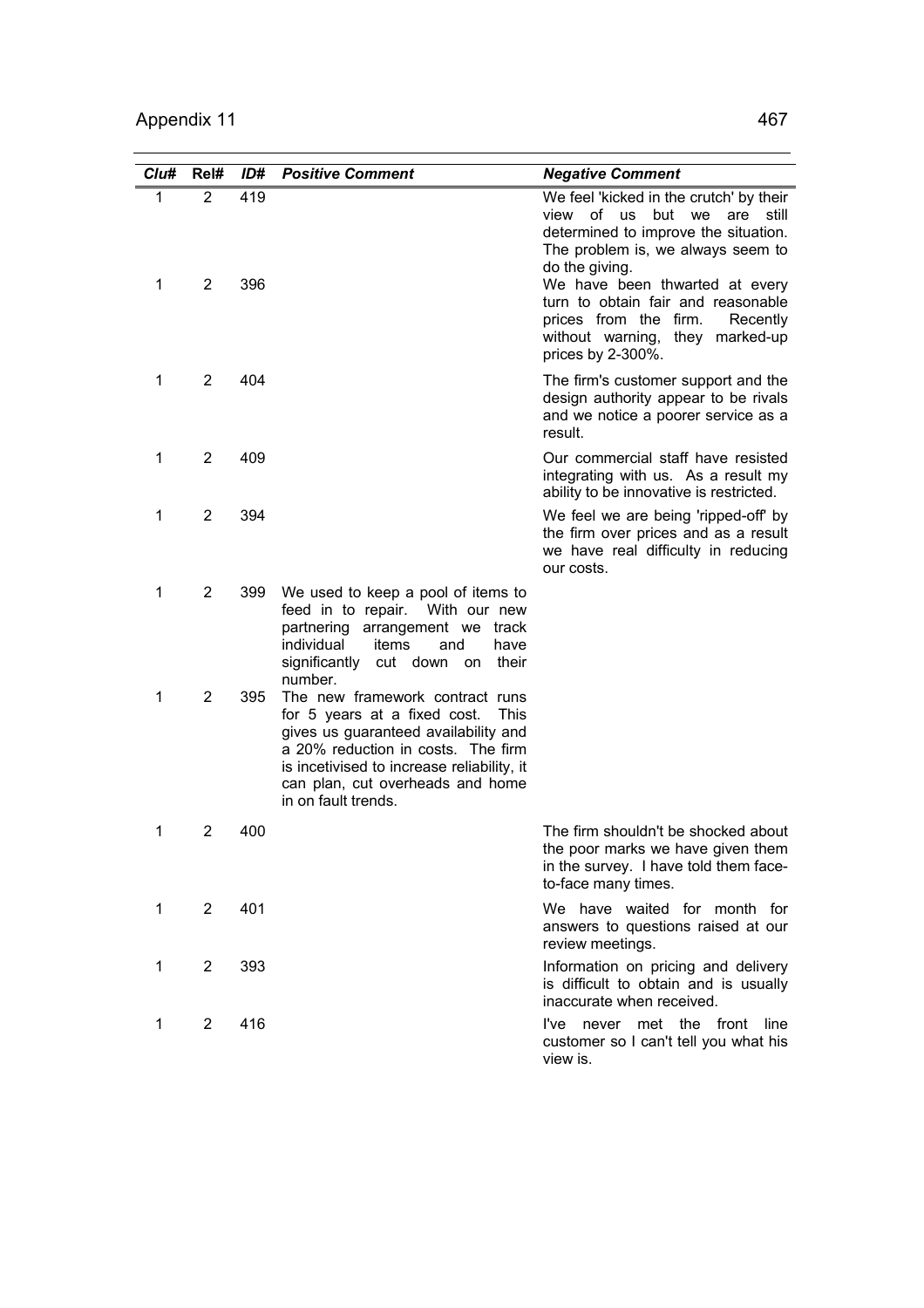| Clu#         | Rel#           | ID# | <b>Positive Comment</b>                                                                                                                                                                                                       | <b>Negative Comment</b>                                                                                                                                                 |
|--------------|----------------|-----|-------------------------------------------------------------------------------------------------------------------------------------------------------------------------------------------------------------------------------|-------------------------------------------------------------------------------------------------------------------------------------------------------------------------|
| $\mathbf{1}$ | $\overline{2}$ | 420 |                                                                                                                                                                                                                               | Three years ago we offered the IPT<br>a terminal from our system to allow<br>them to trach the progress of their<br>orders but their security people<br>turned it down. |
| 1            | $\overline{2}$ | 406 |                                                                                                                                                                                                                               | We think we are being wholly<br>reasonable with them but they do<br>not reciprocate.                                                                                    |
| 1            | 2              | 414 |                                                                                                                                                                                                                               | The IPT doesn't know what it wants.<br>How can we react properly.                                                                                                       |
| 1            | $\overline{2}$ | 411 | benefits of the partnering<br>The<br>arrangement are: we are 'future-<br>proofed', uncertainty is removed, we<br>can plan and, we can really focus on<br>the customer.                                                        |                                                                                                                                                                         |
| 1            | 2              | 407 |                                                                                                                                                                                                                               | They are the worst company of the<br>lot unless it it is within their interest<br>to cooperate.                                                                         |
| 1            | $\overline{2}$ | 402 |                                                                                                                                                                                                                               | We sent them 10 items to repair.<br>They got stuck on one and held up<br>the batch. They didn't tell us for 9<br>months.                                                |
| 1            | 2              | 413 |                                                                                                                                                                                                                               | We are so frustrated by the IPT we<br>are prepared to wade in and stir<br>them into action.<br>The research<br>report will help us to expose the<br>issues.             |
| 1            | 2              | 405 |                                                                                                                                                                                                                               | We have got as much out of doing<br>things as well as we can; we now<br>things differently.<br>do<br>need<br>to<br>However, our commercial staff won't<br>change.       |
| 1            | 2              | 367 |                                                                                                                                                                                                                               | The attitude changes needed by<br>Smart Procurement will inevitably<br>take a long time.                                                                                |
| 1            | $\overline{2}$ | 368 | I am very keen to assist you in this<br>research; I have been trying for<br>years to break into our Customer<br>Services<br>department and your<br>report will certainly help.                                                |                                                                                                                                                                         |
| 1            | 4              | 425 |                                                                                                                                                                                                                               | Legacy problems and perceptions<br>are tough to overcome.                                                                                                               |
| 1            | 4              | 423 | We must move towards cost-sharing<br>type contracts to allow both parties<br>to work-out problems effectively.<br>When they both care about each<br>others' costs, innovative solutions<br>follow and relationships flourish. |                                                                                                                                                                         |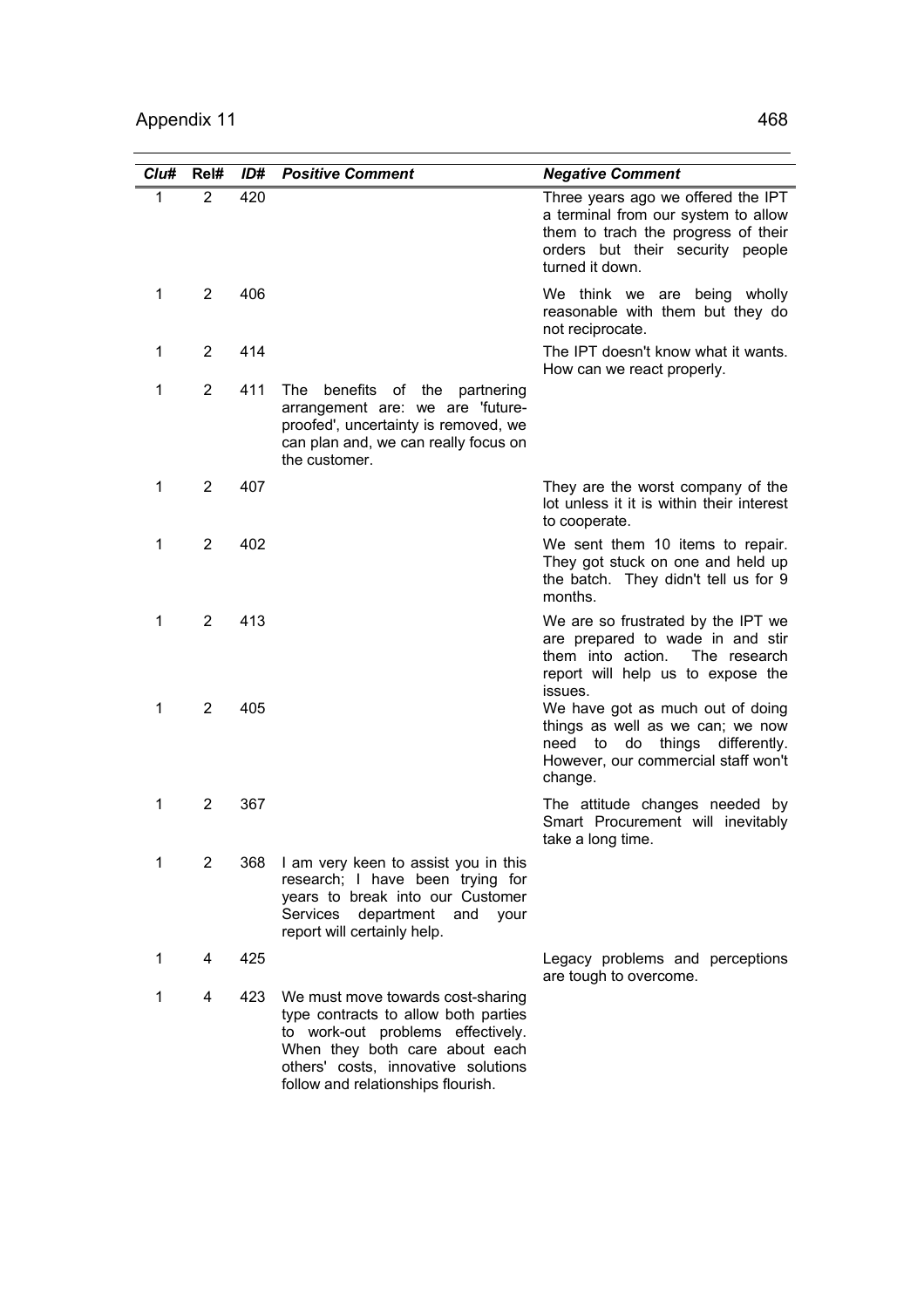| Clu#         | Rel# | ID# | <b>Positive Comment</b>                                             | <b>Negative Comment</b>                                                                                                                                                                                                                                                                    |
|--------------|------|-----|---------------------------------------------------------------------|--------------------------------------------------------------------------------------------------------------------------------------------------------------------------------------------------------------------------------------------------------------------------------------------|
| $\mathbf{1}$ | 4    | 424 |                                                                     | The<br>firm<br>has<br>done<br>much<br>to<br>disappoint the MoD but rather than<br>working towards<br>a<br>satisfactory<br>resolution of issues they are still<br>trying to punish us. It is not possible<br>to have effective teaming if the<br>contractor is losing money as a<br>result. |
| 1            | 4    | 426 |                                                                     | Getting service out of the firm is like<br>getting poop out of a rocking horse.                                                                                                                                                                                                            |
| 1            | 5    | 232 |                                                                     | Their product support manager is<br>'Mr Smooth'.                                                                                                                                                                                                                                           |
| 1            | 5    | 120 |                                                                     | They are the Design Authority for<br>modifications. We then go out to<br>tender and smaller companies with<br>overheads<br>the<br>lower<br>get<br>manufacturing business.<br>It's no<br>wonder the firm is sore at us. But,<br>that's MoD competition rules for you.                       |
| 1            | 5    | 64  |                                                                     | They are<br>still<br>into buying the<br>cheapest.                                                                                                                                                                                                                                          |
| 1            | 5    | 119 |                                                                     | Their view of partnering is for us to<br>hand over the whole business to<br>them.                                                                                                                                                                                                          |
| 1            | 5    | 122 |                                                                     | The company is very frustrated. We<br>have invested by placing a man in<br>the IPT but the proposal was not<br>They said they could<br>welcomed.<br>take or leave the idea. We would<br>have to pay his costs.                                                                             |
| 1            | 5    | 234 |                                                                     | There is a poor track record in the<br>IPT to embrace change. We in the<br>firm have had to bear the difficulties<br>of the market and are changing<br>faster.                                                                                                                             |
| 1            | 5    | 231 | They are making efforts to improve<br>the quality of their service. |                                                                                                                                                                                                                                                                                            |
| 1            | 5    | 66  |                                                                     | They have no idea or system for<br>judging our performance.                                                                                                                                                                                                                                |
| 1            | 5    | 123 |                                                                     | The IPT's attitude is : 'we'll share<br>whatever you have got'.                                                                                                                                                                                                                            |
| 1            | 5    | 65  |                                                                     | The relationship is still immature<br>and is not ready to face up to the<br>hard issues to come.                                                                                                                                                                                           |
| 1            | 5    | 121 |                                                                     | The company is frustrated with the<br>IPT because Post design services<br>are often carried out by cheaper,<br>smaller competitors.                                                                                                                                                        |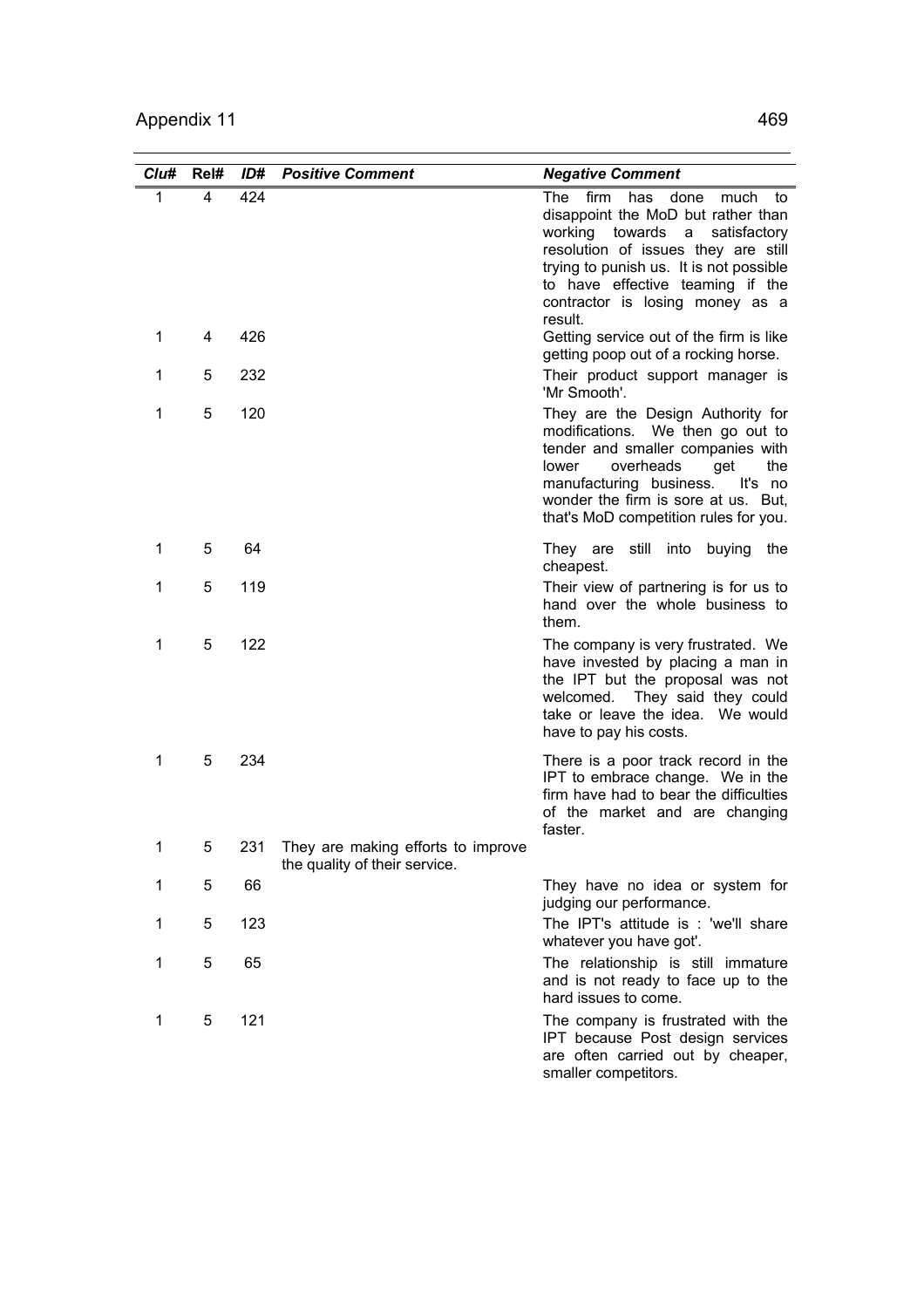| Clu#         | Rel# | ID# | <b>Positive Comment</b>                                                                                                                     | <b>Negative Comment</b>                                                                                                                                                                                                                                     |
|--------------|------|-----|---------------------------------------------------------------------------------------------------------------------------------------------|-------------------------------------------------------------------------------------------------------------------------------------------------------------------------------------------------------------------------------------------------------------|
| $\mathbf{1}$ | 5    | 233 |                                                                                                                                             | There seems to be a will to change<br>at the IPTL level but I doubt if the<br>organisation as a whole can do it.                                                                                                                                            |
| $\mathbf 1$  | 5    | 63  | They are committed to improvement<br>and are on-track, through a big<br>to clear the 40% level of<br>effort,<br>overdue orders by 1 Apr 01. |                                                                                                                                                                                                                                                             |
| 1            | 5    | 230 |                                                                                                                                             | Quality issues are ignored.                                                                                                                                                                                                                                 |
| 1            | 5    | 229 |                                                                                                                                             | all<br>talk<br>Thev<br>are<br>and<br>no<br>performance.<br>They have always<br>been bad.                                                                                                                                                                    |
| $\mathbf 1$  | 5    | 228 |                                                                                                                                             | They are very poor at delivering<br>spares - until they can do the simple<br>things right there is no point in trying<br>to be innovative.                                                                                                                  |
| 1            | 5    | 62  |                                                                                                                                             | The company is dealing with an old<br>product, the spares are in short<br>supply, there are obsolescence<br>problems and on top of that its<br>organisation is poorly focused.                                                                              |
| 1            | 5    | 16  |                                                                                                                                             | delivered over the<br>We<br>stated<br>requirement despite the IPT's total<br>lack of communication.                                                                                                                                                         |
| 1            | 5    | 110 |                                                                                                                                             | An<br>emphasis<br>customer<br>on<br>satisfaction is sadly lacking.                                                                                                                                                                                          |
| 1            | 5    | 172 |                                                                                                                                             | They seem to think the cheapest<br>means Value For Money. They do<br>not take a long-term view of the<br>relationship.                                                                                                                                      |
| 1            | 5    | 220 |                                                                                                                                             | Adherence to delivery dates for<br>spares is poor.                                                                                                                                                                                                          |
| 1            | 5    | 173 | I agree with the views of both sides<br>as portrayed in the research report.                                                                |                                                                                                                                                                                                                                                             |
| 1            | 5    | 219 |                                                                                                                                             | The company moved a couple of<br>years ago and often this is used to<br>excuse poor response to queries on<br>defective items - sometimes the<br>sub-contractor is blamed. They do<br>not seem to have a focal point for<br>dealing with customer problems. |
| 1            | 5    | 124 |                                                                                                                                             | We had to go out on a contractual<br>limb, all the risk was ours because<br>the IPT would not commit.                                                                                                                                                       |
| 1            | 5    | 113 | The need to dramatically improve<br>the relationship is our number one<br>priority.                                                         |                                                                                                                                                                                                                                                             |
| 1            | 5    | 67  |                                                                                                                                             | They show no sign of wanting to do<br>better; their management is self-<br>satisfied.                                                                                                                                                                       |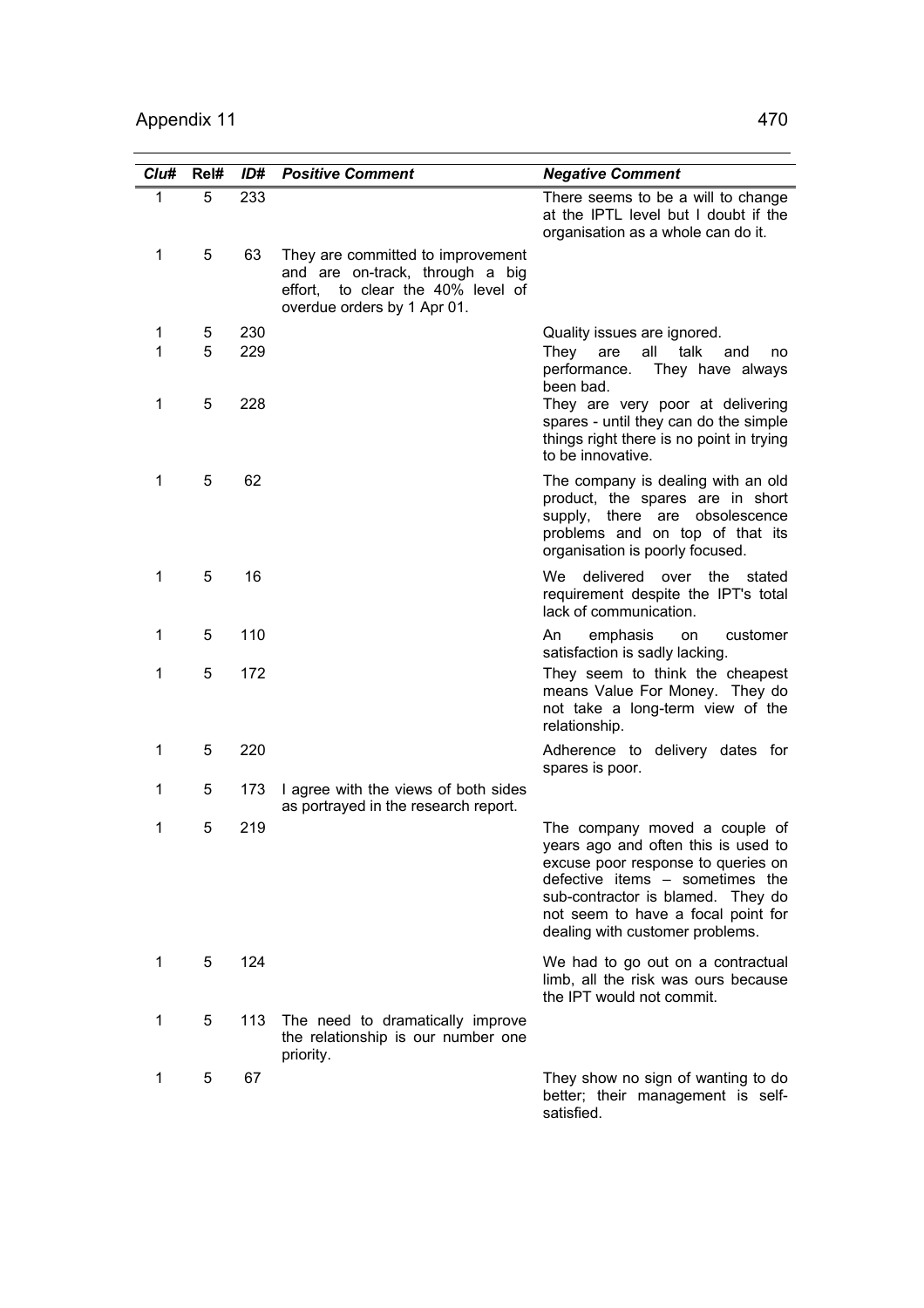| Cl <sub>u#</sub> | Rel# | ID# | <b>Positive Comment</b>                                                                                                                                                                                                    | <b>Negative Comment</b>                                                                                                                                                               |
|------------------|------|-----|----------------------------------------------------------------------------------------------------------------------------------------------------------------------------------------------------------------------------|---------------------------------------------------------------------------------------------------------------------------------------------------------------------------------------|
| 1                | 5    | 162 |                                                                                                                                                                                                                            | Responses to long-standing queries<br>is either non-existent or un-helpful.                                                                                                           |
| 1                | 5    | 13  | I must go and talk to a senior<br>member of the firm to discuss the<br>research report.                                                                                                                                    |                                                                                                                                                                                       |
| 1                | 5    | 14  |                                                                                                                                                                                                                            | Their commercial staff are extremely<br>poor<br>at<br>responding<br>to<br>price<br>requests.                                                                                          |
| 1                | 5    | 15  |                                                                                                                                                                                                                            | They hide behind the excuse that<br>their data is not good enough to give<br>of keeping<br>means<br><b>us</b><br>as<br>a<br>information from us.<br>They are not<br>open with us.     |
| 1                | 5    | 4   | Quarterly, team leader-level review<br>meetings<br>have<br>made<br>a<br>real<br>difference.                                                                                                                                |                                                                                                                                                                                       |
| 1                | 5    | 61  | When we<br>able to<br>were<br>focus<br>together<br>on<br>an<br>emergency<br>programme to replace defective,<br>safety-critical items, the company<br>found it hard to begin with but after<br>that has really worked well. |                                                                                                                                                                                       |
| 1                | 5    | 171 |                                                                                                                                                                                                                            | Generally their commercial staff are<br>extremely risk-averse.                                                                                                                        |
| 1                | 5    | 169 |                                                                                                                                                                                                                            | They think that we are constantly<br>stifling their creative ideas.                                                                                                                   |
| 1                | 5    | 170 |                                                                                                                                                                                                                            | don't<br>They<br>just<br>understand<br>relationship management.                                                                                                                       |
| 1                | 5    | 168 | Despite<br>the<br>firm's<br>structural<br>problems there is a good working<br>relationship at the desk level.                                                                                                              |                                                                                                                                                                                       |
| 1                | 6    | 499 |                                                                                                                                                                                                                            | He employs devious ways to ensure<br>that the MoD and GFE suppliers are<br>seen as holding up the programme.                                                                          |
| 1                | 6    | 502 |                                                                                                                                                                                                                            | This relationship is at best arms-<br>length and routinely adversarial<br>furthermore, individual relationships<br>are not consistent and this creates<br>communication difficulties. |
| 1                | 6    | 500 |                                                                                                                                                                                                                            | The relationship is characterised by<br>frustration<br>the<br>contractor's<br>at<br>unwillingness to share information.                                                               |
| 1                | 6    | 625 | We need to understand industry's<br>capabilities. They are very good at<br>engineering but very bad at service.                                                                                                            |                                                                                                                                                                                       |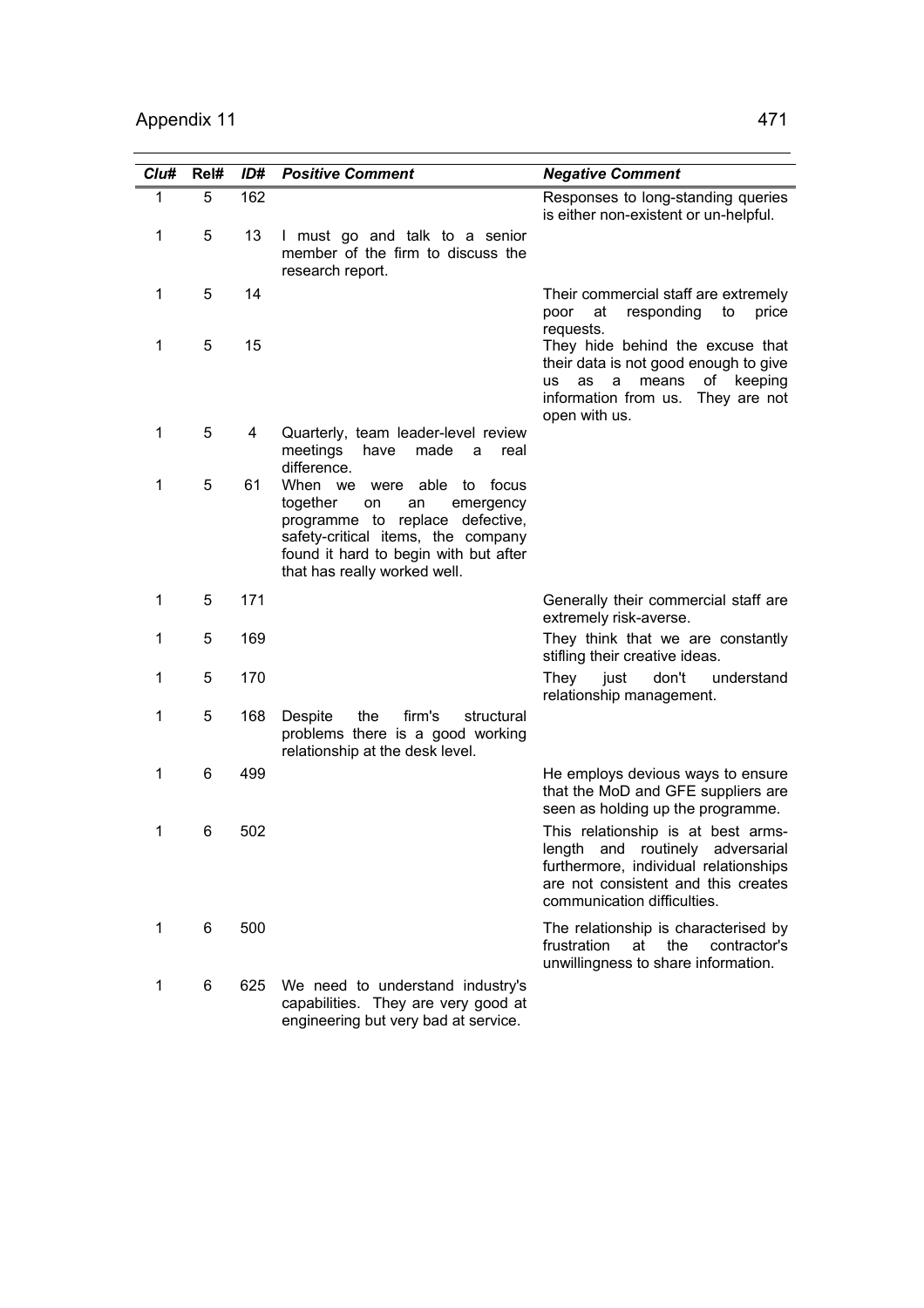| Clu#             | Rel#   | ID#        | <b>Positive Comment</b>                                                                                                                                                                                      | <b>Negative Comment</b>                                                                                                                                                                                                                                                                                                                                                                                                                                           |
|------------------|--------|------------|--------------------------------------------------------------------------------------------------------------------------------------------------------------------------------------------------------------|-------------------------------------------------------------------------------------------------------------------------------------------------------------------------------------------------------------------------------------------------------------------------------------------------------------------------------------------------------------------------------------------------------------------------------------------------------------------|
| $\mathbf 1$<br>1 | 6<br>6 | 628<br>488 |                                                                                                                                                                                                              | We offered to remove components<br>prior<br>$\overline{\phantom{a}}$ to<br>return<br>to<br>a<br>works<br>programme which their engineers<br>approved and believed would save<br>us £2m. Their commercial people<br>offered us a rebate of £2.5k. The<br>nerve of it!<br>The basis of some distrust and<br>traditional methods of operation will<br>require significant effort to breach.<br>Us and them is still very apparent at<br>a number of personal levels. |
| 1                | 6      | 623        |                                                                                                                                                                                                              | They only achieve about 30% of<br>their delivery forecasts. They don't<br>seem to have the capacity to meet<br>our needs.                                                                                                                                                                                                                                                                                                                                         |
| 1                | 6      | 491        | We<br>looking<br>at<br>ways<br>are<br>0t<br>empowering individuals with better<br>information<br>improve<br>their<br>to<br>effectiveness.                                                                    |                                                                                                                                                                                                                                                                                                                                                                                                                                                                   |
| 1                | 6      | 498        |                                                                                                                                                                                                              | The firm is unwilling to disclose<br>problems until it has produced a<br>solution which is advantageous to<br>him and cannot be changed except<br>at significant cost.                                                                                                                                                                                                                                                                                            |
| 1                | 6      | 504        |                                                                                                                                                                                                              | I am trying to support an ageing<br>weapon system which does not bear<br>a good return to industry.                                                                                                                                                                                                                                                                                                                                                               |
| 1                | 6      | 487        | I believe that the will is evident from<br>both sides to have the relationship<br>succeed.                                                                                                                   |                                                                                                                                                                                                                                                                                                                                                                                                                                                                   |
| 1                | 6      | 630        |                                                                                                                                                                                                              | The DLO HQ does not have a<br>view<br>οf<br>strategic<br>industry<br>relationships. This is a big problem.<br>They do not know that we our<br>responsible for future systems.<br>They think that's DPA business.                                                                                                                                                                                                                                                  |
| $\mathbf 1$      | 6      | 622        |                                                                                                                                                                                                              | Although we negotiate down the<br>price, we know they will recoup the<br>money somewhere else.                                                                                                                                                                                                                                                                                                                                                                    |
| $\mathbf 1$      | 6      | 627        |                                                                                                                                                                                                              | Their<br>commercial<br>people<br>are<br>intransigent and at loggerheads with<br>their engineers.                                                                                                                                                                                                                                                                                                                                                                  |
| 1                | 6      | 489        | We try and keep abreast of possible<br>problems<br>and<br>try to<br>mediate<br>between<br>the<br>various<br>parties.<br>However<br>we are constrained by<br>budgets,<br>timescales and product<br>liability. |                                                                                                                                                                                                                                                                                                                                                                                                                                                                   |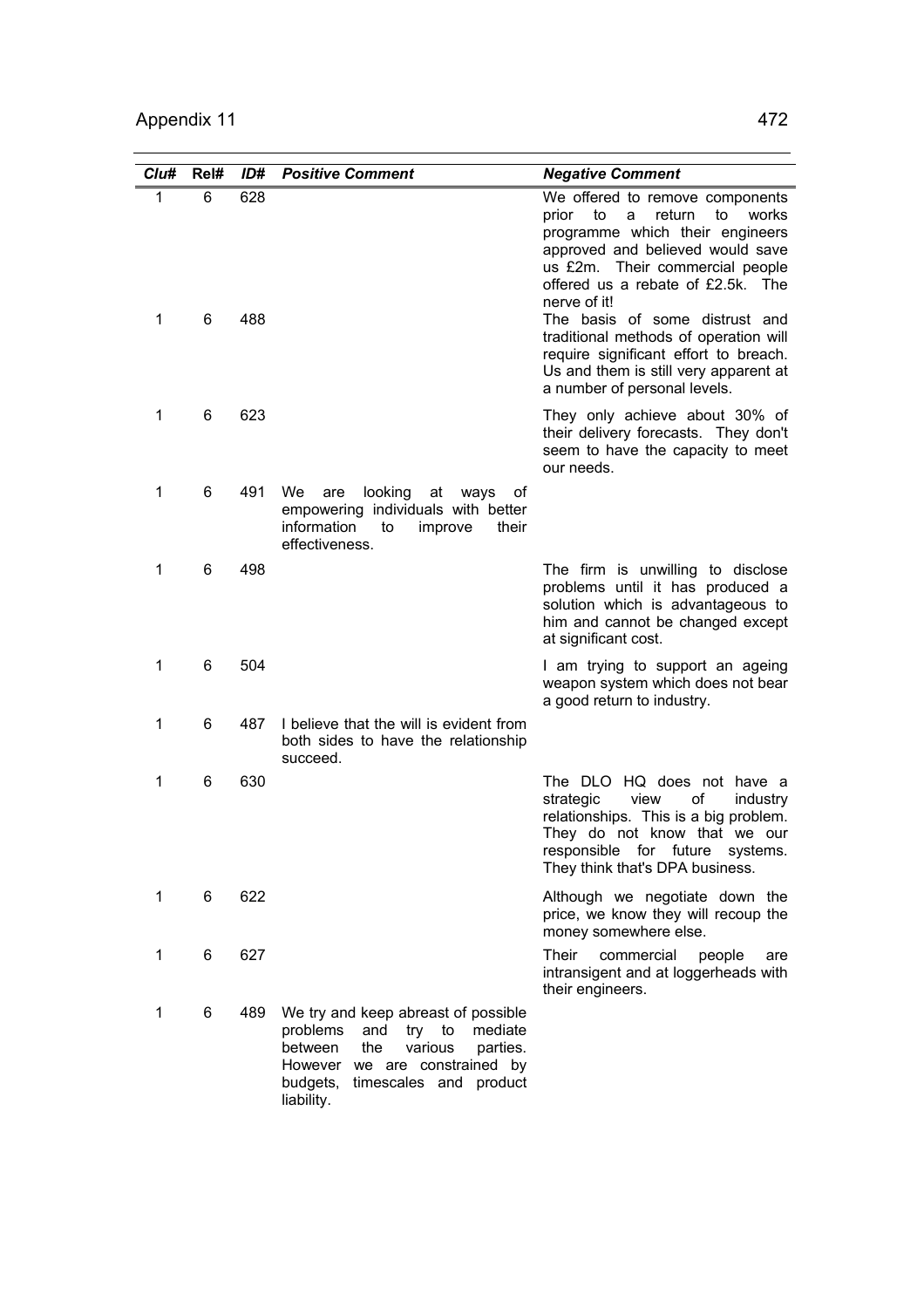| Clu#         | Rel# | ID# | <b>Positive Comment</b>                                                                                                                             | <b>Negative Comment</b>                                                                                                                                                               |
|--------------|------|-----|-----------------------------------------------------------------------------------------------------------------------------------------------------|---------------------------------------------------------------------------------------------------------------------------------------------------------------------------------------|
| $\mathbf{1}$ | 6    | 624 |                                                                                                                                                     | They never ask us why we are<br>ordering things - perhaps we are<br>ordering the wrong things.                                                                                        |
| 1            | 6    | 631 |                                                                                                                                                     | Our relationship is very personality-<br>driven and we get on with them<br>extremely well.<br>However at the<br>professional level they are terrible.                                 |
| 1            | 6    | 632 |                                                                                                                                                     | Our efforts to persuade the firm to<br>be more output focused are not<br>helped by a front line customer who<br>cannot provide us with a CSA.                                         |
| 1            | 6    | 501 |                                                                                                                                                     | We will<br>never<br>achieve<br>a<br>true<br>business footing because there is<br>no open market competition for the<br>MoD and we are shackled to this<br>supplier - and he knows it! |
| 1            | 6    | 496 | There is a different culture that has<br>crept in at the middle and above; an<br>acceptance for the need to change.                                 |                                                                                                                                                                                       |
| 1            | 6    | 493 | The report has been very useful; it<br>has provoked a response.<br>We<br>intend to use it as a springboard to<br>improved teamworking with the IPT. |                                                                                                                                                                                       |
| 1            | 6    | 494 |                                                                                                                                                     | I'm concerned the the DLO does not<br>have an objective view on where to<br>focus on the important relationships.                                                                     |
| 1            | 6    | 621 |                                                                                                                                                     | I think they take the view that our<br>equipment is legacy, that we are an<br>undemanding customer and they<br>can use us as a 'milk cow'.                                            |
| 1            | 6    | 497 | The key is to harmonise the main<br>Others that are not<br>objectives.<br>important and act as obstructions<br>must be identified and suppressed.   |                                                                                                                                                                                       |
|              | 6    | 492 | We used to have a Civil service-<br>style structure. Now we are much<br>flatter and communication is better.<br>People also know where thet stand.  |                                                                                                                                                                                       |
| 1            | 6    | 495 | If you don't understand peoples'<br>motives you can't improve. There<br>seem to be some real barriers to<br>progress at the lower levels.           |                                                                                                                                                                                       |
| 1            | 6    | 626 |                                                                                                                                                     | In engineering terms the equipment<br>is old hat and our best people want<br>to work on new projects.                                                                                 |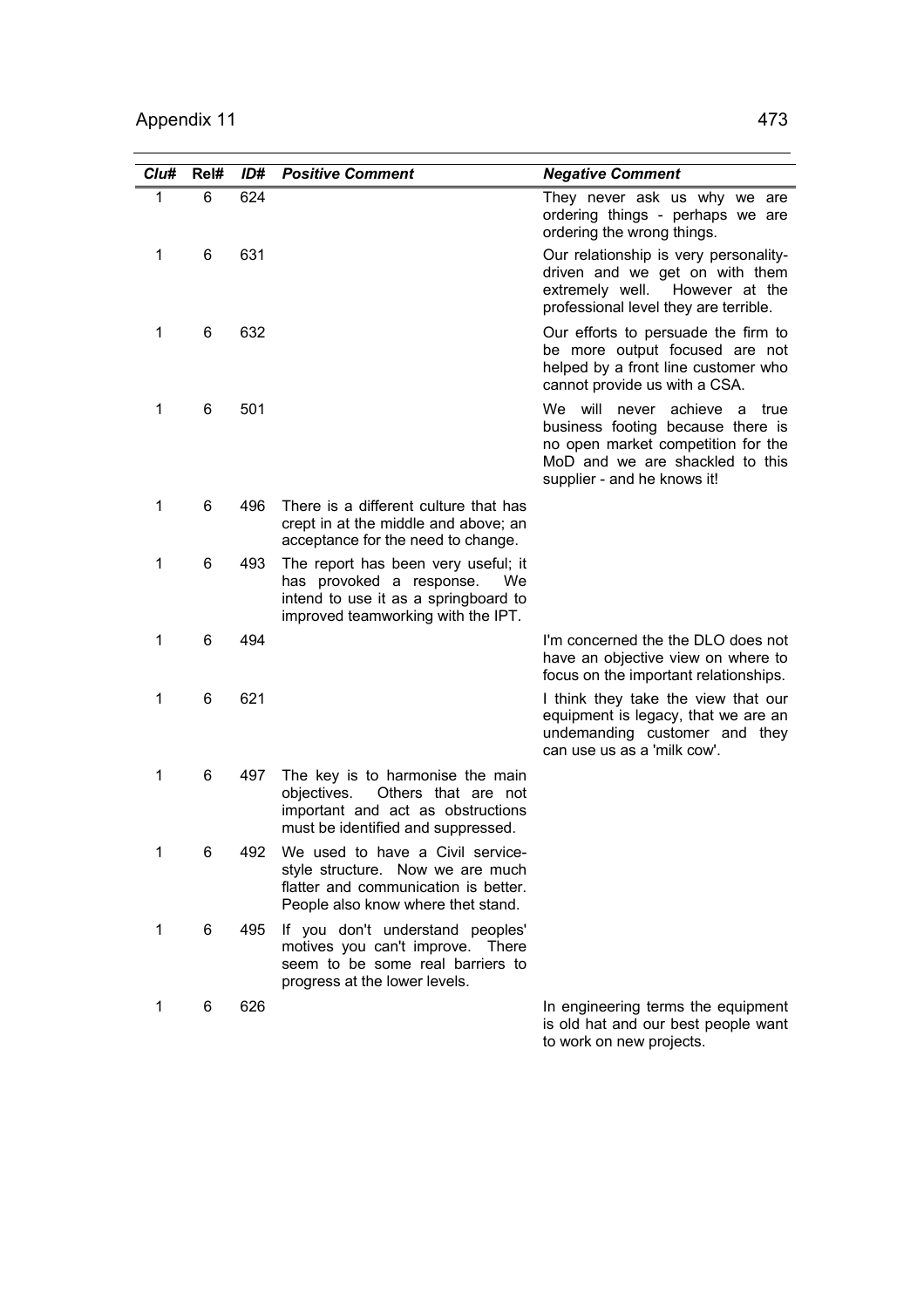| Clu# | Rel# | ID# | <b>Positive Comment</b>                                                                                                                                                                                          | <b>Negative Comment</b>                                                                                                                                                                                                                                              |
|------|------|-----|------------------------------------------------------------------------------------------------------------------------------------------------------------------------------------------------------------------|----------------------------------------------------------------------------------------------------------------------------------------------------------------------------------------------------------------------------------------------------------------------|
| 1    | 6    | 503 |                                                                                                                                                                                                                  | Despite all the good words industry<br>is still hide-bound by an order book<br>mentality and an inability to change<br>commercial practices to<br>meet.<br>deliver and cost schedules.                                                                               |
| 1    | 6    | 629 |                                                                                                                                                                                                                  | For economy reasons we have<br>centralised<br>Commercial<br>our<br>Organisation. This is a big mistake.<br>Although they are focussed on the<br>company, they are not focussed on<br>the business output and don't<br>appear to be accountable for their<br>actions. |
| 1    | 6    | 486 | Both organisations learn from their<br>mistakes rather than blaming the<br>other party (mostly). This fosters<br>environment responsive<br>to<br>an<br>change at all levels.                                     |                                                                                                                                                                                                                                                                      |
| 1    | 6    | 490 | We<br>have<br>good<br>working<br>a<br>relationship<br>despite<br>differing<br>backgrounds and experience.                                                                                                        |                                                                                                                                                                                                                                                                      |
| 1    | 6    | 485 | the<br>Although<br>business<br>arrangements<br>and<br>operational<br>outputs of the 2 organisations are<br>ideal,<br>honesty<br>far<br>from<br>and<br>openness are not only promoted but<br>are lived every day. |                                                                                                                                                                                                                                                                      |
| 1    | 9    | 526 |                                                                                                                                                                                                                  | Cash flow is very important to a<br>business like our's but asking for<br>part-payment for partial completion<br>of the job does not meet with a<br>positive response.                                                                                               |
| 1    | 9    | 528 |                                                                                                                                                                                                                  | Maybe we marked the questionnaire<br>too generously; not wanting to be<br>too open about our customer.                                                                                                                                                               |
| 1    | 9    | 532 | The situation in the report give us<br>serious cause for concern.<br>we<br>have a sizeable business with our<br>main UK customer who thinks we<br>are 'crap'. We must do something<br>about it.                  |                                                                                                                                                                                                                                                                      |
| 1    | 9    | 535 |                                                                                                                                                                                                                  | New business must be diminishing.<br>The firm must start concentrating on<br>long-term<br>existing<br>service<br>to<br>products.                                                                                                                                     |
| 1    | 9    | 533 |                                                                                                                                                                                                                  | Communications at working level<br>are good but we don't have any<br>high-level reviews; I haven't seen<br>their teamleader for 18 months. I<br>don't even know if they think we are<br>important.                                                                   |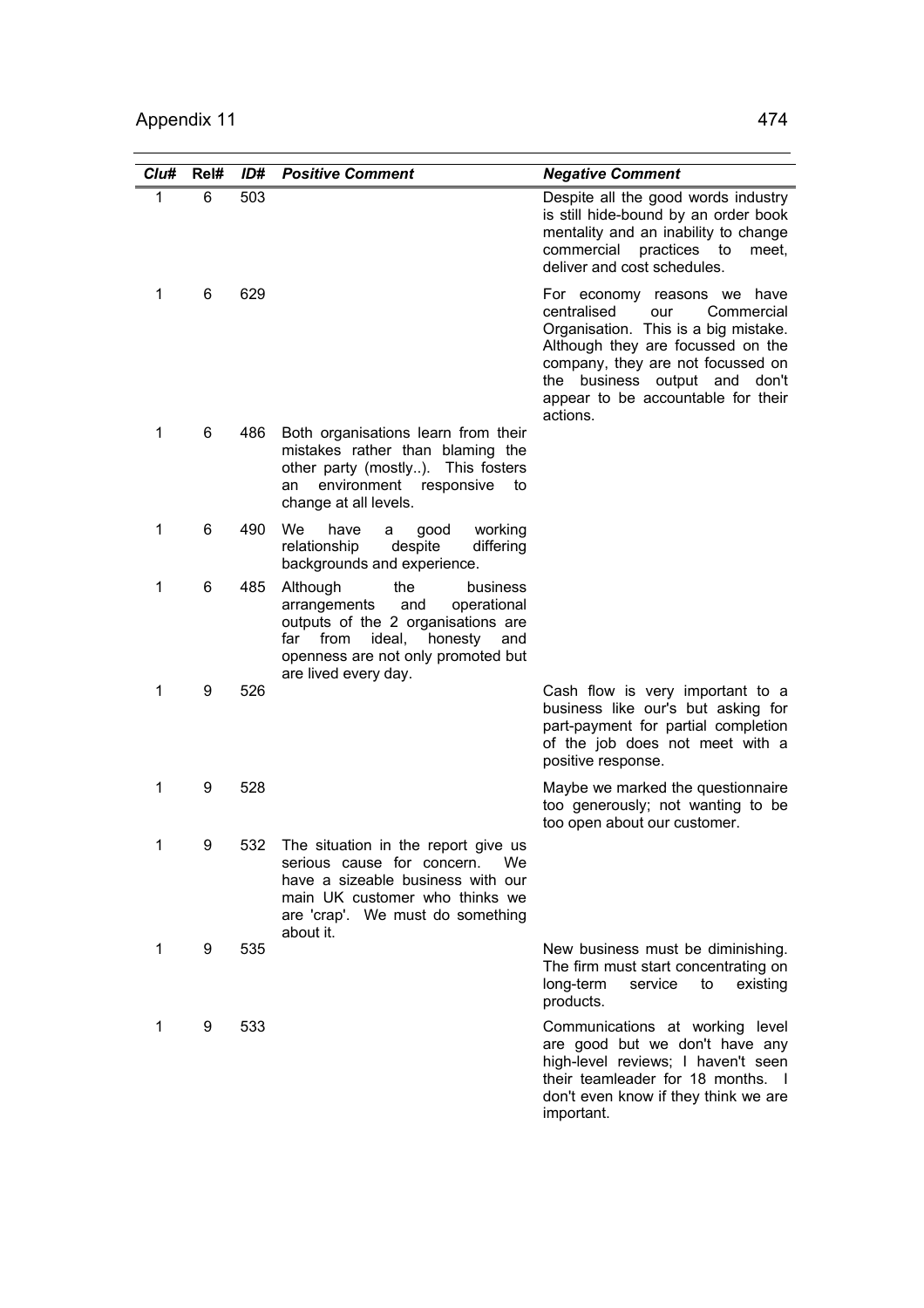| Clu#         | Rel# | ID# | <b>Positive Comment</b>                                                                                                                                                         | <b>Negative Comment</b>                                                                                                                                                                                                                                                         |
|--------------|------|-----|---------------------------------------------------------------------------------------------------------------------------------------------------------------------------------|---------------------------------------------------------------------------------------------------------------------------------------------------------------------------------------------------------------------------------------------------------------------------------|
| $\mathbf{1}$ | 9    | 530 |                                                                                                                                                                                 | We have had a few problems with<br>some key individuals on the other<br>side.                                                                                                                                                                                                   |
| 1            | 9    | 525 |                                                                                                                                                                                 | They don't seem to realise that we<br>have great difficulty in finding and<br>retaining people with the right skills.<br>If we do not receive orders we<br>cannot afford to hang on to these<br>people.                                                                         |
| 1            | 9    | 523 |                                                                                                                                                                                 | They see us as over-priced outputs<br>supplied late and where quality<br>could be better.<br>However, the<br>customer shows no recognition of<br>our problems and therefore offers us<br>no sympathy or practical assistance.                                                   |
| 1            | 9    | 524 |                                                                                                                                                                                 | They don't seem to realise that a<br>fixed price contract limits our ability<br>to react flexibly to changes once<br>work has started.                                                                                                                                          |
| 1            | 9    | 537 |                                                                                                                                                                                 | They think they are brilliant but the<br>legacy side is almost forgotten.<br>They have<br>had a<br>horrendous<br>turnover of staff; god knows what<br>their HR policy is like.                                                                                                  |
| 1            | 9    | 529 |                                                                                                                                                                                 | We thought the relationship was a<br>lot better than the report suggested.                                                                                                                                                                                                      |
| 1            | 9    | 531 | Is their teamleader concerned about<br>the findings of the report and keen<br>to do something about it? We want<br>to change the perception. We don't<br>want to fight over it. |                                                                                                                                                                                                                                                                                 |
| 1            | 9    | 538 |                                                                                                                                                                                 | I suspect that our respondents did<br>not provide you with a balanced<br>view.                                                                                                                                                                                                  |
| 1            | 9    | 536 |                                                                                                                                                                                 | We went to see them and offered<br>them a total support package. We<br>have had no response.                                                                                                                                                                                    |
| 1            | 9    | 527 |                                                                                                                                                                                 | Although I believe our success<br>should be closely linked to that of<br>our customer, his willingness to<br>competitively<br>tender<br>every<br>requirement to the absolute lowest<br>bidder and the lack of information to<br>allow us to plan our future R&D do<br>not help. |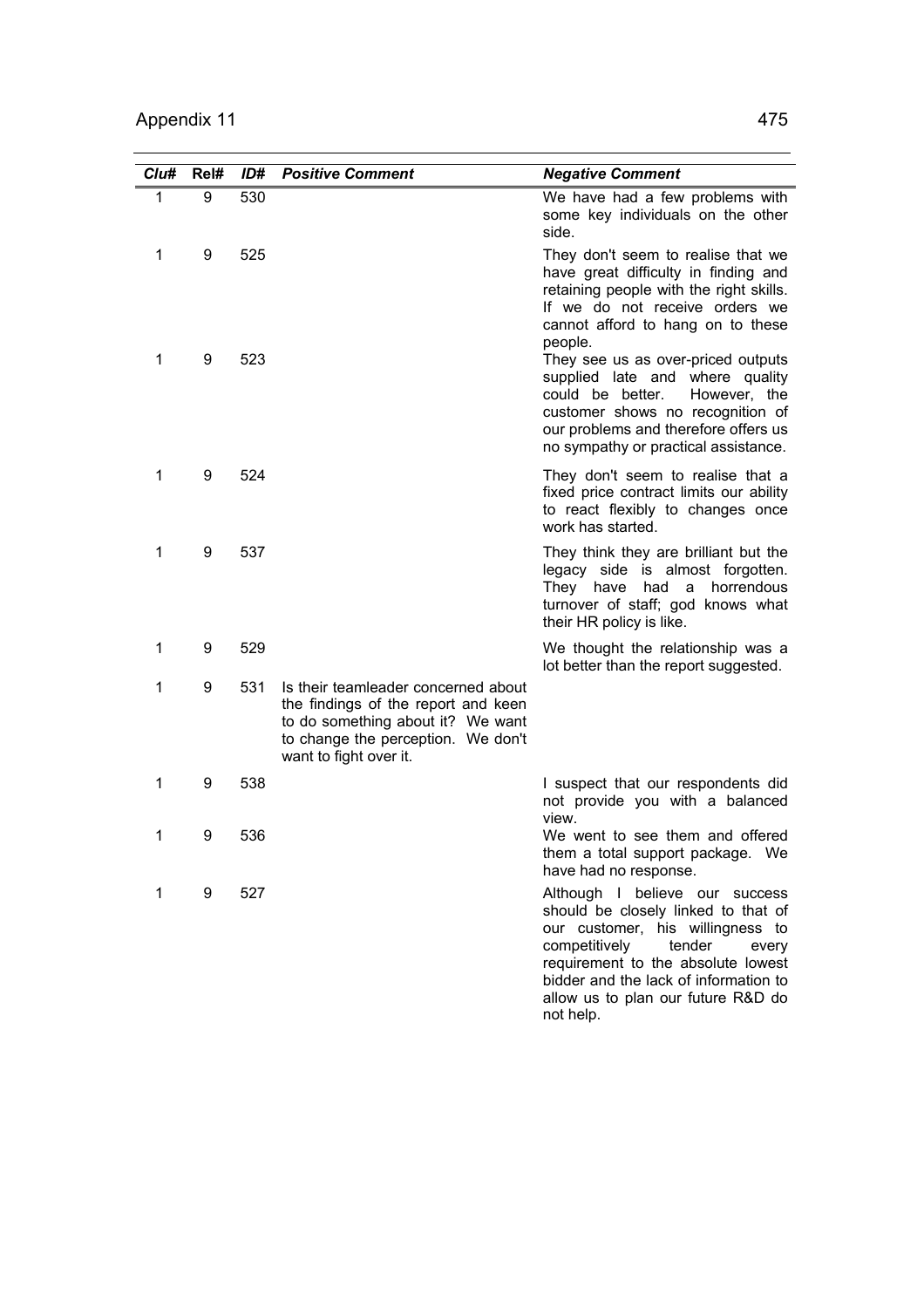| Clu#         | Rel#     | ID#        | <b>Positive Comment</b>                                                                                                                                                                          | <b>Negative Comment</b>                                                                                                                                                                                                                                  |
|--------------|----------|------------|--------------------------------------------------------------------------------------------------------------------------------------------------------------------------------------------------|----------------------------------------------------------------------------------------------------------------------------------------------------------------------------------------------------------------------------------------------------------|
| $\mathbf{1}$ | 9        | 540        |                                                                                                                                                                                                  | Their PDS performance is mediocre<br>at best. I think this is because they<br>don't see it as a money-earner and<br>allocate<br>thus<br>do<br>not<br>enough<br>manpower resources to supporting<br>the contract.                                         |
| 1            | 9        | 539        |                                                                                                                                                                                                  | We do have a poor relationship but<br>it's not as bad as your report<br>implies.                                                                                                                                                                         |
| 1            | 9        | 534        |                                                                                                                                                                                                  | When the new teamleader arrived<br>he organised an industry day and<br>planned working groups to tackle<br>issues. Eighteen months later what,<br>has happened?                                                                                          |
| 1<br>1       | 10<br>10 | 184<br>439 |                                                                                                                                                                                                  | We gave the MoD a pukka solution.<br>They said it was too expensive. We<br>cut back and now we are all<br>suffering.<br>We continue to be hounded by the                                                                                                 |
|              |          |            |                                                                                                                                                                                                  | MoD to provide a level of technical<br>performance which was not part of<br>the original contract.                                                                                                                                                       |
| 1            | 10       | 450        |                                                                                                                                                                                                  | Once upon a time before the DLO<br>we all shared our lessons.<br><b>Now</b><br>there are IPTs they are reluctant.<br>There is a blame culture that is not<br>career-enhancing.                                                                           |
| 1            | 10       | 443        | Time and money constraints and<br>technical complexity will always<br>have a bearing on the relationship<br>success.                                                                             |                                                                                                                                                                                                                                                          |
| 1            | 10       | 435        |                                                                                                                                                                                                  | The equipment was<br>bought at<br>minimum<br>cost<br><b>COTS</b><br>using<br>equipment and as a result has<br>suffered from resistance from the<br>weapon system Design Authority<br>and the 1st Customer.<br>We. the<br>Firm, are caught in the middle. |
| 1            | 10       | 446        |                                                                                                                                                                                                  | We have been struggling to take<br>over this DPA project but it should<br>have been worth £11m but it was<br>whittled down to £4m.<br>We now<br>have to<br>pay to iron<br>out the<br>problems.                                                           |
| 1            | 10       | 440        | Personal<br>relationships<br>with<br>the<br>opposite numbers are as well as<br>be<br>expected<br>given<br>can<br>the<br>overriding pressures of both parties<br>but especially paucity of funds. |                                                                                                                                                                                                                                                          |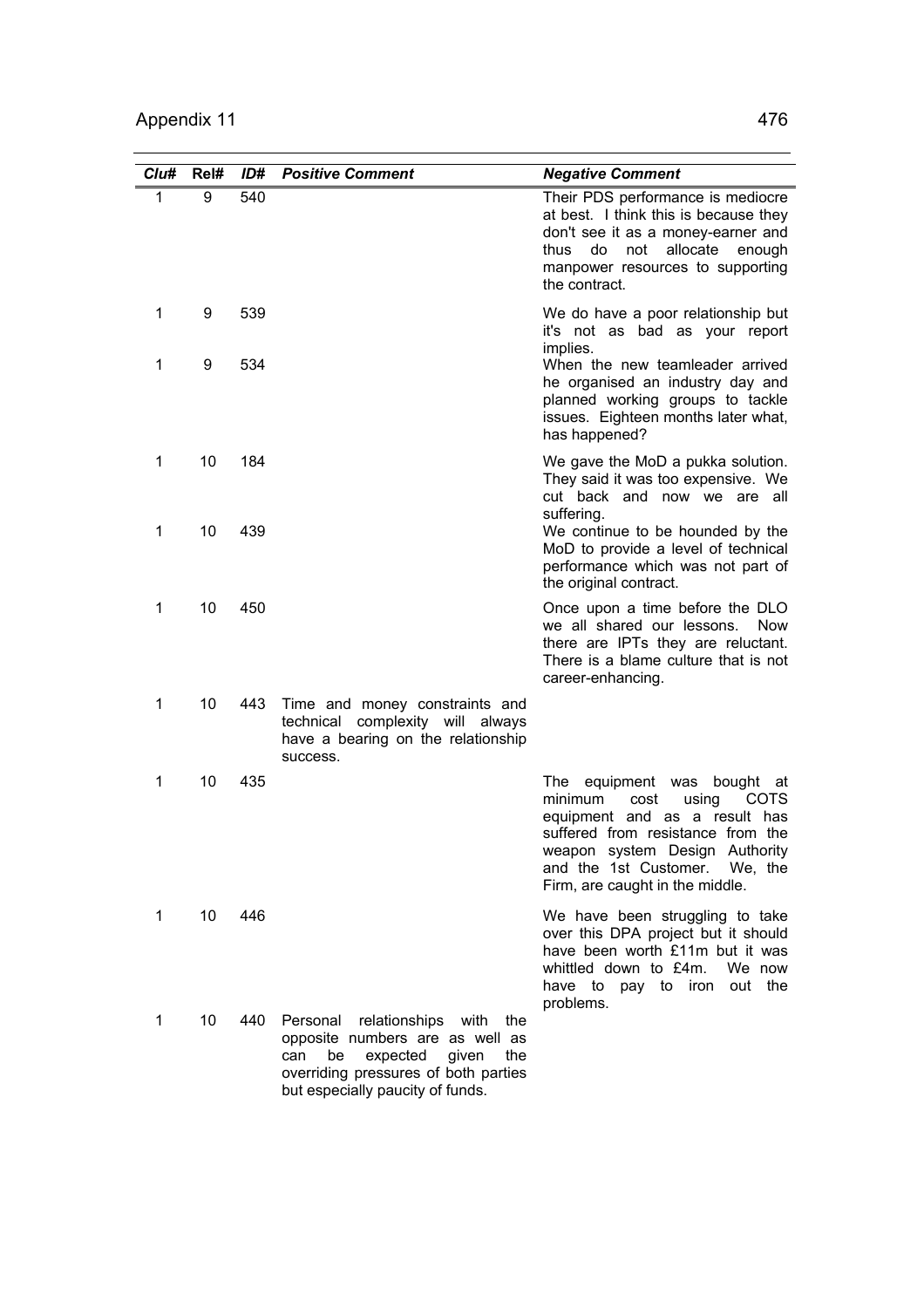| Cl <sub>u#</sub> | Rel#           | ID# | <b>Positive Comment</b>                                                                                                                 | <b>Negative Comment</b>                                                                                                                                                                                                                                 |
|------------------|----------------|-----|-----------------------------------------------------------------------------------------------------------------------------------------|---------------------------------------------------------------------------------------------------------------------------------------------------------------------------------------------------------------------------------------------------------|
| 1                | 10             | 444 | Profit is all very well but it is<br>customer service that keeps you in<br>this business.                                               |                                                                                                                                                                                                                                                         |
| 1                | 10             | 436 | We have made great efforts to<br>provide effective support despite the<br>lack of MoD investment and as a<br>result we have lost money. |                                                                                                                                                                                                                                                         |
| 1                | 10             | 448 |                                                                                                                                         | We sit between the 1st Customer<br>who wants the equipment with all<br>the bells and whistles before it is<br>even ready for operational use and<br>the firm. We are the meat in the<br>sandwich.                                                       |
| 1                | 10             | 449 |                                                                                                                                         | Constant changeover of people in<br>the IPT is preventing lessons being<br>learned and experience building up.                                                                                                                                          |
| 1                | 10             | 445 |                                                                                                                                         | Smart Procurement's prime aim is to<br>take money away from industry. I<br>see no light at the end of the tunnel.                                                                                                                                       |
| 1                | 10             | 437 | Both sides are going to put their<br>hands in their pockets to bail out this<br>project                                                 |                                                                                                                                                                                                                                                         |
| 1                | 10             | 441 | Focussing on what you want is most<br>important, then you can aim at the<br>practical issues.                                           |                                                                                                                                                                                                                                                         |
| 1                | 10             | 438 |                                                                                                                                         | We have worked hard to build up<br>good relations with most parties in<br>the MoD and at a working level<br>these are still good but, there is an<br>overall difference<br>of objectives<br>which does not encourage us to be<br>faster/cheaper/better. |
| 1                | 10             | 442 | It would be a good idea to have an<br>open forum debate at the end of<br>your research so that issues could<br>be aired freely.         |                                                                                                                                                                                                                                                         |
| 1                | 10             | 447 | There seems to have been a<br>change in attitude of the firm<br>recently. I think it could be because<br>of your research report.       |                                                                                                                                                                                                                                                         |
| 1                | $\overline{7}$ | 43  | We have good communications and<br>big<br>result<br>service<br>a<br>as<br>improvements have been made.                                  |                                                                                                                                                                                                                                                         |
| 1                | 7              | 106 |                                                                                                                                         | still<br>in Cold<br>War<br>Industry is<br>deterrence mode; it is not yet<br>for long-term<br>prepared<br>service<br>provision.                                                                                                                          |
| 1                | $\overline{7}$ | 44  |                                                                                                                                         | We often<br>have<br>great problems<br>contacting<br>the<br>IPT's<br>Project<br>Managers.                                                                                                                                                                |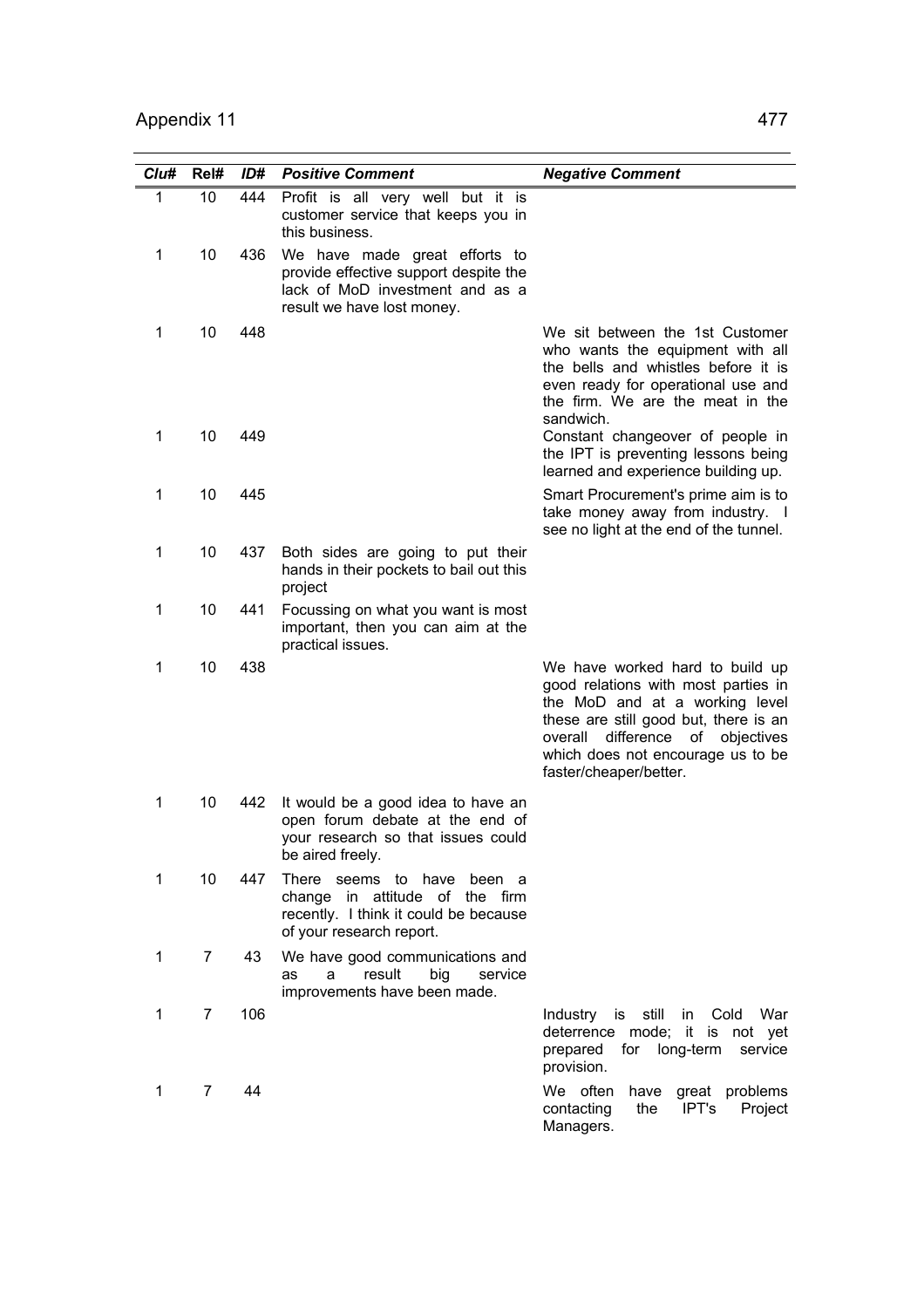| Clu#         | Rel#           | ID# | <b>Positive Comment</b>                                                                                                                                   | <b>Negative Comment</b>                                                                                                                                                                          |
|--------------|----------------|-----|-----------------------------------------------------------------------------------------------------------------------------------------------------------|--------------------------------------------------------------------------------------------------------------------------------------------------------------------------------------------------|
| $\mathbf{1}$ | $\overline{7}$ | 284 |                                                                                                                                                           | Delivery and product reliability are<br>the main problems.<br>They have<br>outstanding repairs going back to<br>1992.                                                                            |
| 1            | 7              | 104 |                                                                                                                                                           | I hope the consultants will be able to<br>implement some of the changes<br>implied by your report. We don't<br>have the time & resources; we are<br>too busy fighting fires.                     |
| 1            | $\overline{7}$ | 150 | There have been improvements in<br>the overall relationship and we<br>seem to be moving forward together<br>at last.                                      |                                                                                                                                                                                                  |
| 1            | $\overline{7}$ | 105 |                                                                                                                                                           | It's an extremely complex support<br>that needs<br>massive<br>scenario<br>There are<br>investment.<br>never<br>enough spares on the shelf.                                                       |
| 1            | $\overline{7}$ | 214 | Their business has changed and we<br>are now their main customer. This<br>has changed their focus and our<br>work is no longer on their 'back<br>burner'. |                                                                                                                                                                                                  |
| 1            | $\overline{7}$ | 213 |                                                                                                                                                           | The company want to be into new<br>technology, volume manufacture to<br>make fast gains. They don't like our<br>old kit which is hard to maintain.                                               |
| 1            | $\overline{7}$ | 217 |                                                                                                                                                           | We speak different languages. To<br>them it's a bit of kit to be pulled out<br>and exchanged. To us it's a delicate<br>instrument.                                                               |
| 1            | 7              | 282 |                                                                                                                                                           | People who go back years will tell<br>you the same thing; the company<br>has always been a problem. It is<br>possibly the nature of the 'beast';<br>temperamental equipment.                     |
| 1            | 7              | 286 |                                                                                                                                                           | support<br>highly<br>The<br>chain<br>is<br>disjointed with a mix of in-house and<br>industry participation. There is over-<br>capacity and inefficiency. No one<br>has an overview of the whole. |
| 1            | $\overline{7}$ | 103 | We have some consultants in to<br>improve our business. I shall give<br>them the<br>report to<br>help their<br>analysis.                                  |                                                                                                                                                                                                  |
| 1            | 7              | 288 |                                                                                                                                                           | The supplier base is very small; it is<br>thus very easy to have critical<br>support chain breakdowns.                                                                                           |
| 1            | 7              | 153 |                                                                                                                                                           | Of all our relationships, this is the<br>worst and yet it is our most<br>important because of its size.                                                                                          |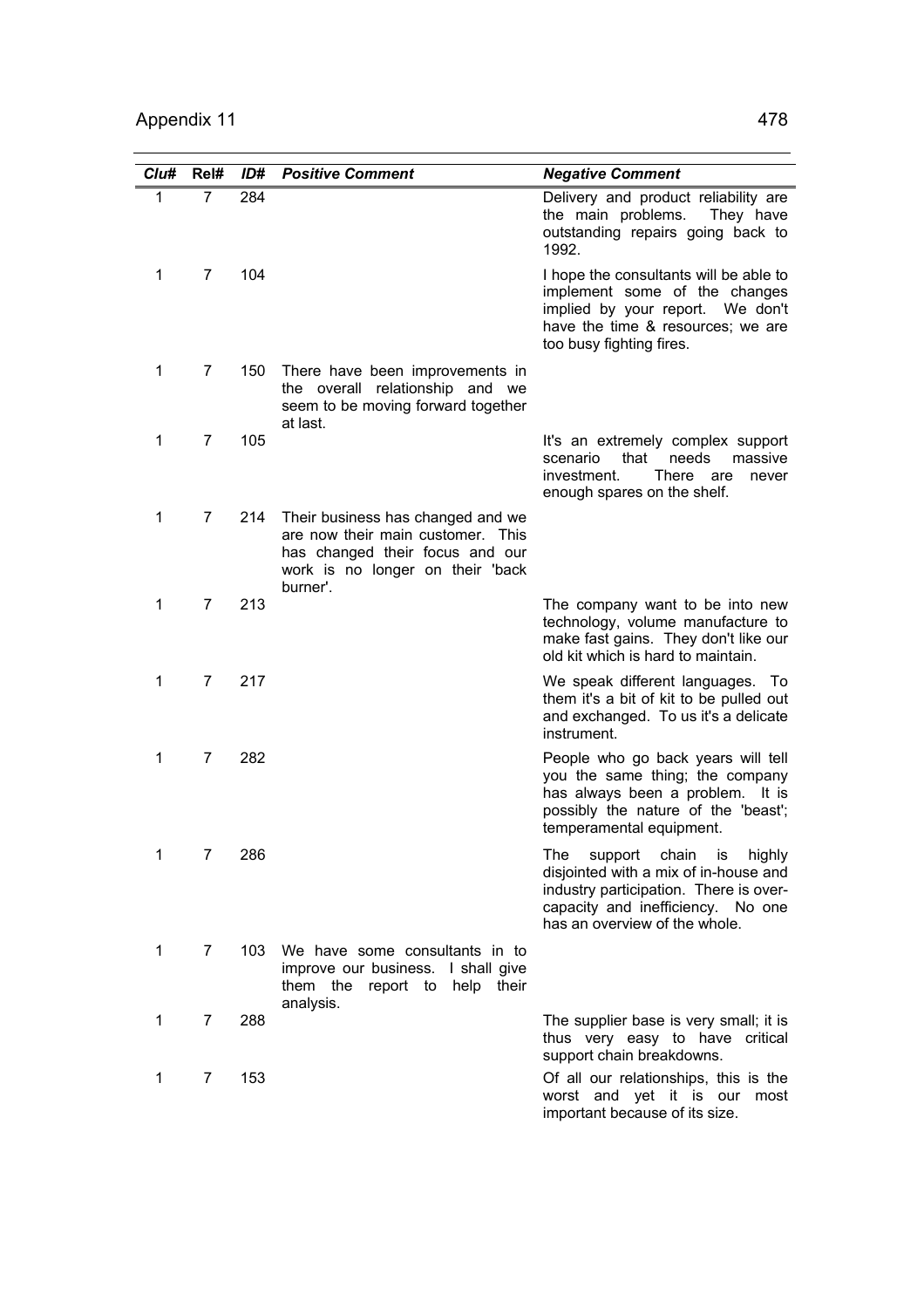| Clu#         | Rel#           | ID# | <b>Positive Comment</b>                                                                                                                                                                    | <b>Negative Comment</b>                                                                                                                                                                                                                                                                  |
|--------------|----------------|-----|--------------------------------------------------------------------------------------------------------------------------------------------------------------------------------------------|------------------------------------------------------------------------------------------------------------------------------------------------------------------------------------------------------------------------------------------------------------------------------------------|
| $\mathbf{1}$ | $\overline{7}$ | 283 |                                                                                                                                                                                            | As individuals we get on with all of<br>them - engineers, commercial,<br>projects and supply but, as a whole<br>the company doesn't come together.                                                                                                                                       |
| 1            | $\overline{7}$ | 216 |                                                                                                                                                                                            | They think we are far too expensive<br>and slow and that we fail to deliver.                                                                                                                                                                                                             |
| 1            | $\overline{7}$ | 287 |                                                                                                                                                                                            | It's a problem maintaining 30 year<br>old kit. It's used and abused and we<br>have difficulty finding people and<br>sub-contractors with the necessary<br>skills.                                                                                                                        |
| 1            | 7              | 289 |                                                                                                                                                                                            | The IPT's Project Managers need<br>constant chivvying to get things<br>done and then we get the blame for<br>being late.                                                                                                                                                                 |
| 1            | 8              | 342 |                                                                                                                                                                                            | The IPT have introduced their<br>Commercial department into the<br>normal day running of the PDS<br>contract which has slowed down the<br>whole process considerably and<br>introduced an element of conflict<br>between us.                                                             |
| 1            | 8              | 339 |                                                                                                                                                                                            | The MoD need to introduce a can-<br>do culture as soon as possible                                                                                                                                                                                                                       |
| 1            | 8              | 343 |                                                                                                                                                                                            | Although top management have a<br>good relationship with the firm, their<br>Contracts branch still has a 'cannot-<br>attitude.<br>do, jobs-worth'<br>They<br>should provide a service to the<br>programme managers, not control.<br>They are the main stumbling block<br>to good, timely |
| 1            | 8              | 345 |                                                                                                                                                                                            | Knowledge of spare, provisioning<br>and supply is limited in my technical<br>area and sometimes we are caught<br>out by this.                                                                                                                                                            |
| 1            | 8              | 346 | We have a very good and open<br>relationship with the IPT.<br>Where<br>airworthiness is concerned it is<br>essential to have mutual respect<br>and trust of the other party's<br>position. |                                                                                                                                                                                                                                                                                          |
| 1            | 8              | 340 |                                                                                                                                                                                            | The Treasury objective of reducing<br>expenditure by 20% was supposed<br>to have been achieved by Smart<br>Procurement however, by slowing<br>down the whole process it has                                                                                                              |

probably successfully reduced the amount of business placed by 20%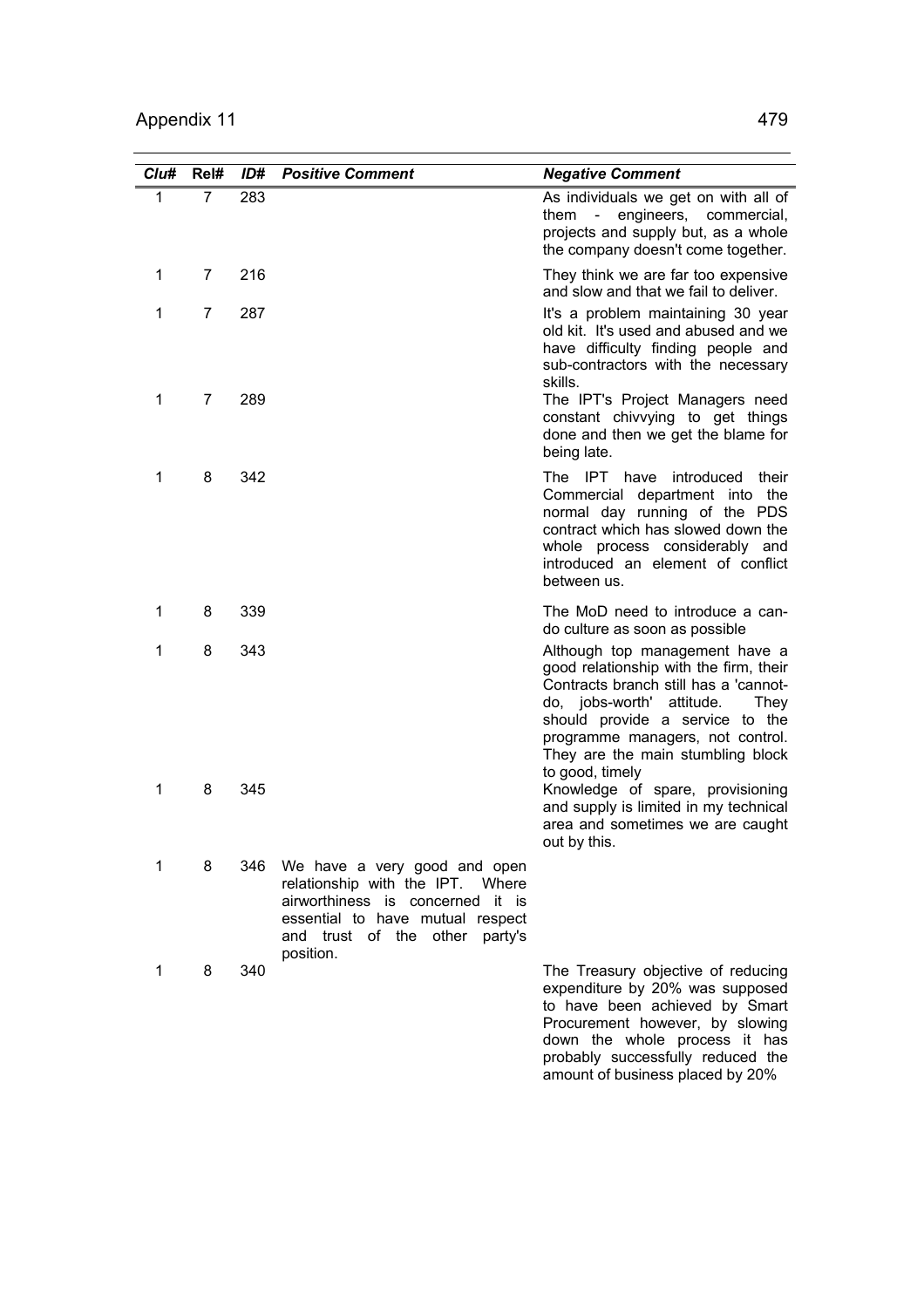| Clu#         | Rel# | ID# | <b>Positive Comment</b>                                                                                           | <b>Negative Comment</b>                                                                                                                                                                                                 |
|--------------|------|-----|-------------------------------------------------------------------------------------------------------------------|-------------------------------------------------------------------------------------------------------------------------------------------------------------------------------------------------------------------------|
| $\mathbf{1}$ | 8    | 347 |                                                                                                                   | Despite the good words, countless<br>initiatives and top management<br>commitment to openness, honesty<br>and transparency within the DLO<br>there still seems to be a very long<br>way to go.                          |
| 1            | 8    | 385 | In the areas that I deal with there is<br>nothing but enthusiasm.<br>At that<br>level they know they must change. |                                                                                                                                                                                                                         |
| 1            | 8    | 352 |                                                                                                                   | Although we and some of the<br>company are willing to create a<br>better, fairer working environment,<br>overall there is a lack of good will by<br>the company and the feeling that<br>they can charge what they like. |
| 1            | 8    | 358 |                                                                                                                   | I am concerned at our lack of touch<br>with the end customers. We need<br>seamless<br>performance<br>throughout<br>the<br>measurement<br>logistics chain.                                                               |
| 1            | 8    | 341 |                                                                                                                   | Airworthiness and giving the crews<br>the best equipment to do the job<br>should be our joint, prime aim in life.<br>Instead we appear to be trying to<br>catch each other out and score<br>points.                     |
| 1            | 8    | 387 |                                                                                                                   | At the middle-management level of<br>the firm the message has not hit<br>home and the same old culture and<br>practices prevail.                                                                                        |
| 1            | 8    | 354 |                                                                                                                   | When there is no other option then<br>we have to make the best of a bad<br>job.                                                                                                                                         |
| 1            | 8    | 386 |                                                                                                                   | We have our own<br>problems of<br>adopting<br>partnering<br>new<br>A long history of<br>approaches.<br>'pushing water up-hill' has left the<br>staff sceptical and disillusioned.                                       |
| 1            | 8    | 348 |                                                                                                                   | The true meanings of Integrated and<br>Team are still to be learnt by the<br>MoD.                                                                                                                                       |
| 1            | 8    | 355 | Hopefully our proposed strategic<br>partnering arrangement will address<br>all the problems of this relationship  |                                                                                                                                                                                                                         |
| 1            | 8    | 383 |                                                                                                                   | There is much goodwill but we are<br>still not always achieving joined-up<br>results.                                                                                                                                   |
| 1            | 8    | 382 | We are doing a lot to educate the<br>IPT into involving the end customer<br>setting of performance<br>the<br>in   |                                                                                                                                                                                                                         |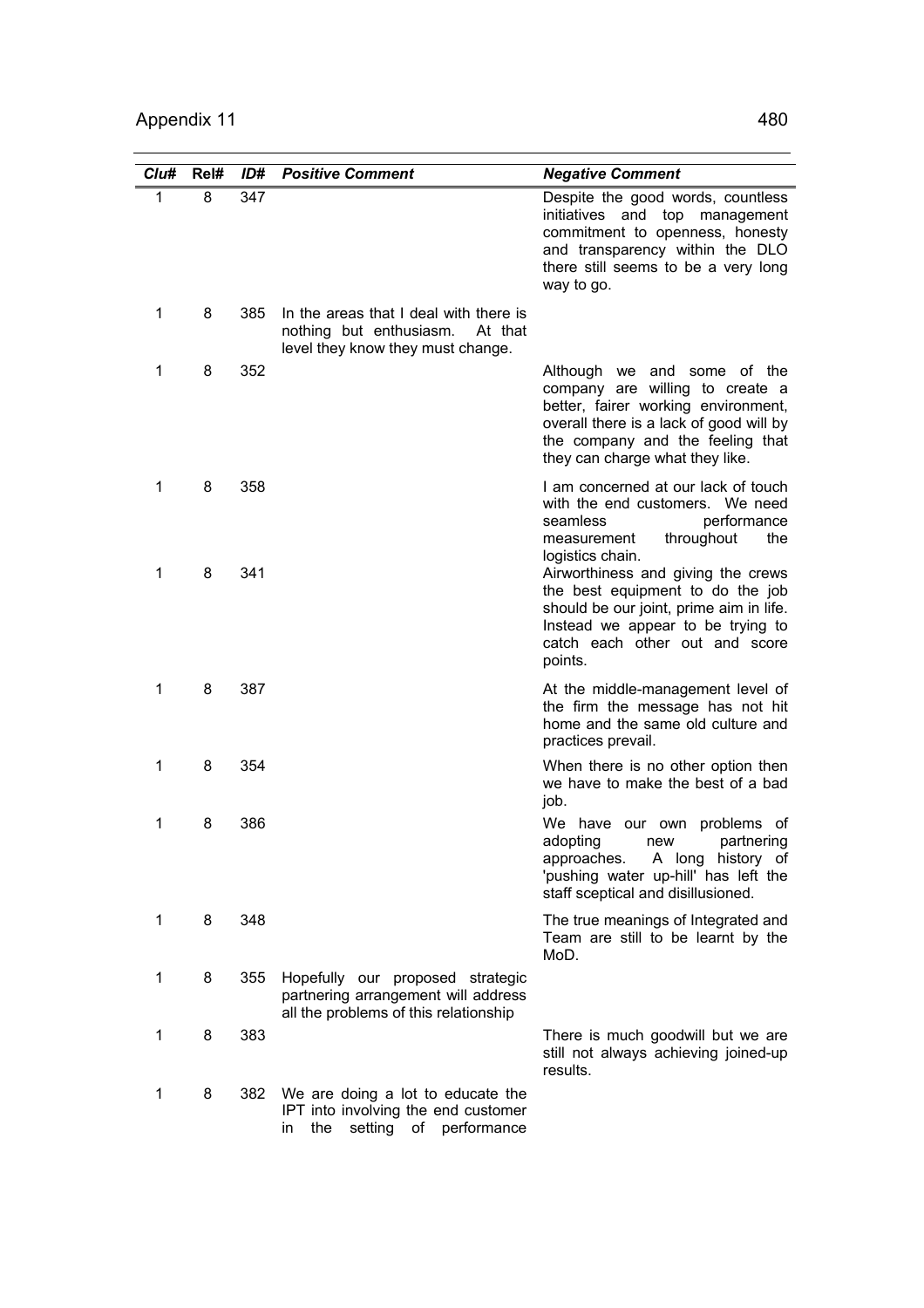| Clu# | Rel# | ID# | <b>Positive Comment</b>                                                                                                                                            | <b>Negative Comment</b>                                                                                                                                                                                                                                 |
|------|------|-----|--------------------------------------------------------------------------------------------------------------------------------------------------------------------|---------------------------------------------------------------------------------------------------------------------------------------------------------------------------------------------------------------------------------------------------------|
|      |      |     | targets.                                                                                                                                                           |                                                                                                                                                                                                                                                         |
| 1    | 8    | 384 |                                                                                                                                                                    | Unfortunately<br>the<br>unrewarding<br>environment at the work face is<br>causing the brightest and most<br>innovative people on both sides to<br>drift away into esoteric areas like<br>training courses and studies.                                  |
| 1    | 8    | 357 | We are endeavouring to improve the<br>forecasting of our requirements to<br>assist the firm with providing a<br>better service.                                    |                                                                                                                                                                                                                                                         |
| 1    | 8    | 349 |                                                                                                                                                                    | The biggest obstacle to improving<br>performance<br>business<br>is<br>MoD<br>There is a severe<br>Contracts.<br>shortage of resources, risk aversion<br>and lack of flexibility which lead to<br>significant effort and delay in<br>agreeing contracts. |
| 1    | 8    | 338 |                                                                                                                                                                    | Engineering staff talk the same<br>language and get things done.<br>However, constraints are imposed<br>by Commercial Contracts staff who<br>spend an inordinate amount of time<br>arguing about 'pence'.                                               |
| 1    | 8    | 356 |                                                                                                                                                                    | answering<br>In.<br>some<br>of<br>your<br>questions I could have done with<br>another column: 'very very strongly<br>disagree' especially the one 'the<br>other party is always totally open<br>and honest with us'.                                    |
| 1    | 8    | 350 |                                                                                                                                                                    | The IPT has a high turnover of staff<br>causing inconsistent approaches,<br>duplication and increased workload.                                                                                                                                         |
| 1    | 8    | 344 | All support chain parties, including<br>the end customer, attend planning<br>meetings to discuss requirements,<br>knowledge<br>pool<br>and<br>resolve<br>problems. |                                                                                                                                                                                                                                                         |
| 1    | 8    | 351 |                                                                                                                                                                    | Because all our dealings with the<br>IPT.<br>concentrate<br>seem<br>to<br>on<br>problems the relationship is poor<br>and we never get to consider the<br>wider picture.                                                                                 |
| 1    | 8    | 521 |                                                                                                                                                                    | The supply staff think they are pond-<br>life but they seem to have the<br>clearest view of what's happening<br>across the boundary between us.<br>I'm not sure how to use this<br>capability effectively.                                              |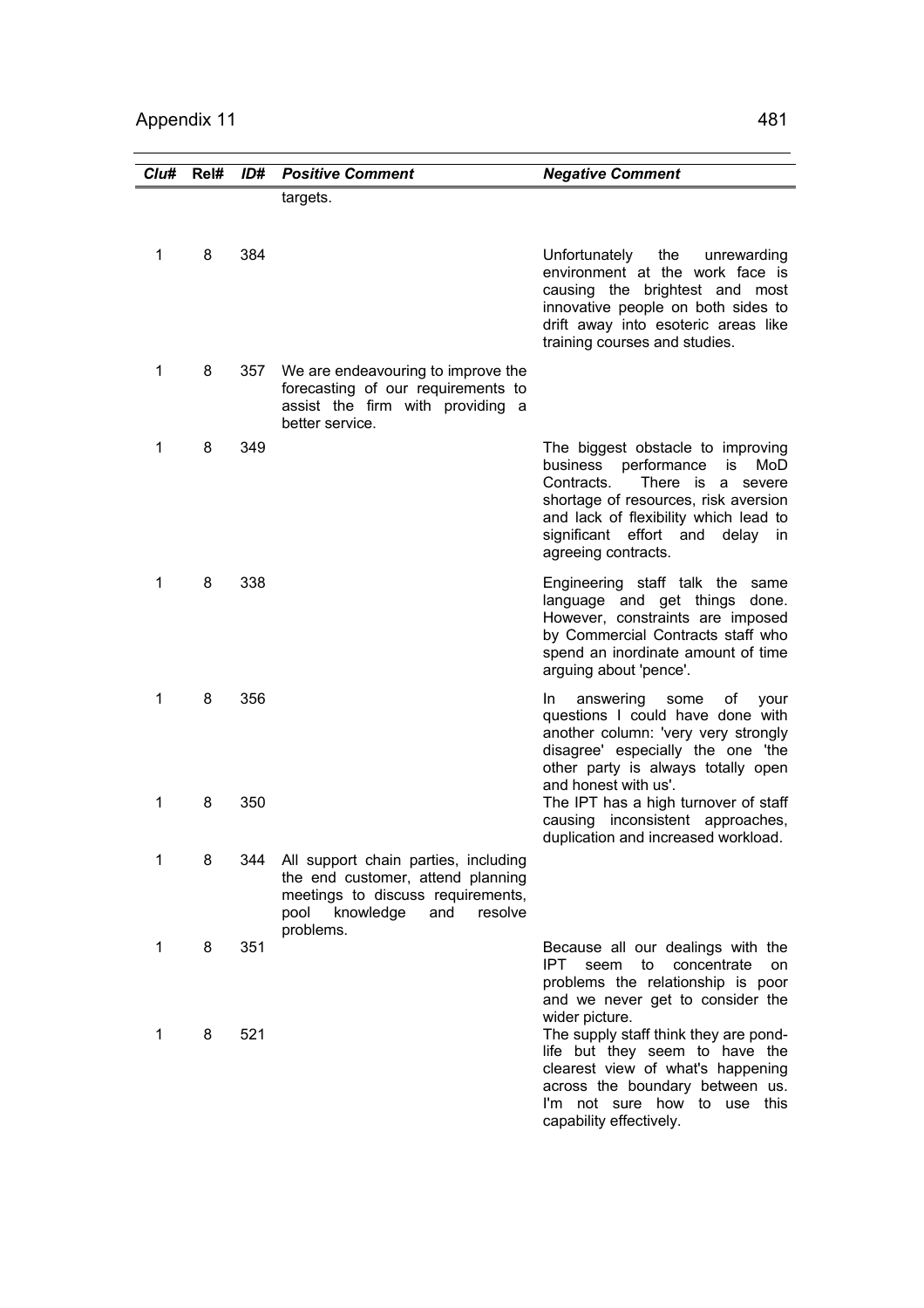| Clu#           | Rel#        | ID# | <b>Positive Comment</b>                                                                                                                                                                           | <b>Negative Comment</b>                                                                                                                                                                                                  |
|----------------|-------------|-----|---------------------------------------------------------------------------------------------------------------------------------------------------------------------------------------------------|--------------------------------------------------------------------------------------------------------------------------------------------------------------------------------------------------------------------------|
| $\mathbf{1}$   | 8           | 522 | We're making progress with the<br>company. At our last monthly<br>meeting I was surprised to see they<br>were portraying their performance<br>figures<br>honestly<br>without<br>and<br>massaging. |                                                                                                                                                                                                                          |
| 1              | 8           | 519 |                                                                                                                                                                                                   | There is a gulf in perception<br>between the sides over performance<br>which also extends to the front line.<br>Without a common understanding of<br>how we are doing we cannot move<br>forward.                         |
| 1              | $\mathbf 1$ | 518 |                                                                                                                                                                                                   | I'm very dubious about any CLS<br>arrangement that involves DARA.<br>They still have a long way to go until<br>become<br>commercially<br>they<br>competitive.<br>Their hourly rate is<br>double that of my partner firm. |
| 1              | 1           | 509 |                                                                                                                                                                                                   | I go back a long way and when we<br>did business with the MoD PE they<br>had much better control over their<br>money.                                                                                                    |
| 1              | 1           | 510 |                                                                                                                                                                                                   | We seem<br>to<br>have<br>too<br>much<br>interaction<br>with<br>numerous<br>stakeholder agencies. There is no<br>buffer between us and a plethora of<br>often<br>giving<br>conflicting<br>voices,<br>messages.            |
| 1              | 1           | 515 | I have assembled a full team of<br>stakeholders so the Firm can get a<br>comprehensive<br>view<br>οf<br>the<br>customer.                                                                          |                                                                                                                                                                                                                          |
| 1              | 1           | 513 | When we go to meetings with them<br>we ensure that we are fully prepared<br>so we can appear as a cohesive,<br>intelligent, professional customer.                                                |                                                                                                                                                                                                                          |
| 1              | 1           | 516 |                                                                                                                                                                                                   | I worry that within a year I will be<br>moved on and all my relationship<br>building work will be lost.                                                                                                                  |
| $\overline{2}$ | 36          | 362 |                                                                                                                                                                                                   | We<br>desperately<br>need<br>better<br>performance management systems<br>to ensure that actions are logged<br>and analysed against standards.                                                                            |
| 2              | 36          | 360 |                                                                                                                                                                                                   | Whereas industry is always under<br>strong commercial pressures the<br>MoD requisition/contracts process<br>seems to lack urgency                                                                                        |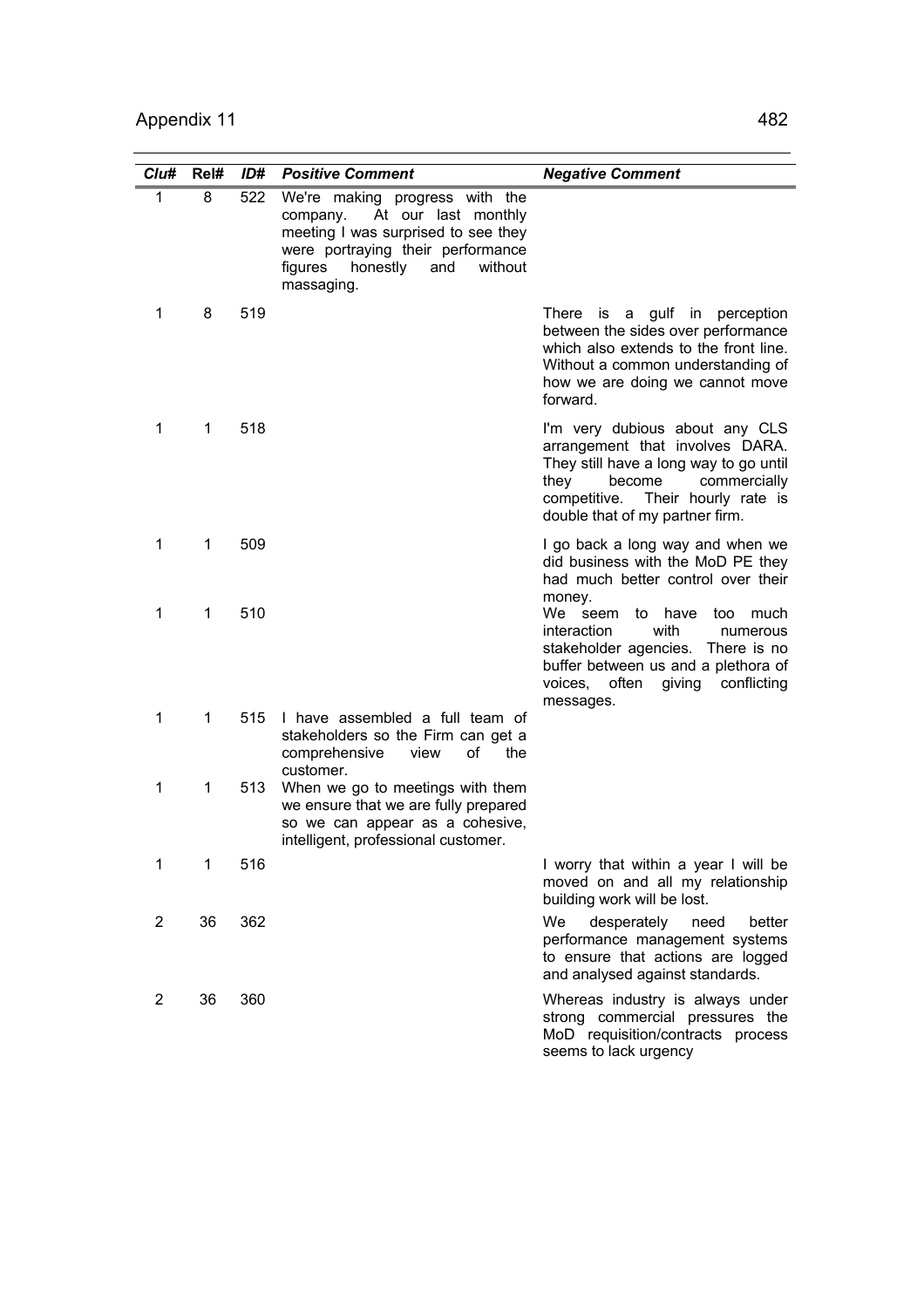| Clu#           | Rel# | ID# | <b>Positive Comment</b>                                                                                     | <b>Negative Comment</b>                                                                                                                                                                                |
|----------------|------|-----|-------------------------------------------------------------------------------------------------------------|--------------------------------------------------------------------------------------------------------------------------------------------------------------------------------------------------------|
| $\overline{2}$ | 36   | 366 |                                                                                                             | On face value a good relationship<br>exists but the underlying ethos is<br>that we only get what we pay for<br>and the firm is always looking for<br>ways to spend more on 'gold plated'<br>solutions. |
| 2              | 36   | 359 |                                                                                                             | My experience of dealing with the<br>MoD is one of frustration through<br>time-consuming bureaucracy and<br>regulatory requirements.                                                                   |
| $\overline{2}$ | 36   | 361 |                                                                                                             | We get more information about<br>future policy plans from the MoD<br>web site that from the IPT                                                                                                        |
| $\overline{2}$ | 28   | 126 | Now that the MoD realises we are<br>running a joint business things are<br>improving.                       |                                                                                                                                                                                                        |
| 2              | 28   | 18  |                                                                                                             | The<br>MoD<br>won't<br>answer<br>our<br>customer satisfaction surveys so<br>how can we improve?                                                                                                        |
| $\overline{2}$ | 28   | 237 | They will offer alternative solutions<br>that are beneficial to both sides.                                 |                                                                                                                                                                                                        |
| $\overline{2}$ | 28   | 236 | Relationships are open and honest<br>without hidden agendas.                                                |                                                                                                                                                                                                        |
| 2              | 28   | 174 | We are highly focussed on the<br>customer's needs                                                           |                                                                                                                                                                                                        |
| 2              | 28   | 127 | The company has invested in a Key<br>Account Manager to give<br>the<br>contract the appropriate focus.      |                                                                                                                                                                                                        |
| 2              | 28   | 68  | The Company representative<br>İS<br>excellent.                                                              |                                                                                                                                                                                                        |
| 2              | 28   | 17  |                                                                                                             | Very poor information on the MoD's<br>consumption<br>and<br>usage<br>rates<br>makes planning extremely difficult                                                                                       |
| 2              | 28   | 128 | There seems<br>to be a genuine<br>commitment to the customer.                                               |                                                                                                                                                                                                        |
| 2              | 28   | 129 |                                                                                                             | There is some reluctance for the<br>Company to take risks in supporting<br>our plans such as buying long lead-<br>time items in advance.                                                               |
| $\overline{2}$ | 28   | 235 |                                                                                                             | Post Design services have been<br>managed by a long term sick post in<br>the MoD. This says little for their<br>commitment.                                                                            |
| 2              | 28   | 240 | Technical awareness and expertise<br>is important in the IPT to ensure that<br>we negotiate on equal terms. |                                                                                                                                                                                                        |
| 2              | 28   | 5   | Quarterly review meetings where<br>outstanding orders are discussed<br>have led to improved availability.   |                                                                                                                                                                                                        |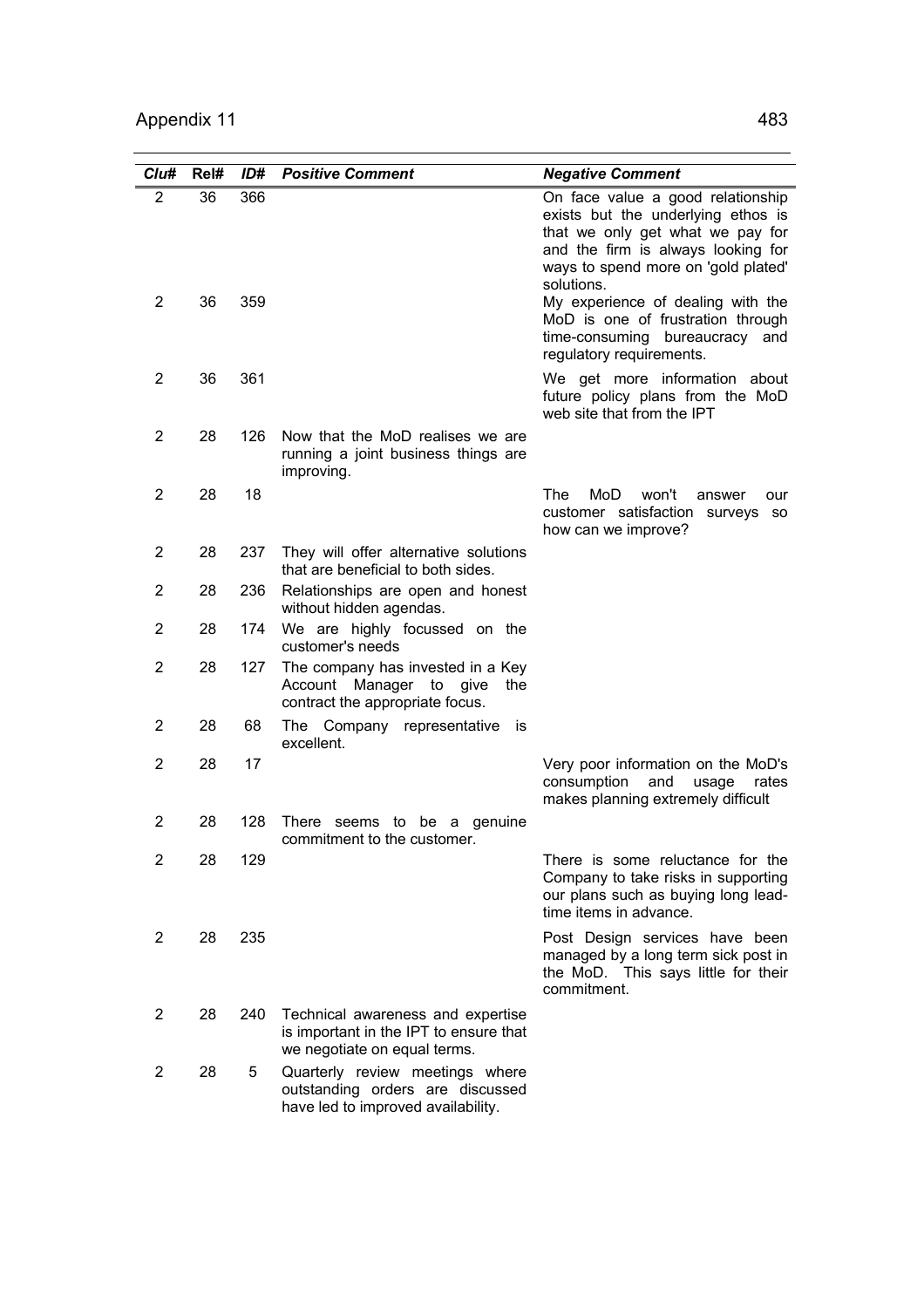| Cl <sub>u#</sub>        | Rel# | ID# | <b>Positive Comment</b>                                                                                                                                                                                                           | <b>Negative Comment</b>                                                                                                                                                                                   |
|-------------------------|------|-----|-----------------------------------------------------------------------------------------------------------------------------------------------------------------------------------------------------------------------------------|-----------------------------------------------------------------------------------------------------------------------------------------------------------------------------------------------------------|
| $\overline{2}$          | 28   | 238 | They are quick to respond to high<br>priorities.                                                                                                                                                                                  |                                                                                                                                                                                                           |
| 2                       | 28   | 239 | We work in partnership rather than<br>confrontation.                                                                                                                                                                              |                                                                                                                                                                                                           |
| 2                       | 28   | 125 |                                                                                                                                                                                                                                   | The MoD thinks we should be doing<br>everything for nothing - it's the<br>people in the MoD who are the<br>Their current technical<br>problem.<br>officer is the only ray of sunshine for<br>a long time. |
| 2                       | 28   | 69  | Enabling<br>arrangements with the<br>Company reduces admin costs by<br>not requiring us to compete as long<br>as the company can demonstrate it<br>has either competed the work<br>elsewhere of given us best value for<br>money. |                                                                                                                                                                                                           |
| 2                       | 28   | 160 |                                                                                                                                                                                                                                   | They often tender excessive price<br>quotations, which are reduced after<br>challenge. This does not engender<br>a trusting relationship.                                                                 |
| $\overline{2}$          | 28   | 159 |                                                                                                                                                                                                                                   | They are slow to understand our<br>essential procedures including the<br>supersession<br>οf<br><b>NATO</b><br>Stock<br>Numbers.                                                                           |
| 2                       | 28   | 158 | At last they are micro-managing our<br>requests<br>and<br>improving<br>performance.                                                                                                                                               |                                                                                                                                                                                                           |
| 2                       | 29   | 176 |                                                                                                                                                                                                                                   | They are a relatively undemanding<br>customer and because there are no<br>real competitors they rely on us to<br>deliver.                                                                                 |
| 2                       | 29   | 130 |                                                                                                                                                                                                                                   | Despite assurances from the firm,<br>we have grave concerns over their<br>commitment to continue to invest in<br>the 30% of their business which is<br>Defence.                                           |
| 2                       | 29   | 72  |                                                                                                                                                                                                                                   | We have high hopes that Resource<br>Accounting and Budgeting and full<br>accounting<br>cost<br>will<br>bring<br>commercial realism to the IPT.                                                            |
| 2                       | 29   | 242 | A combination of good IPT staff and<br>continuity in posts ensure<br>the<br>relationship is successful.                                                                                                                           |                                                                                                                                                                                                           |
| $\overline{\mathbf{c}}$ | 29   | 73  | We are trying to develop a modern,<br>competitive<br>support<br>service<br>capability to handle the new out-<br>sourcing era.                                                                                                     |                                                                                                                                                                                                           |
| $\overline{\mathbf{c}}$ | 29   | 175 | have<br>healthy,<br>We<br>a<br>open<br>relationship.                                                                                                                                                                              |                                                                                                                                                                                                           |
| 2                       | 29   | 70  | relationship<br>This<br>is<br>steadily                                                                                                                                                                                            |                                                                                                                                                                                                           |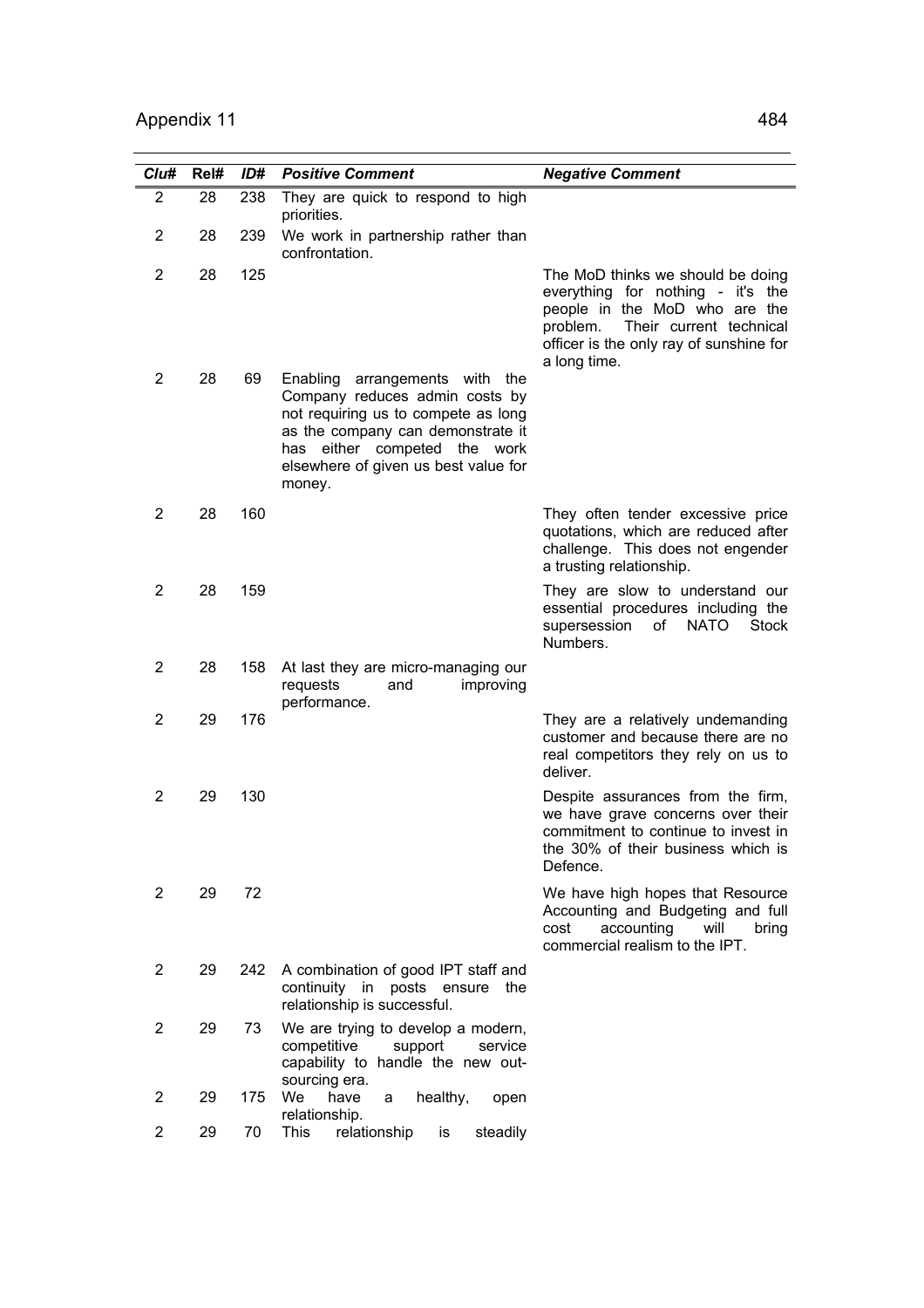| Cl <sub>u#</sub> | Rel# | ID# | <b>Positive Comment</b>                                                                                                                                                                  | <b>Negative Comment</b>                                                                                                                                                                     |
|------------------|------|-----|------------------------------------------------------------------------------------------------------------------------------------------------------------------------------------------|---------------------------------------------------------------------------------------------------------------------------------------------------------------------------------------------|
| $\overline{2}$   | 29   | 71  | improving.<br>We<br>have<br>particularly<br>a<br>good<br>relationship with the IPT because<br>they are well-organised.                                                                   |                                                                                                                                                                                             |
| 2                | 29   | 243 | We normally deliver when we say<br>we will.                                                                                                                                              |                                                                                                                                                                                             |
| 2                | 29   | 20  |                                                                                                                                                                                          | Because<br>the<br>operating<br>system<br>software IPR belongs to the firm we<br>are locked into the relationship and<br>they 'have us over a barrel'.                                       |
| 2                | 29   | 241 |                                                                                                                                                                                          | There is a prevalent view in the<br>MoD that industry is not to be<br>trusted otherwise it is not possible to<br>obtain value for money.                                                    |
| 2                | 29   | 133 | does<br><b>Blame</b><br>not work it just<br>perpetuates poor performance in the<br>long term.                                                                                            |                                                                                                                                                                                             |
| 2                | 29   | 21  | The IPT has a high degree of<br>disclosure<br>its<br>long<br>over<br>term<br>objectives.                                                                                                 |                                                                                                                                                                                             |
| 2                | 29   | 19  |                                                                                                                                                                                          | We are not happy with the firm's<br>marketing strategy; they have put<br>the company up for sale without<br>telling the MoD and all the good<br>work on agreeing IPR could be lost.         |
| 2                | 30   | 676 | receive<br>$\mathbf{I}$<br>understanding,<br>an<br>from<br>consistent<br>service<br>the<br>company.<br>They tend to do what<br>they say.                                                 |                                                                                                                                                                                             |
| $\overline{2}$   | 30   | 673 |                                                                                                                                                                                          | IPTs are often better resourced than<br>Industry with specialised people in<br>larger teams.                                                                                                |
| 2                | 30   | 675 | Our margins are much smaller these<br>days and this limits the number of<br>people involved in our interface<br>channels. We have to learn how to<br>make this as effective as possible. |                                                                                                                                                                                             |
| $\overline{c}$   | 30   | 674 | Currently quotes take a long time to<br>process. I am suggesting 2 monthly<br>meetings with the IPT Commercial<br>Officer to smooth the task.                                            |                                                                                                                                                                                             |
| 2                | 30   | 678 |                                                                                                                                                                                          | DARA have come up with a money-<br>saving idea (£1m per annum) but it<br>depends on the co-operation of the<br>However, the latter are not<br>Firm.<br>anthueigetia hogauso this qute thoir |

enthusiastic because this cuts their

profit.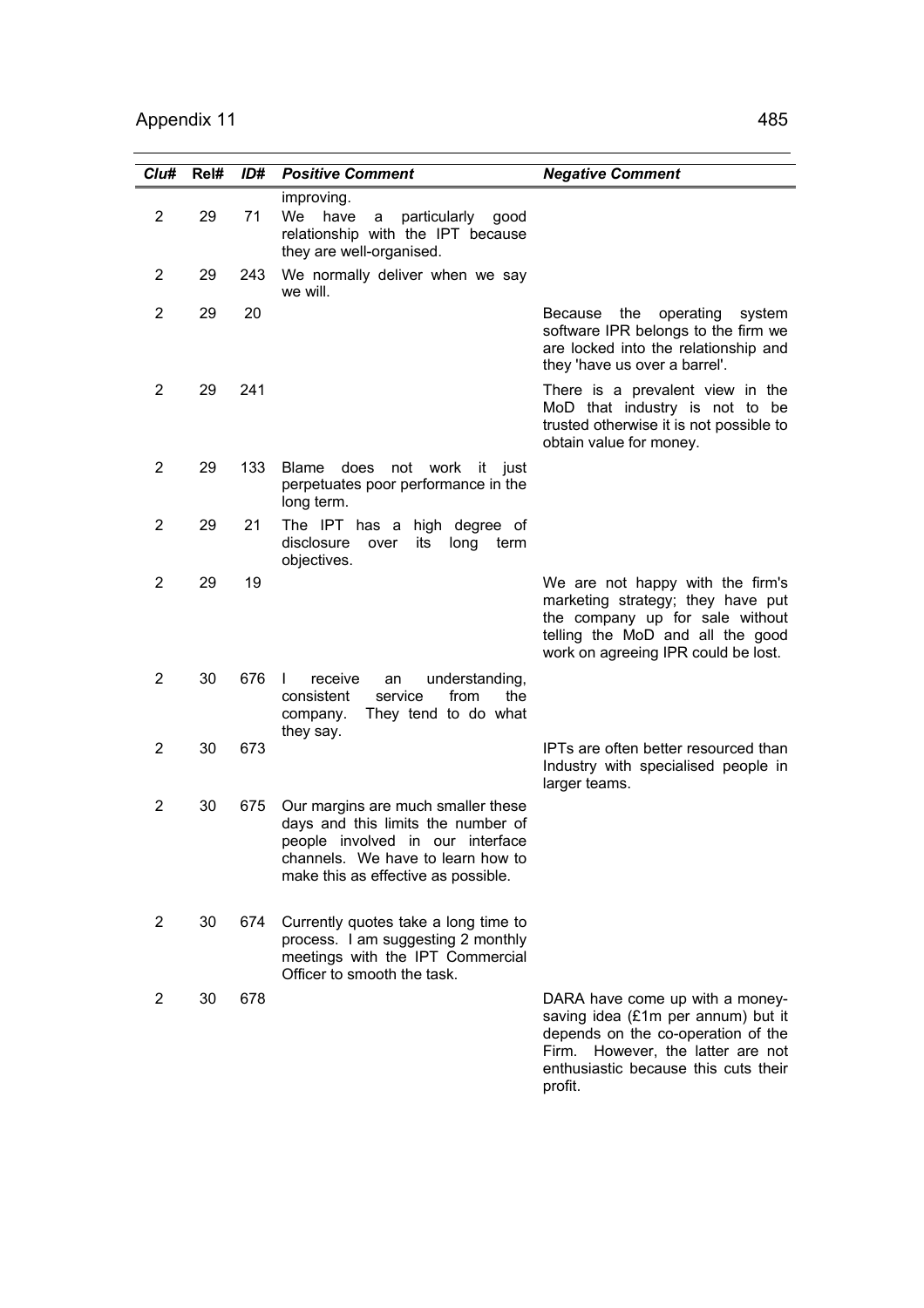| Clu#           | Rel# | ID# | <b>Positive Comment</b>                                                                                               | <b>Negative Comment</b>                                                                                                                                                                                                                                            |
|----------------|------|-----|-----------------------------------------------------------------------------------------------------------------------|--------------------------------------------------------------------------------------------------------------------------------------------------------------------------------------------------------------------------------------------------------------------|
| $\overline{2}$ | 30   | 672 |                                                                                                                       | When you drill<br>down<br>into any<br>organisation<br>will<br>you<br>uncover<br>frustrations.                                                                                                                                                                      |
| $\overline{2}$ | 34   | 131 |                                                                                                                       | No I don't know how much I spend<br>with the firm annually and I haven't<br>time to talk about the relationship.                                                                                                                                                   |
| 2              | 34   | 245 | The single-sourcing arrangement is<br>working well because it is jointly<br>micro-managed by the commercial<br>staff. |                                                                                                                                                                                                                                                                    |
| $\overline{2}$ | 34   | 22  |                                                                                                                       | We use technical data to compete;<br>the firm uses it to make their<br>products more proprietary.                                                                                                                                                                  |
| 2              | 34   | 246 |                                                                                                                       | to<br>They<br>seem<br>measure<br>our<br>performance on the product when<br>we should be concentrating on the<br>overall process.                                                                                                                                   |
| 2              | 34   | 75  | Softer issues are important to this<br>relationship's development.                                                    |                                                                                                                                                                                                                                                                    |
| 2              | 34   | 132 |                                                                                                                       | The company is feeling beleaguered<br>because there are doubts over the<br>future of this weapons system and<br>they are currently a one-product<br>firm. We have the impression that<br>we must support the company at all<br>costs because of political reasons. |
| $\overline{2}$ | 34   | 244 |                                                                                                                       | We feel that we have to keep the<br>pressure on price and delivery times<br>to keep the firm 'on its toes'; we feel<br>we are paying a high price for<br>mediocre performance.                                                                                     |
| 2              | 34   | 177 |                                                                                                                       | The firm would like to 'cherry-pick'<br>the easy and profitable spare for a<br>Contractor<br>Logistics<br>Support<br>arrangement rather than take the<br>whole package.                                                                                            |
| $\overline{2}$ | 34   | 74  |                                                                                                                       | Smart Procurement brought a<br>breakthrough but where is the<br>follow-up?                                                                                                                                                                                         |
| 2              | 33   | 455 |                                                                                                                       | Your study has given us some<br>cause for concern.<br>Some of the<br>other party's responses are rather<br>surprising and alarming.                                                                                                                                |
| $\overline{2}$ | 33   | 453 |                                                                                                                       | It takes the firm a month to give us a<br>response; they just don't seem to<br>see us as important.                                                                                                                                                                |
| $\overline{2}$ | 33   | 454 |                                                                                                                       | Their work is of good quality but<br>they are very high charging.                                                                                                                                                                                                  |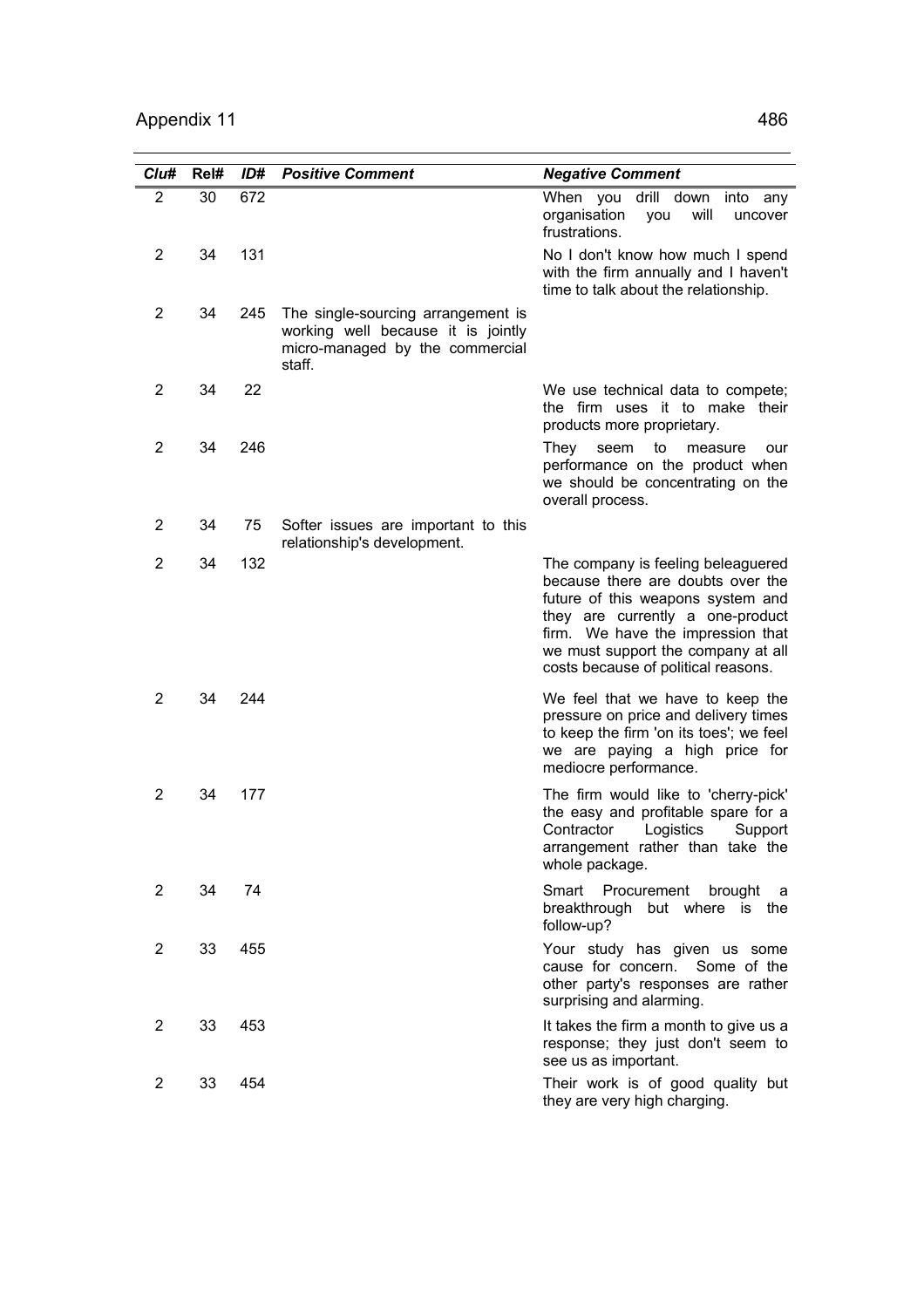| Clu#           | Rel# | ID# | <b>Positive Comment</b>                                                                                                                         | <b>Negative Comment</b>                                                                                                                                                                                                                                                            |
|----------------|------|-----|-------------------------------------------------------------------------------------------------------------------------------------------------|------------------------------------------------------------------------------------------------------------------------------------------------------------------------------------------------------------------------------------------------------------------------------------|
| $\overline{2}$ | 33   | 451 |                                                                                                                                                 | It's a traditional contract which<br>promotes archaic ways of working<br>and provided no incentive to them to<br>perform.                                                                                                                                                          |
| 2              | 33   | 452 |                                                                                                                                                 | The kit is old and unique; I am<br>staggered at how much it costs to<br>run.                                                                                                                                                                                                       |
| 2              | 33   | 456 |                                                                                                                                                 | A DERA study reported that the<br>product could not be beaten. We<br>have now found out that the IPT has<br>advertised for someone to<br>do<br>another and told us not to bid. I<br>think the money would be better<br>spent on reducing current support<br>costs.                 |
| 2              | 37   | 421 |                                                                                                                                                 | The engineering relationship is very<br>good on a day to day basis although<br>this is limited by the commercial<br>aspects.                                                                                                                                                       |
| 2              | 37   | 422 |                                                                                                                                                 | The relationship with the MoD is<br>restricted by outdated practices. If<br>there is risk-sharing & incentives<br>why are SPS and Def Con 43 ad 48<br>still being used? As long as there is<br>a 'we do not trust you' attitude, an<br>open & honest relationship cannot<br>be enc |
| 2              | 23   | 315 | They are almost fun to deal with;<br>they are not full of management-<br>They are a bit like us:<br>speak.<br>evolutionary and resource-capped. |                                                                                                                                                                                                                                                                                    |
| 2              | 23   | 319 | The report will prove<br>extremely<br>valuable<br>continued<br>in.<br>our<br>deliberations                                                      |                                                                                                                                                                                                                                                                                    |
| 2              | 23   | 309 |                                                                                                                                                 | We still have a great deal to do in<br>the areas of objective performance<br>measurement and dynamism to<br>benefit both parties                                                                                                                                                   |
| 2              | 23   | 313 |                                                                                                                                                 | They are a family business led from<br>the top and are very traditional.<br>They are also world leaders in their<br>field. Their attitude is 'if you want it<br>you must pay for it'                                                                                               |
| 2              | 23   | 318 | We have learned not to set too fast<br>a pace. We are both busy and need<br>to set realistic, long-term targets                                 |                                                                                                                                                                                                                                                                                    |
| 2              | 23   | 304 |                                                                                                                                                 | This relationship is highly dependent<br>We are a small<br>on people.<br>unfortunately<br>company<br>and<br>a<br>shortage of resources limits our<br>ability to focus on developing the<br>relationship                                                                            |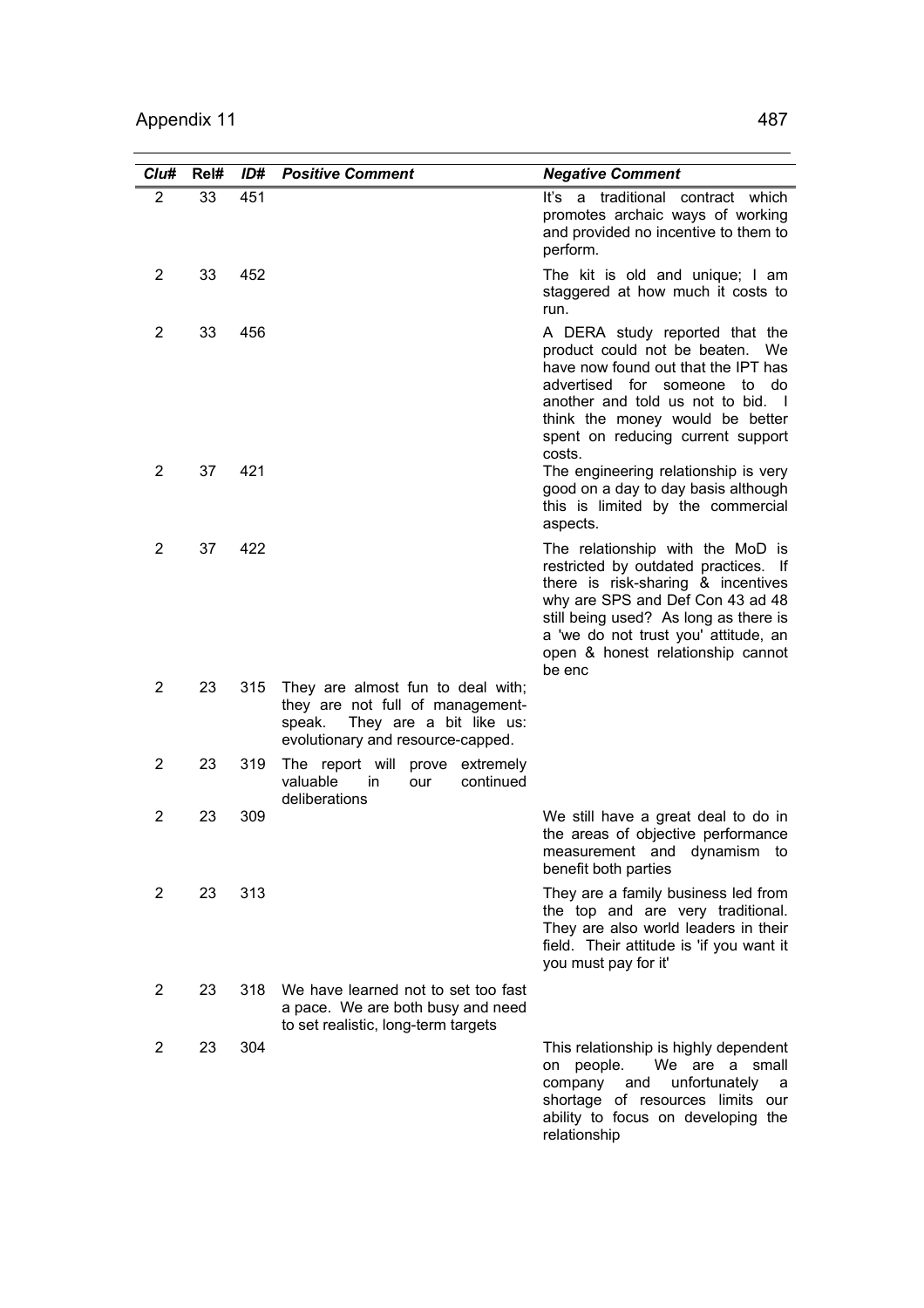| Cl <sub>u#</sub> | Rel# | ID# | <b>Positive Comment</b>                                                                                                                                                                                                   | <b>Negative Comment</b>                                                                                                                                                |
|------------------|------|-----|---------------------------------------------------------------------------------------------------------------------------------------------------------------------------------------------------------------------------|------------------------------------------------------------------------------------------------------------------------------------------------------------------------|
| $\overline{c}$   | 23   | 314 | Because the organisations are small<br>the relationship is based upon key<br>individuals at desk level                                                                                                                    |                                                                                                                                                                        |
| $\overline{2}$   | 23   | 308 | My relationship with my opposite<br>number is a good one. We both do<br>our best to accommodate each<br>other even though our systems are<br>incompatible. I would trust her to do<br>her best for me as I would for her. |                                                                                                                                                                        |
| 2                | 23   | 300 |                                                                                                                                                                                                                           | They have cancelled priority tasks at<br>the last minute and incurred costs.<br>Better planning would have saved<br>resources all round                                |
| 2                | 23   | 316 | They know full well we can't go<br>still<br>anywhere<br>else<br>but<br>the<br>relationship is a good one                                                                                                                  |                                                                                                                                                                        |
| 2                | 23   | 320 |                                                                                                                                                                                                                           | We have tried hard to improve the<br>relationship<br>using<br>in-house<br>resources but now that we have run<br>out we are getting no support from<br>the corporate HQ |
| 2                | 23   | 305 |                                                                                                                                                                                                                           | Routine pricing enquiries are dealt<br>with promptly but any work of<br>substance is dealt with slowly and<br>no excuse is given for the delay                         |
| 2                | 23   | 302 |                                                                                                                                                                                                                           | We are a very static organisation<br>that hopes the world will bend round<br>us                                                                                        |
| 2                | 23   | 303 | We will use the report as a point of<br>discussion in our next meeting with<br>the IPT                                                                                                                                    |                                                                                                                                                                        |
| 2                | 23   | 306 | My opposite number is new in post<br>and I intend to invite him to an<br>'agenda-free day' to relate what I<br>am offering and seeking<br>in our<br>relationship                                                          |                                                                                                                                                                        |
| $\overline{2}$   | 23   | 312 |                                                                                                                                                                                                                           | Lack of momentum seems to be a<br>feature of 'top down' management in<br>the company                                                                                   |
| $\overline{c}$   | 23   | 317 | We did have a problem and they<br>rang me, the IPTL, direct. It is good<br>to know that they feel they can do<br>this.                                                                                                    |                                                                                                                                                                        |
| $\overline{2}$   | 23   | 307 |                                                                                                                                                                                                                           | I don't believe I am getting the<br>service I know the company as a<br>whole is capable of providing                                                                   |
| 2                | 23   | 310 |                                                                                                                                                                                                                           | Because the company is small there<br>is a 'funnelling' effect when tasks<br>reach a certain size because of lack<br>of resources.                                     |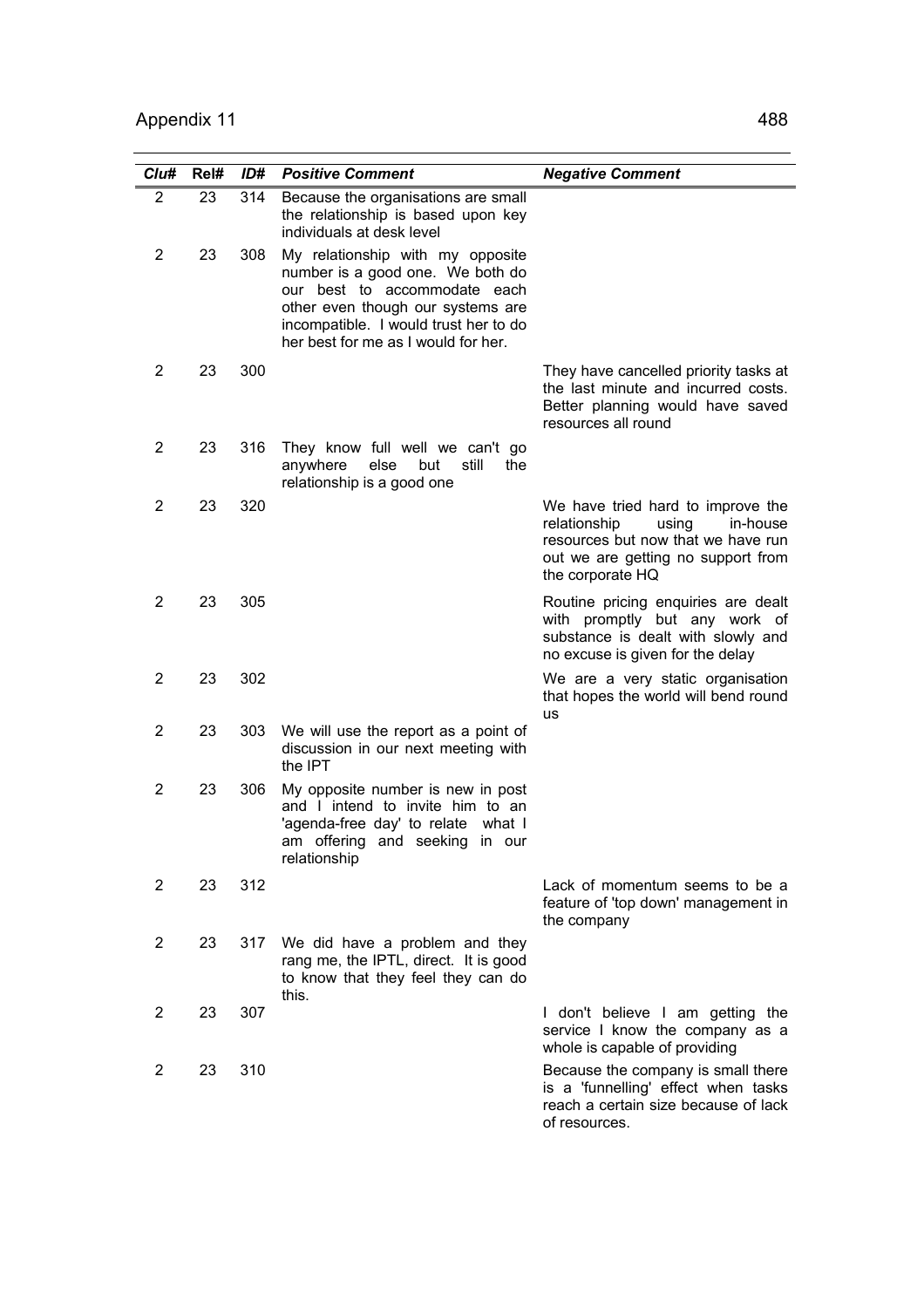| Clu#           | Rel# | ID# | <b>Positive Comment</b>                                                                                                                             | <b>Negative Comment</b>                                                                                                                                                                                                      |
|----------------|------|-----|-----------------------------------------------------------------------------------------------------------------------------------------------------|------------------------------------------------------------------------------------------------------------------------------------------------------------------------------------------------------------------------------|
| 2              | 23   | 301 |                                                                                                                                                     | The relationship between our people<br>excellent but frequent<br>staff<br>İS.<br>changes in the IPT disrupt our<br>working<br>arrangements and incur<br>costs                                                                |
| $\overline{2}$ | 23   | 311 | They have moved into a new line<br>and we put them in-touch with other<br>relevant platform IPTs. We both felt<br>good from this bit of cooperation |                                                                                                                                                                                                                              |
| $\overline{2}$ | 36   | 649 |                                                                                                                                                     | As a sub-contractor we feel out on a<br>limb with new prime contractor/MoD<br>partnering schemes. We will lose<br>touch with the IPT staffs and the<br>end customers.                                                        |
| 2              | 36   | 648 | We look forward to a shared data<br>environment<br>where<br>more<br>information both ways is available.                                             |                                                                                                                                                                                                                              |
| 2              | 36   | 647 |                                                                                                                                                     | We are driven by commercial needs<br>and it is a continual battle to pump<br>the IPT for planning data.                                                                                                                      |
| 2              | 36   | 650 | We are especially keen to embrace<br>a payment system that does away<br>with the expensive and unreliable<br>MoD F640 system.                       |                                                                                                                                                                                                                              |
| $\overline{2}$ | 40   | 575 | We are good friends and thus talk<br>openly and often.                                                                                              |                                                                                                                                                                                                                              |
| $\overline{2}$ | 40   | 577 |                                                                                                                                                     | Your procurement people like to<br>remind us that we haven't a divine<br>right to the business. However, we<br>have invested heavily in knowledge<br>and experience. This doesn't seem<br>to be recognised or valued.        |
| 2              | 40   | 585 |                                                                                                                                                     | We<br>have<br>built<br>a<br>lengthy<br>bid<br>approvals process that is designed<br>to protect ourselves because we<br>have been stung by the MoD in the<br>past. This does not come cheap<br>and is reflected in our price. |
| $\overline{2}$ | 40   | 574 | They have been involved with<br>supporting our equipment for over<br>20 years and are fully committed to<br>us.                                     |                                                                                                                                                                                                                              |
| 2              | 40   | 576 |                                                                                                                                                     | Because the equipment gives us no<br>problems we have to concentrate on<br>fire-fighting elsewhere hence we<br>have never met to talk about the<br>future.                                                                   |
| $\overline{2}$ | 40   | 579 | My opposite number and I find<br>innovative ways of providing the<br>best support.                                                                  |                                                                                                                                                                                                                              |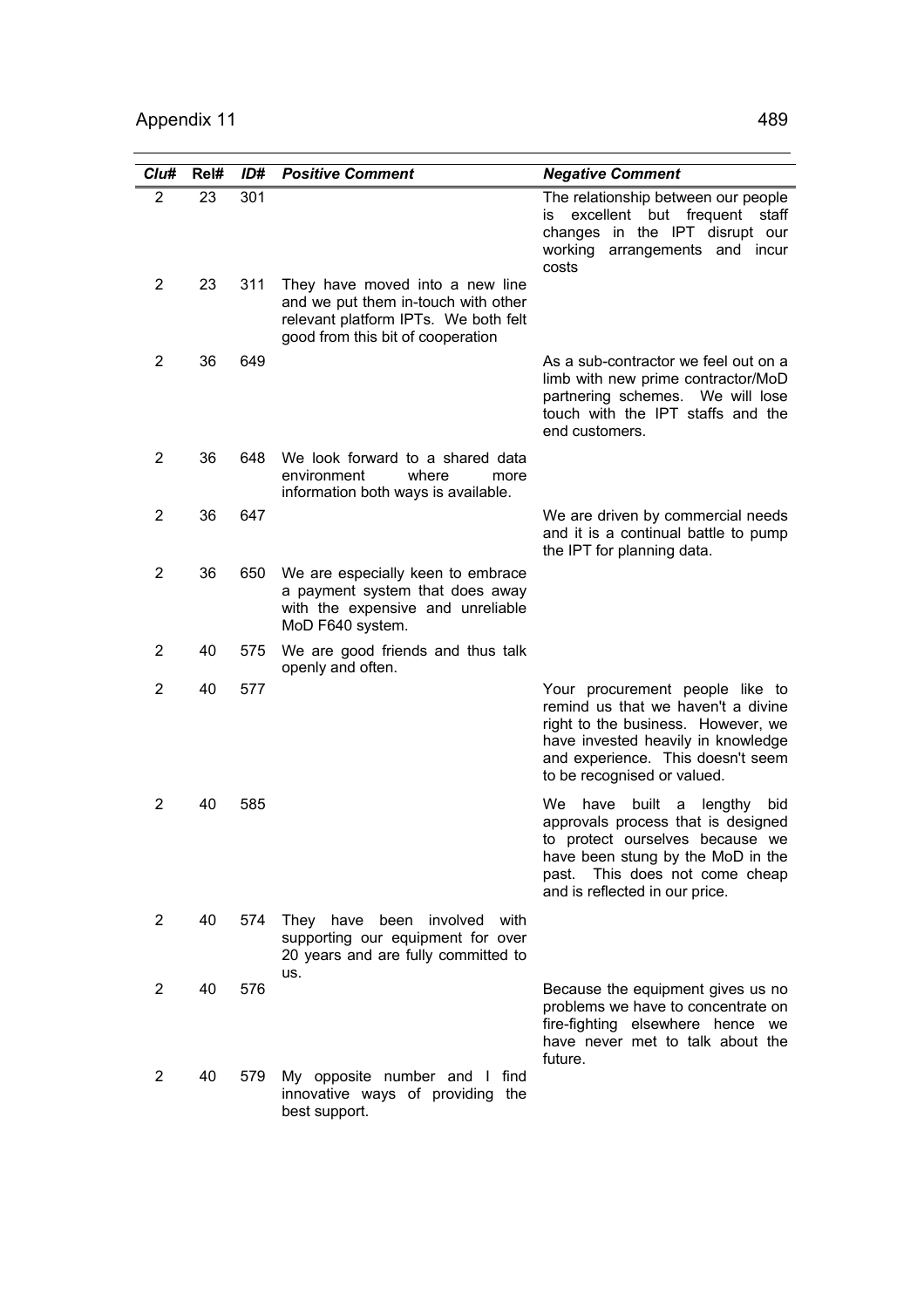| Clu#                | Rel#     | ID#        | <b>Positive Comment</b>                                                                                                                                                                | <b>Negative Comment</b>                                                                                                                                                      |
|---------------------|----------|------------|----------------------------------------------------------------------------------------------------------------------------------------------------------------------------------------|------------------------------------------------------------------------------------------------------------------------------------------------------------------------------|
| 2<br>$\overline{2}$ | 40<br>40 | 580<br>583 | It's individuals that make it happen.                                                                                                                                                  | In this day and age I believe no<br>large company will try to rip-off the<br><b>The</b><br>audit<br>MoD.<br>trail<br>and<br>accountability is there so why not<br>trust us?  |
| 2                   | 40       | 581        | We need to find a new way of<br>achieving long term contracts that<br>are all-embracing. Short term gains<br>and cheapest prices will cost more<br>in the end.                         |                                                                                                                                                                              |
| 2                   | 40       | 578        |                                                                                                                                                                                        | They need to value continuity; we<br>are not the cheapest in the world.                                                                                                      |
| 2                   | 40       | 584        |                                                                                                                                                                                        | Although it is easy to do business<br>with my opposite number there is<br>still a 'them and us' atmosphere.                                                                  |
| 2                   | 40       | 582        |                                                                                                                                                                                        | I feel really let down that the current<br>review by the IPT into a new product<br>has cut us out and ignored our long<br>experience.                                        |
| $\overline{2}$      | 44       | 646        |                                                                                                                                                                                        | There is some reticence in the<br>company about moving into support<br>rather than supply.<br>Our Culture<br>does not accommodate this and<br>needs to change.               |
| $\overline{2}$      | 44       | 644        | currently<br>composing<br>L<br>am<br>a<br>presentation for dissemination within<br>the company to put new life into our<br>customer focus. I shall use your<br>report to support this. |                                                                                                                                                                              |
| 2                   | 44       | 645        | It's great to see how we see each<br>other. One generally has a feeling<br>but an objective view is better.                                                                            |                                                                                                                                                                              |
| 2                   | 35       | 136        |                                                                                                                                                                                        | trapped within<br>teel<br>the<br>MoD<br>L<br>contract terms and conditions which<br>prevent us from improving<br>the<br>quality of the relationship                          |
| $\overline{2}$      | 35       | 85         |                                                                                                                                                                                        | The MoD Commercial approach<br>does<br>not<br>creativity,<br>encourage<br>innovation<br>performance<br>and<br>measurement                                                    |
| $\overline{2}$      | 35       | 190        |                                                                                                                                                                                        | MoD commercial staff are always<br>naturally cynical about the intentions<br>of Industry and our standard terms<br>do not include the concept of<br>increasing joint rewards |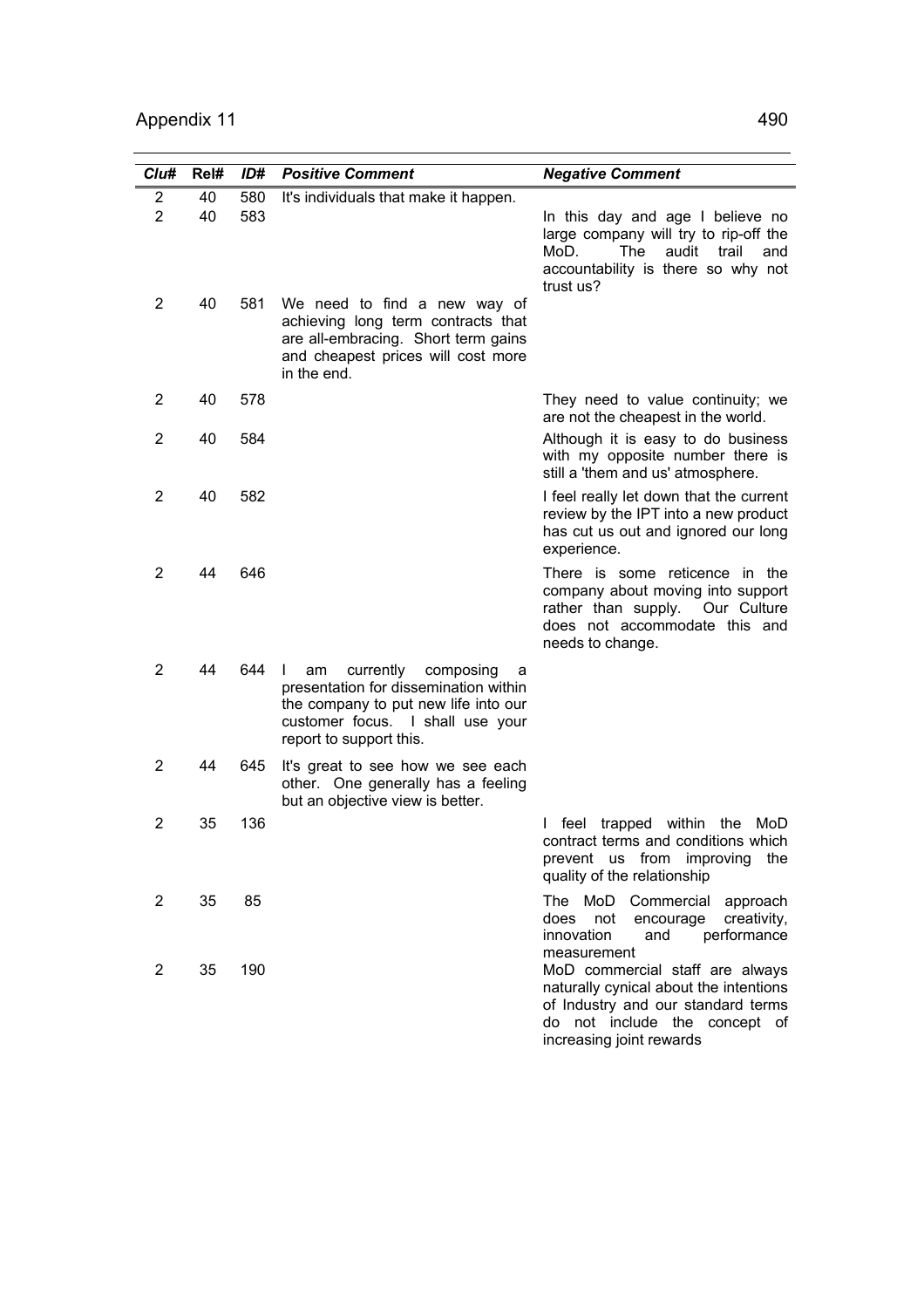| Clu#           | Rel# | ID# | <b>Positive Comment</b>                                                                                                                                                                   | <b>Negative Comment</b>                                                                                                                                                                     |
|----------------|------|-----|-------------------------------------------------------------------------------------------------------------------------------------------------------------------------------------------|---------------------------------------------------------------------------------------------------------------------------------------------------------------------------------------------|
| $\overline{2}$ | 35   | 181 |                                                                                                                                                                                           | Upheaval on the MoD side from<br>staff and organisation change and<br>vacant posts makes it impossible to<br>generate<br>stable<br>business<br>a<br>environment.                            |
| 2              | 35   | 180 |                                                                                                                                                                                           | Budget constraints in the<br>MoD<br>relationship<br>reduce<br>fire-<br>the<br>to<br>fighting.<br>It's impossible to<br>plan<br>ahead.                                                       |
| $\overline{2}$ | 35   | 79  | The secret of success is small,<br>easily controllable work packages<br>and teams, where greater onus is<br>put on individual responsibility and<br>where performance is clearly visible. |                                                                                                                                                                                             |
| 2              | 35   | 257 | My reading of the report indicates<br>the firm has issues over bill paying<br>and delivery. We intend to deal with<br>these at the next progress meeting.                                 |                                                                                                                                                                                             |
| 2              | 35   | 258 |                                                                                                                                                                                           | Officer<br>Commercial<br>with<br>As<br>a<br>responsibility for over 30 companies<br>we rarely get the opportunity to<br>review individual relationships                                     |
| $\overline{2}$ | 35   | 81  |                                                                                                                                                                                           | We just don't have time to take a<br>strategic view, we are too busy<br>looking after 30 other contracts.                                                                                   |
| 2              | 35   | 80  |                                                                                                                                                                                           | It is almost policy that we let these<br>without<br>relationships run<br>much<br>management effort. We need to be<br>more provocative.                                                      |
| 2              | 35   | 24  | We feel we can let our hair down<br>with the IPT, say what we think and<br>be honest without recrimination.                                                                               |                                                                                                                                                                                             |
| 2              | 35   | 134 |                                                                                                                                                                                           | There is still a bit of the old 'cost-<br>plus, bowler-hatted' attitude in both<br>Industry and the MoD commercial<br>staffs to overcome.<br>Things are<br>maturing but at different rates. |
| $\overline{c}$ | 35   | 189 | I am not surprised by the results of<br>the survey because I know we have<br>a good relationship with the firm                                                                            |                                                                                                                                                                                             |
| $\overline{c}$ | 35   | 28  |                                                                                                                                                                                           | We do not provide the Firm with<br>long range forecasts because often<br>we do not have the information.                                                                                    |
| $\overline{c}$ | 32   | 597 |                                                                                                                                                                                           | It is difficult to harmonise<br>our<br>objectives because the company<br>appears to keep theirs close to their<br>chest.                                                                    |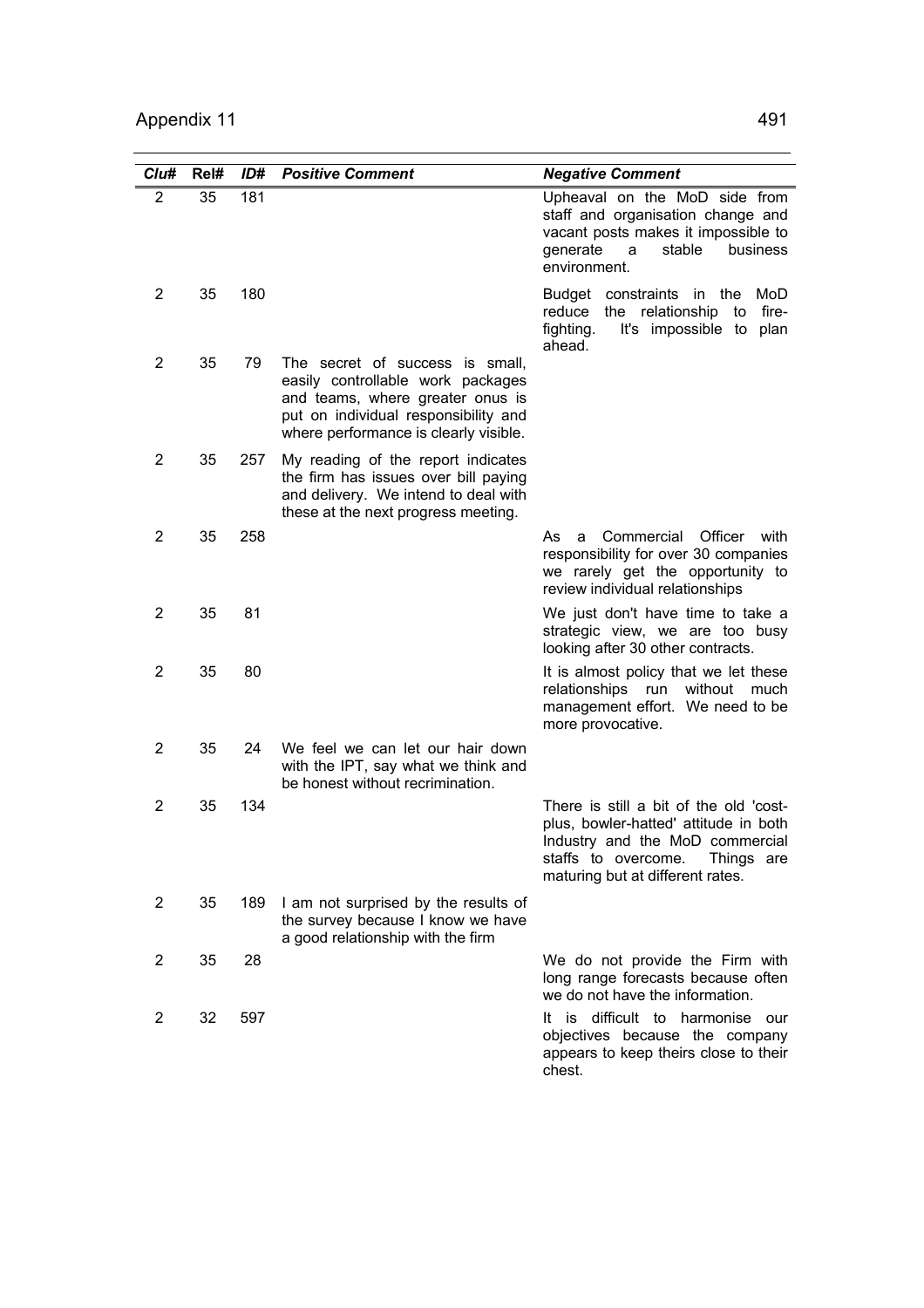| Clu#           | Rel# | ID# | <b>Positive Comment</b>                                                                                                                            | <b>Negative Comment</b>                                                                                                                                                                                                                     |
|----------------|------|-----|----------------------------------------------------------------------------------------------------------------------------------------------------|---------------------------------------------------------------------------------------------------------------------------------------------------------------------------------------------------------------------------------------------|
| $\overline{2}$ | 32   | 593 |                                                                                                                                                    | Our ability to compete is completely<br>hampered by reliance<br>on the<br>company as Design Authority to<br>authorise alternatives.                                                                                                         |
| $\overline{2}$ | 32   | 599 | we have had a few days out on the<br>golf course which really helps<br>people to get to know each other.                                           |                                                                                                                                                                                                                                             |
| $\overline{2}$ | 32   | 596 |                                                                                                                                                    | Despite chasing, we often don't get<br>information on delivery delays until<br>the routine progress meetings.                                                                                                                               |
| $\overline{2}$ | 32   | 602 | I am happy to see our views in the<br>report are in accord. We have had<br>brainstorming session<br>a recent<br>which put everything on the table. |                                                                                                                                                                                                                                             |
| 2              | 32   | 592 |                                                                                                                                                    | We recently had a joint partnering<br>workshop. Despite lots of promises<br>at working and senior level since,<br>nothing has changed.                                                                                                      |
| 2              | 32   | 590 | He's a forward-thinking, go-getter in<br>the company who is going places.<br>He is a pleasure to do business<br>with.                              |                                                                                                                                                                                                                                             |
| 2              | 32   | 598 |                                                                                                                                                    | There is tremendous commitment<br>on both sides at working-level but<br>we are all short of resources to take<br>forward<br>strategic<br>relationship<br>improvements. We don't seem to<br>have the top management support<br>that we need. |
| $\overline{2}$ | 32   | 591 | He's open and honest and gets on<br>the phone to deal with problems as<br>soon as they appear.                                                     |                                                                                                                                                                                                                                             |
| $\overline{2}$ | 32   | 595 |                                                                                                                                                    | Although we are committed to a<br>contracted<br>profile,<br>the<br>spend<br>fluctuations<br>and<br>annuality<br>οf<br>Defence budgets makes getting the<br>best out of the relationship very<br>difficult.                                  |
| 2              | 32   | 600 |                                                                                                                                                    | We have a customer satisfaction<br>survey and I am audited on its<br>results under ISO 9000. However,<br>because the MoD are unsure of<br>their regulatory position they refuse<br>to cooperate and I fail the test.                        |
| 2              | 32   | 594 |                                                                                                                                                    | The relationship seems to be always<br>driven by us.                                                                                                                                                                                        |
| 2              | 32   | 601 | We are hosting the next quarterly<br>progress meeting. I am going to<br>raise the report for consideration.                                        |                                                                                                                                                                                                                                             |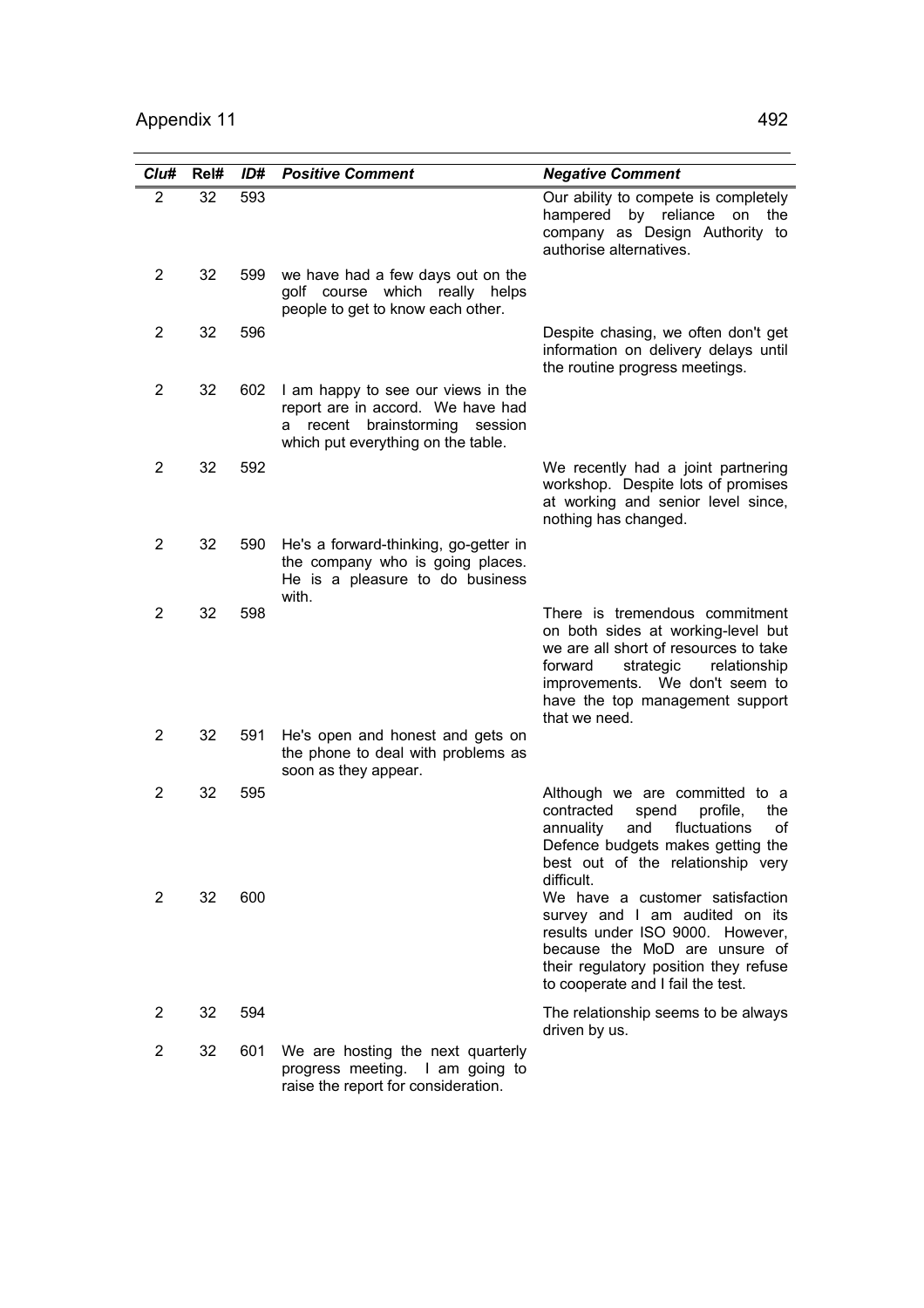| Clu#           | Rel# | ID# | <b>Positive Comment</b>                                                                                                                                                     | <b>Negative Comment</b>                                                                                                                                                                                |
|----------------|------|-----|-----------------------------------------------------------------------------------------------------------------------------------------------------------------------------|--------------------------------------------------------------------------------------------------------------------------------------------------------------------------------------------------------|
| 2              | 41   | 641 |                                                                                                                                                                             | All they want to do is make products<br>and push them out of the door.<br>They don't understand the meaning<br>of Service.                                                                             |
| 2              | 41   | 642 | I have recently arrived in this job<br>and find your report a really useful<br>introduction to this relationship.<br>will also use it in my first meeting<br>with the Firm. |                                                                                                                                                                                                        |
| 2              | 41   | 643 | Having<br>been<br>in<br>trouble,<br>the<br>company is now restructuring and<br>recruiting staff and the performance<br>has improved markedly.                               |                                                                                                                                                                                                        |
| 2              | 41   | 640 | Our<br>arrangement is<br>amicable,<br>sensible and pragmatic.                                                                                                               |                                                                                                                                                                                                        |
| 2              | 27   | 254 |                                                                                                                                                                             | Their deliveries are often late and<br>the quality is poor. We continue to<br>speak and only slowly are we<br>chipping away at the problems.                                                           |
| 2              | 27   | 135 | We hope to use the report as a<br>catalyst to 'reboot' the relationship                                                                                                     |                                                                                                                                                                                                        |
| 2              | 27   | 253 |                                                                                                                                                                             | We jointly want to put a member of<br>staff in the IPT but the MoD<br>Commercial staff are very difficult to<br>deal with.                                                                             |
| 2              | 27   | 255 |                                                                                                                                                                             | We have to concentrate on the<br>numerous issues regarding poor<br>products which prevents us from<br>looking at strategy.                                                                             |
| 2              | 27   | 252 | Because 60% of our business is<br>with<br>MoD<br>the<br>we<br>are<br>very<br>experienced in meeting their needs<br>and working with them.                                   |                                                                                                                                                                                                        |
| 2              | 27   | 84  |                                                                                                                                                                             | We have been trying to get an<br>enabling arrangement with the firm<br>for 2 1/2 years but changes in the<br>company and compartmentalisation<br>of MoD Commercial staff have<br>conspired against us. |
| 2              | 27   | 82  |                                                                                                                                                                             | All fine words about partnering but<br>the MoD Commercial people hold<br>both sides back through lack of<br>flexibility.                                                                               |
| $\overline{c}$ | 27   | 27  | There is enthusiasm on both sides<br>and regular meetings are held<br>where we review the detail. Twice<br>per year we review strategy.                                     |                                                                                                                                                                                                        |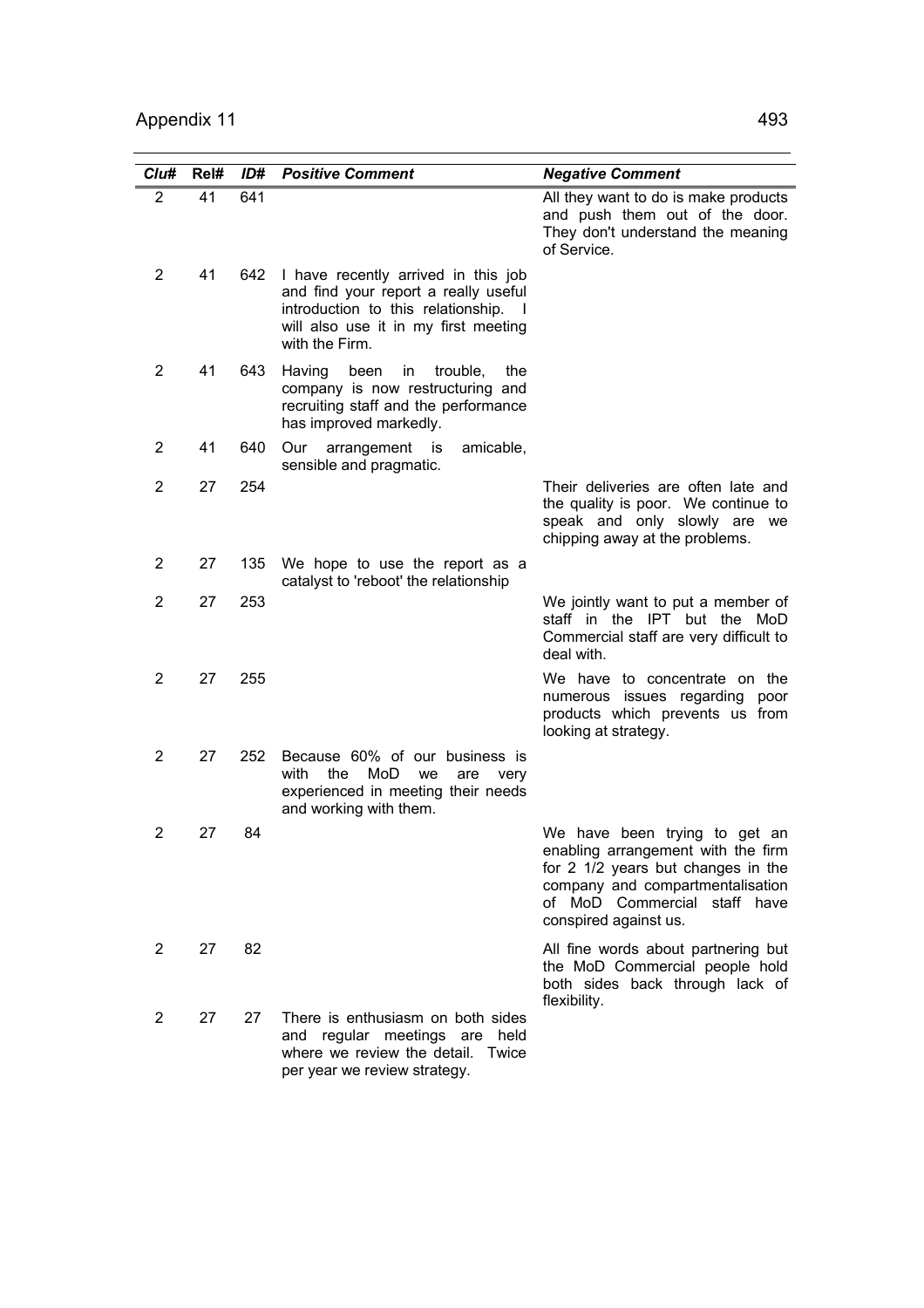| Clu#           | Rel#     | ID#        | <b>Positive Comment</b>                                                                                                                                                                                                                                                            | <b>Negative Comment</b>                                                                                                                                                                                                                            |
|----------------|----------|------------|------------------------------------------------------------------------------------------------------------------------------------------------------------------------------------------------------------------------------------------------------------------------------------|----------------------------------------------------------------------------------------------------------------------------------------------------------------------------------------------------------------------------------------------------|
| 2<br>2         | 27<br>27 | 186<br>185 |                                                                                                                                                                                                                                                                                    | Our Commercial department is not<br>good - they have a staff turnover<br>problem.<br>This is hindering our<br>efforts<br>to<br>make<br>a<br>partnering<br>arrangement.<br>I am not unsurprised by the report's<br>disparities; were the Firm being |
| 2              | 27       | 256        |                                                                                                                                                                                                                                                                                    | strictly honest?<br>We pay for the firm to locate an<br>individual in the IPT and this was<br>partially successful but it is hard to<br>justify; they should be delivering<br>anyway.                                                              |
| 2              | 27       | 187        |                                                                                                                                                                                                                                                                                    | Their senior managers don't like<br>being exposed to the detail of their<br>poor performance.                                                                                                                                                      |
| $\overline{2}$ | 27       | 25         | Regular meetings at strategic and<br>tactical<br>levels<br>that<br>examine<br>performance and future plans and<br>tasks enable the Firm to plan its<br>forward allocation of resources.                                                                                            |                                                                                                                                                                                                                                                    |
| 2              | 27       | 188        |                                                                                                                                                                                                                                                                                    | hadn't been tied to the<br>lf we<br>company by IPR we would have<br>gone elsewhere.                                                                                                                                                                |
| 2              | 22       | 483        | Their contribution to the success of<br>the relationship is most apparent<br>when we have to deal with a<br>significant<br>engineering<br>problem.<br>They are responsive, constructive<br>and work hard to resolve it whilst<br>putting<br>aside<br>the<br>commercial<br>aspects. |                                                                                                                                                                                                                                                    |
| 2              | 22       | 550        |                                                                                                                                                                                                                                                                                    | They are constantly turning over<br>their staff.                                                                                                                                                                                                   |
| 2              | 22       | 475        | In my experience the quality of our<br>relationship with the DLO is one that<br>the DPA could emulate.                                                                                                                                                                             |                                                                                                                                                                                                                                                    |
| 2              | 22       | 484        |                                                                                                                                                                                                                                                                                    | Their response to routine work is<br>much less efficient than that for<br>problems.                                                                                                                                                                |
| 2              | 22       | 478        | In other areas we put our own<br>people into the IPT to help them do<br>their PDS cases. This saves both<br>sides time, money and accuracy. I<br>hope to persuade this IPT to accept<br>the same arrangement.                                                                      |                                                                                                                                                                                                                                                    |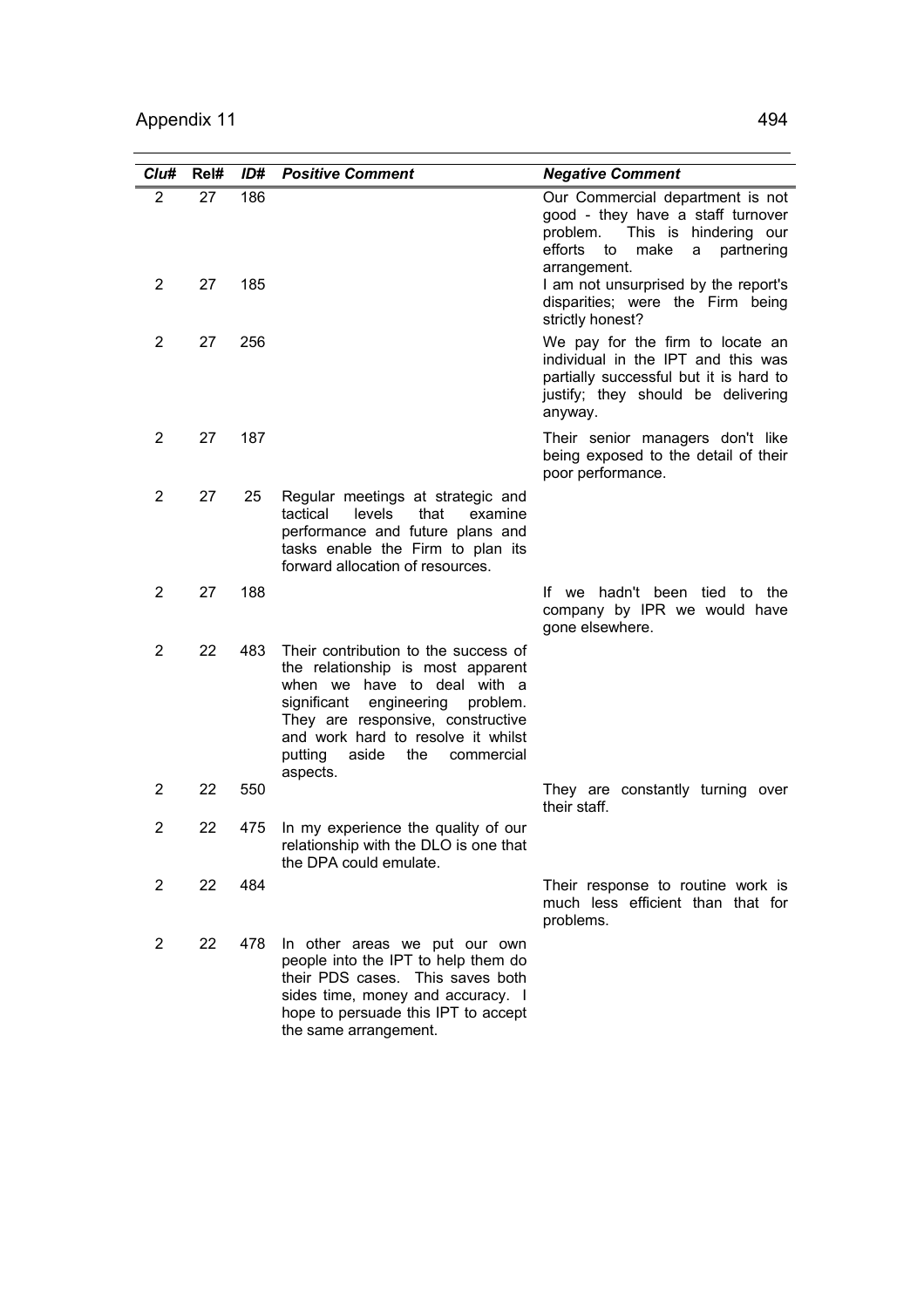| Cl <sub>u#</sub> | Rel# | ID# | <b>Positive Comment</b>                                                                                                                                                                                                           | <b>Negative Comment</b>                                                                                                                                                                                                 |
|------------------|------|-----|-----------------------------------------------------------------------------------------------------------------------------------------------------------------------------------------------------------------------------------|-------------------------------------------------------------------------------------------------------------------------------------------------------------------------------------------------------------------------|
| 2                | 22   | 477 | Many of the issues raised in your<br>survey correspond to those we have<br>found in our own exercise. We are<br>going to workshop them through<br>with the IPT.                                                                   |                                                                                                                                                                                                                         |
| 2                | 22   | 551 |                                                                                                                                                                                                                                   | Their commercial attitude is: 'you<br>have a problem, what are you going<br>to do about it'. Mind you, we screw<br>them into the ground and know<br>every detail of their costs.                                        |
| 2                | 22   | 555 |                                                                                                                                                                                                                                   | If we start a long term agreement for<br>say 30 years, we must have top-<br>level support to ensure we do not do<br>the usual MoD trick of cutting back<br>the funding at little notice.                                |
| 2                | 22   | 480 |                                                                                                                                                                                                                                   | We have a very one-sided contract<br>implementation regime where the<br>contractor knows he cannot easily<br>be replaced and uses this to his<br>benefit and our cost.                                                  |
| 2                | 22   | 482 |                                                                                                                                                                                                                                   | There is no evidence of risk-sharing<br>without us paying the cost at a later<br>date.                                                                                                                                  |
| $\overline{2}$   | 22   | 549 |                                                                                                                                                                                                                                   | The legacy equipment is not 'sexy'<br>to the company. They put all their<br>brightest<br>commercial<br>and<br>programme managers on the new<br>projects.                                                                |
| 2                | 22   | 474 | The<br>relationship<br>we<br>have<br>established is very good and robust<br>but, we still have a long way to go to<br>understand each others drivers and<br>how we can jointly improve the way<br>we do business with each other. |                                                                                                                                                                                                                         |
| 2                | 22   | 554 | Their customer services people are<br>trying hard; they seem to have<br>vision.                                                                                                                                                   |                                                                                                                                                                                                                         |
| 2                | 22   | 553 | We envisage we will set up a joint<br>management team with future, new<br>equipments.                                                                                                                                             |                                                                                                                                                                                                                         |
| 2                | 22   | 552 |                                                                                                                                                                                                                                   | They think they can make money by<br>taking over the whole business. But<br>we don't pay for<br>storage and<br>distribution so only small Supply<br>efficiencies are possible.<br>Chain<br>There are no easy solutions. |
| 2                | 22   | 481 |                                                                                                                                                                                                                                   | There is no competition in this field<br>to break the hold the contractor has<br>over us.                                                                                                                               |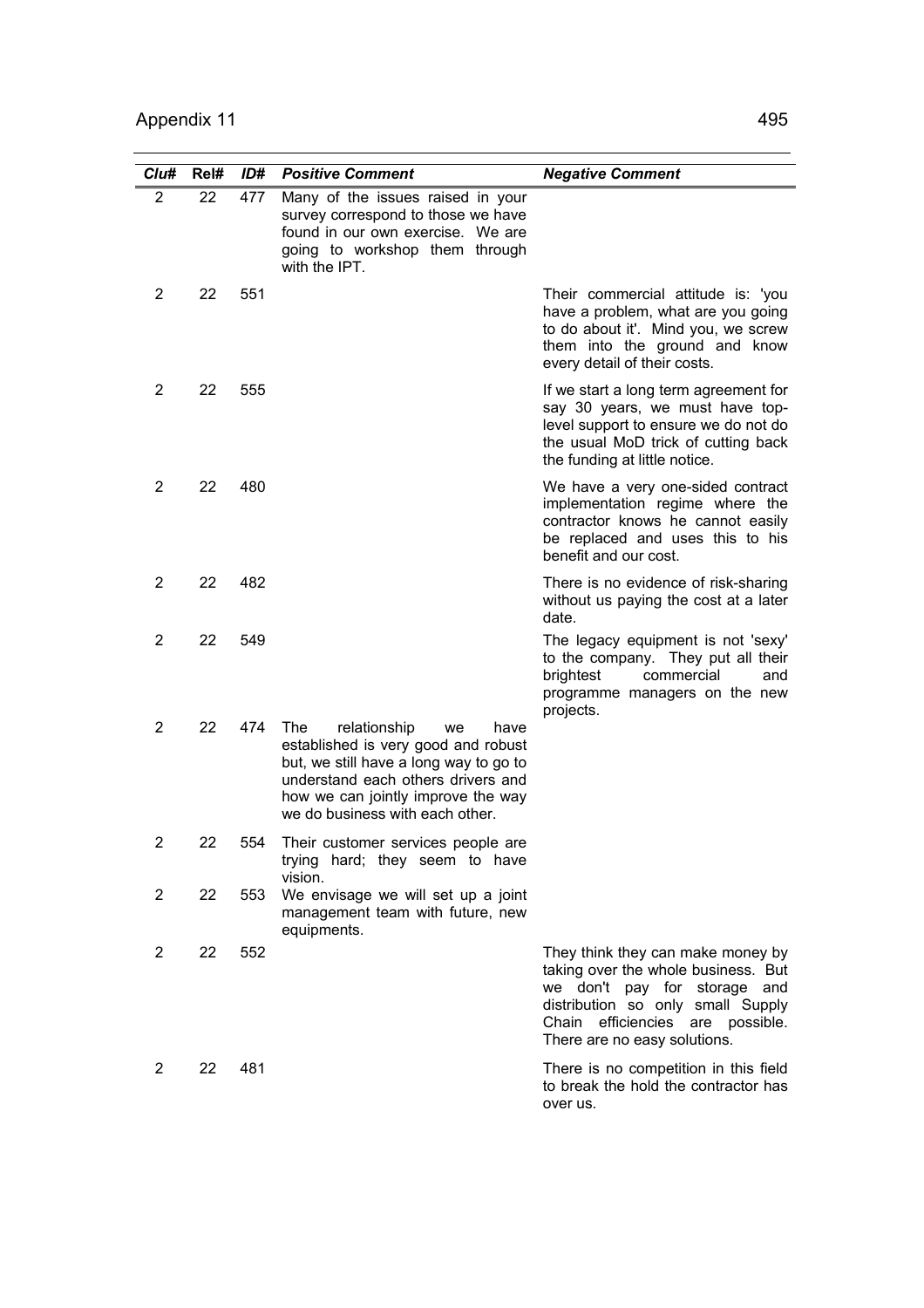| Clu#           | Rel# | ID# | <b>Positive Comment</b>                                                                                      | <b>Negative Comment</b>                                                                                                                                                                                                                                                       |
|----------------|------|-----|--------------------------------------------------------------------------------------------------------------|-------------------------------------------------------------------------------------------------------------------------------------------------------------------------------------------------------------------------------------------------------------------------------|
| $\overline{2}$ | 22   | 476 |                                                                                                              | The area of bidding could do with<br>considerable improvement by both<br>parties.                                                                                                                                                                                             |
| $\overline{2}$ | 22   | 556 |                                                                                                              | At the moment we are getting<br>conflicting messages.<br>The MoD<br>wants us to enter into long term<br>arrangements<br>the<br>but<br>finance<br>community is trying to hols back<br>spending. We are not geared up to<br>implement Smart Acquisition.                        |
| 2              | 43   | 208 |                                                                                                              | We can't see the IPT's desire to<br>make this arrangement a success or<br>to understand our drivers.                                                                                                                                                                          |
| 2              | 43   | 210 |                                                                                                              | the IPT's<br>Changes in<br>logistics<br>personnel<br>have<br>caused<br>misunderstandings that have soured<br>the atmosphere.                                                                                                                                                  |
| 2              | 43   | 100 | Both sides are committed to working<br>together to improve the relationship.                                 |                                                                                                                                                                                                                                                                               |
| 2              | 43   | 279 |                                                                                                              | We have yet to finalise the price of<br>our product 2 years into the new<br>business arrangement. This doesn't<br>help our planning and puts end of<br>year pressures on me from the<br>parent company.                                                                       |
| 2              | 43   | 35  | People do talk more freely and there<br>desire to<br>solve<br>genuine<br>a<br>İS<br>problems in an open way. |                                                                                                                                                                                                                                                                               |
| $\overline{2}$ | 43   | 101 |                                                                                                              | Although we have a partnering<br>arrangement, the support aspects<br>could have been better addressed<br>by both sides and, would have<br>resulted in major savings in whole<br>life costs.                                                                                   |
| 2              | 43   | 278 | We jointly test the equipment before<br>issue.                                                               |                                                                                                                                                                                                                                                                               |
| 2              | 43   | 207 |                                                                                                              | At the set-up of our 10 year<br>programme we had bright ideas for<br>an innovative framework contract.<br>Disappointingly this was watered-<br>down by the MoD Commercial<br>We are hoping that a<br>people.<br>review will look at both performance<br>and the relationship. |
| 2              | 43   | 209 |                                                                                                              | The commercial side is the weakest.<br>The MoD still has traditional views.<br>We put in a lot of effort to work with<br>them but they can't change.                                                                                                                          |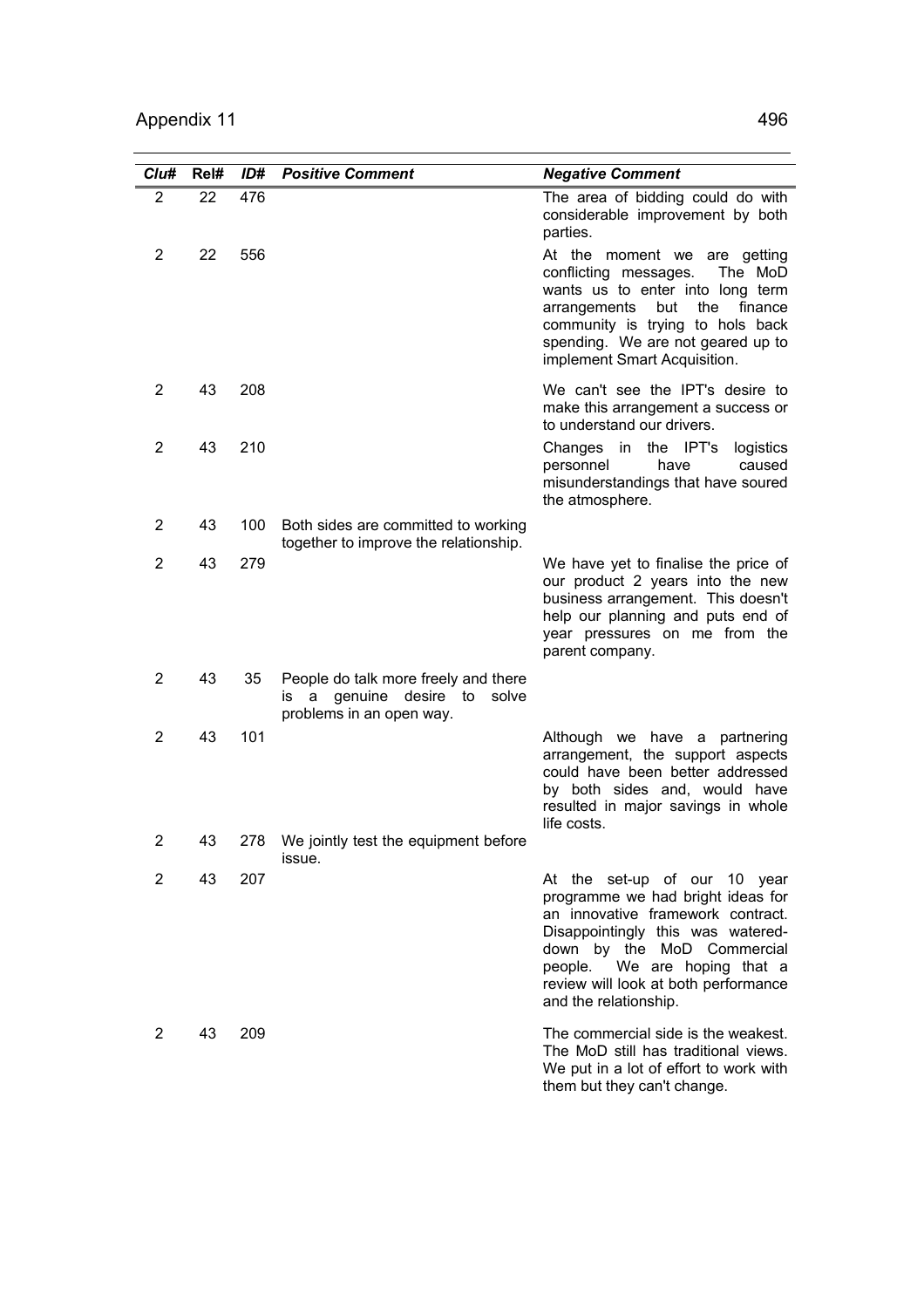| Clu#           | Rel# | ID# | <b>Positive Comment</b>                                                                                                                   | <b>Negative Comment</b>                                                                                                                                                                                   |
|----------------|------|-----|-------------------------------------------------------------------------------------------------------------------------------------------|-----------------------------------------------------------------------------------------------------------------------------------------------------------------------------------------------------------|
| $\overline{2}$ | 43   | 99  |                                                                                                                                           | The IPT doesn't seemed to have<br>walked the talk; instead they have<br>sunk back into their comfort zone.                                                                                                |
| 2              | 43   | 97  |                                                                                                                                           | They are an engineering-focussed<br>firm who produce good products but<br>they are 2nd rate on relationships,<br>finance and contracts.                                                                   |
| 2              | 43   | 206 |                                                                                                                                           | During the IPT's breakthru there<br>was a 6 mth period when decisions<br>were stalled and communications<br>We worry this<br>reduced.<br>may<br>when<br><b>IPTL</b><br>happen<br>again<br>the<br>changes. |
| 2              | 43   | 276 |                                                                                                                                           | At a strategic meeting with the firm I<br>gained the impression that the<br>research questionnaire had been<br>completed by staff who didn't know<br>about the relationship.                              |
| $\overline{2}$ | 43   | 34  | The interesting divergence of views<br>exposed by the report suggests a<br>number of issues that I will need to<br>discuss with the IPTL. |                                                                                                                                                                                                           |
| 2              | 43   | 205 |                                                                                                                                           | L<br>surprised<br>at<br>the<br>am<br>very<br>divergence of perceptions exposed<br>by the report.                                                                                                          |
| $\overline{2}$ | 43   | 36  |                                                                                                                                           | There seems to be a gap in<br>communications between the IPT<br>and the 2nd Customer. We could<br>solve modification problems much<br>more quickly if they also<br>were<br>present at review meetings.    |
| 2              | 43   | 277 |                                                                                                                                           | Their Project Officer is now also<br>responsible for the Commercial<br>side.<br>This says little for their<br>concern for our relationship.                                                               |
| 2              | 43   | 98  | We need inevitably to focus on the<br>negative aspects of the relationship<br>and seek improvement.                                       |                                                                                                                                                                                                           |
| 2              | 42   | 429 |                                                                                                                                           | The company might be finding the<br>new CLS a bit difficult to get used<br>to; it puts all the onus squarely on<br>them.                                                                                  |
| 2              | 42   | 431 |                                                                                                                                           | Although we have been taken over<br>some time ago we still have some of<br>our old culture.<br>think this<br>$\mathbf{I}$<br>adversely affects the<br>customer's<br>view of us.                           |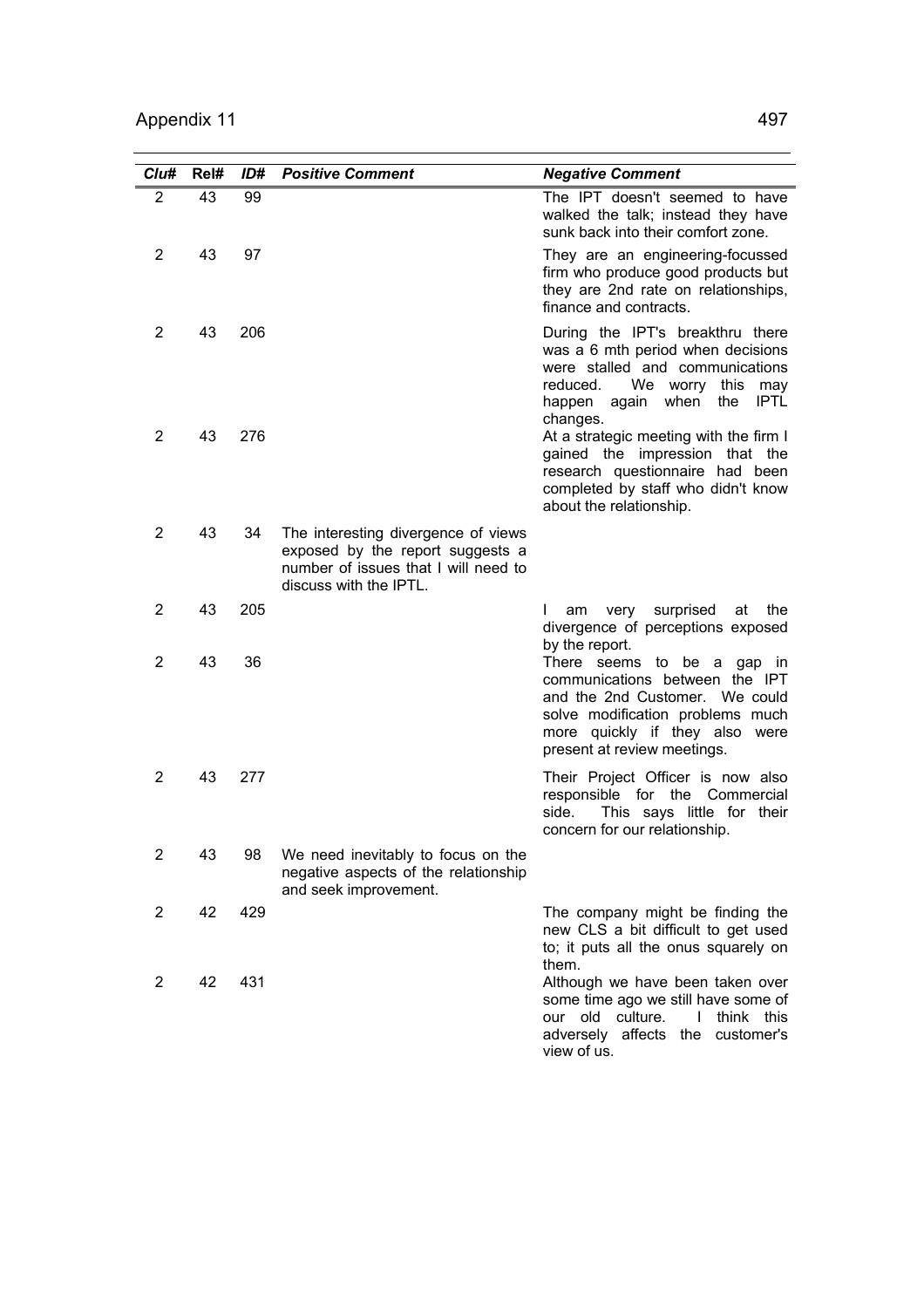| Clu#           | Rel# | ID# | <b>Positive Comment</b>                                                                                                                                                                                                        | <b>Negative Comment</b>                                                                                                                                                                                                  |
|----------------|------|-----|--------------------------------------------------------------------------------------------------------------------------------------------------------------------------------------------------------------------------------|--------------------------------------------------------------------------------------------------------------------------------------------------------------------------------------------------------------------------|
| $\overline{2}$ | 42   | 428 |                                                                                                                                                                                                                                | The fact that the company has<br>pointed out in the report a number of<br>reservations<br>has<br>come<br>as<br>a<br>complete surprise to us.<br>We are<br>going to discuss the matter with<br>them in a special meeting. |
| 2              | 42   | 434 | Now we have a 4 year, fixed-price<br>contract they let us get on with it<br>without interference.                                                                                                                              |                                                                                                                                                                                                                          |
| 2              | 42   | 433 | Although our commercial people are<br>no better or no worse than the other<br>side, we recently achieved contract<br>day before the<br>renewal a<br>old<br>contract ran out.<br>They must be<br>doing something right at last. |                                                                                                                                                                                                                          |
| $\overline{2}$ | 42   | 430 | The contract has flexibility built-in to<br>handle<br>unforeseen<br>events<br>especially of an operational nature.                                                                                                             |                                                                                                                                                                                                                          |
| 2              | 42   | 427 | They have been the design authority<br>for almost 20 years. We have thus<br>a a very good working relationship/                                                                                                                |                                                                                                                                                                                                                          |
| 2              | 42   | 432 | I try and talk to my opposite number<br>least<br>weekly.<br>We<br>share<br>at<br>information that allows planning and<br>minimises assumptions.                                                                                |                                                                                                                                                                                                                          |
| 2              | 11   | 281 |                                                                                                                                                                                                                                | Normally we have no problems with<br>MoD<br>business.<br>$\mathsf{I}$<br>can't<br>the l<br>understand why they think so badly<br>of us. Sometimes we don't get their<br>paperwork right.                                 |
| 2              | 11   | 202 |                                                                                                                                                                                                                                | To the firm, service is just a public<br>display.<br>In practice they have no<br>delivery capability or understanding<br>of the DLO's strategic goals and<br>how they will be delivered.                                 |
| 2              | 11   | 269 | There has been a considerable<br>improvement in obtaining delivery<br>forecasts from the firm's customer<br>service desk and as a result a very<br>good working<br>relationship<br>has<br>developed.                           |                                                                                                                                                                                                                          |
| 2              | 11   | 270 | General<br>firm<br>performance<br>for<br>delivery and feedback has improved<br>lately.                                                                                                                                         |                                                                                                                                                                                                                          |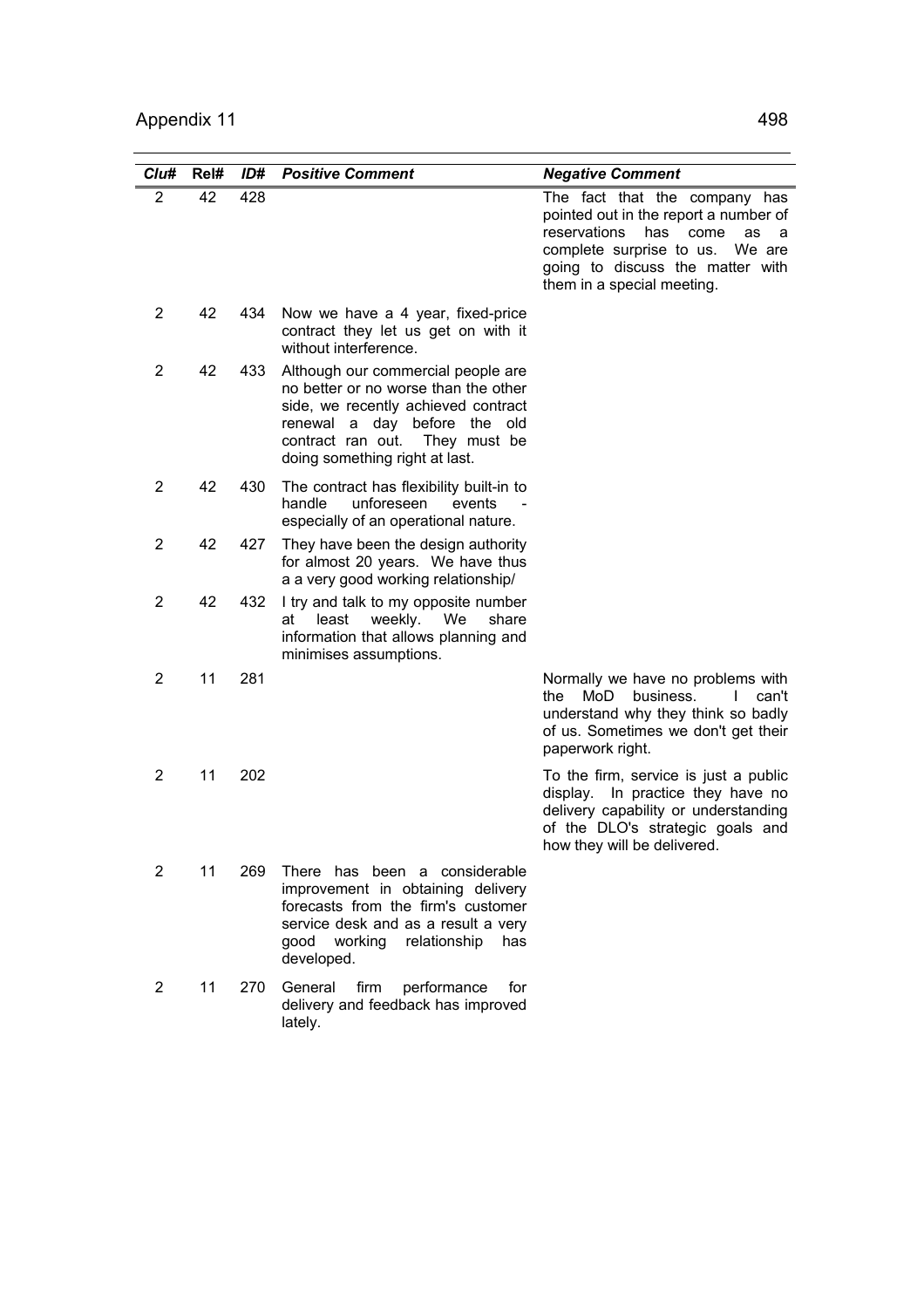| Clu#           | Rel# | ID# | <b>Positive Comment</b>                                                                                                                                                                                                       | <b>Negative Comment</b>                                                                                                                                                                                               |
|----------------|------|-----|-------------------------------------------------------------------------------------------------------------------------------------------------------------------------------------------------------------------------------|-----------------------------------------------------------------------------------------------------------------------------------------------------------------------------------------------------------------------|
| 2              | 11   | 268 |                                                                                                                                                                                                                               | The firm lives under a 'halo' effect;<br>when the chips are down they<br>respond amazingly<br>quickly<br>&<br>effectively but they are very poor at<br>supply,<br>commercial<br>routine<br>&<br>business improvement. |
| 2              | 11   | 38  |                                                                                                                                                                                                                               | We don't have routine meetings with<br>the IPT; they have been to see me<br>once in the last year.                                                                                                                    |
| 2              | 11   | 39  |                                                                                                                                                                                                                               | We have spares order meetings in-<br>house; the IPT does not attend.                                                                                                                                                  |
| $\overline{2}$ | 11   | 32  |                                                                                                                                                                                                                               | It would be easier to pull teeth than<br>get timely information from the firm.                                                                                                                                        |
| 2              | 31   | 249 | I acknowledge 'permafrost' exists on<br>both<br>sides<br>the<br>commercial<br>in<br>departments<br>but it is<br>reducing<br>although it takes time to build<br>confidence                                                     |                                                                                                                                                                                                                       |
| $\overline{2}$ | 31   | 179 | The research report was<br>both<br>interesting and useful and because<br>it is from an unbiased source it<br>allows<br><b>us</b><br>common ground for<br>discussion                                                           |                                                                                                                                                                                                                       |
| 2              | 31   | 247 |                                                                                                                                                                                                                               | They want to do things right but their<br>people return equipment to us with<br>little care or information. Often we<br>find no fault and the diagnostic work<br>costs the customer more.                             |
| $\overline{2}$ | 31   | 76  | Personal trust helps us to face each<br>other over performance issues in a<br>business-like, joint problem solving<br>way                                                                                                     |                                                                                                                                                                                                                       |
| $\overline{2}$ | 31   | 178 | The Firm surprised us by 18 mths<br>ago taking up my challenge to face<br>up to its lack of performance before<br>looking forward to partnering. As a<br>result, an atmosphere has been<br>created for constructive dialogue. |                                                                                                                                                                                                                       |
| $\overline{2}$ | 31   | 23  | Because we know our opposite<br>numbers personally we don't want to<br>let them down.                                                                                                                                         |                                                                                                                                                                                                                       |
| $\overline{c}$ | 31   | 248 | Personal relationships built up by<br>frequent interaction build up rapport<br>and trust                                                                                                                                      |                                                                                                                                                                                                                       |
| $\overline{2}$ | 31   | 250 | Trust is quicker to build through<br>personal contact than without.                                                                                                                                                           |                                                                                                                                                                                                                       |
| 2              | 31   | 77  | We have already sat down in a<br>positive manner with the Firm to<br>discuss the research report                                                                                                                              |                                                                                                                                                                                                                       |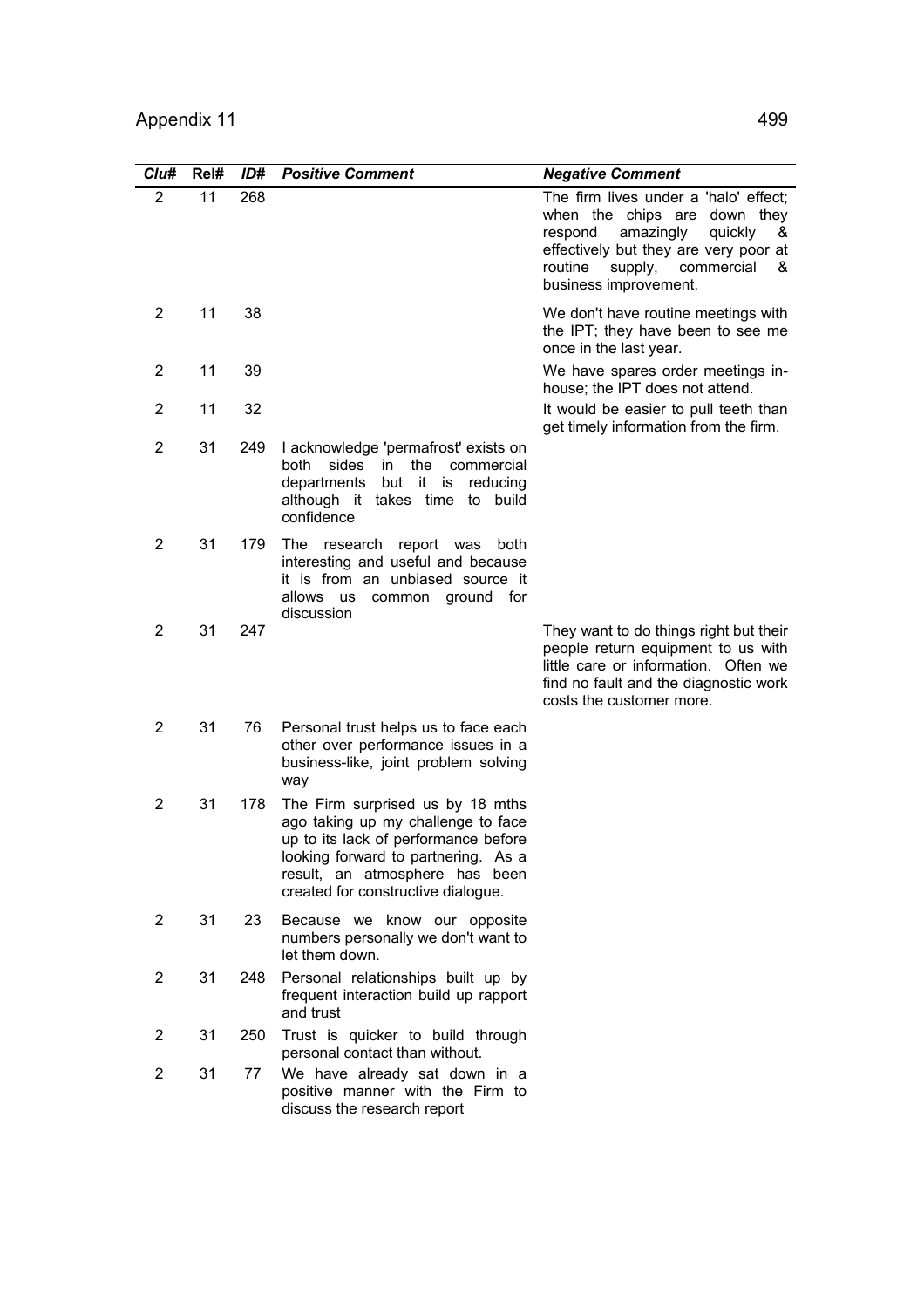| Cl <sub>U#</sub> | Rel# | ID# | <b>Positive Comment</b>                                                                                                                                                                                                          | <b>Negative Comment</b>                                                                                                                                                                                                        |
|------------------|------|-----|----------------------------------------------------------------------------------------------------------------------------------------------------------------------------------------------------------------------------------|--------------------------------------------------------------------------------------------------------------------------------------------------------------------------------------------------------------------------------|
| 2                | 31   | 78  | We hope that the new discussions<br>will lead to a paradigm shift in the<br>way we do business but the Firm<br>already realised<br>has<br>that<br>the<br>prospect is likely to be more difficult<br>that they originally thought |                                                                                                                                                                                                                                |
| 2                | 31   | 251 | Good relationships are based upon<br>good performance. This is our joint<br>aim.                                                                                                                                                 |                                                                                                                                                                                                                                |
| 2                | 29   | 10  |                                                                                                                                                                                                                                  | Our negativity is caused by the<br>unpredictability of the customer's<br>requirements.                                                                                                                                         |
| 2                | 29   | 164 |                                                                                                                                                                                                                                  | Individuals in the IPT are too familiar<br>with the contractor's staff.                                                                                                                                                        |
| 2                | 29   | 118 |                                                                                                                                                                                                                                  | Individuals in the IPT are too familiar<br>with the Firm's staff.                                                                                                                                                              |
| 2                | 38   | 374 | We now need to leave the contract<br>behind us and concentrate together<br>on the output to the customer                                                                                                                         |                                                                                                                                                                                                                                |
| 2                | 38   | 372 |                                                                                                                                                                                                                                  | We were to blame for slapping in a<br>bill without warning when we heard<br>they had loaned some of our pool<br>items to a foreign government.                                                                                 |
| 2                | 38   | 379 |                                                                                                                                                                                                                                  | There was a clash of wills with them<br>wanting to make more money by<br>adding extras and us digging-in for<br>basic outputs                                                                                                  |
| 2                | 38   | 375 |                                                                                                                                                                                                                                  | Although we have produced good<br>results for the end customer, the<br>cost in management time has been<br>huge; far more than anticipated.                                                                                    |
| 2                | 38   | 380 | We don't agree all the time but at<br>least we communicate clearly                                                                                                                                                               |                                                                                                                                                                                                                                |
| 2                | 38   | 371 |                                                                                                                                                                                                                                  | At renegotiation time because their<br>usage rate had dropped we needed<br>to increase prices to cover our<br>overheads.<br><b>This</b><br>was<br>not<br>understood and we were blamed for<br>attempting to milk the contract. |
| 2                | 38   | 381 | I intend to sit down with the firm and<br>discuss the report. I especially want<br>to get to the bottom of the point<br>where<br>our<br>views<br>clear<br>are                                                                    |                                                                                                                                                                                                                                |
| 2                | 38   | 373 | opposites.<br>It very important to start small with<br>innovative partnering arrangements<br>in order to let the problems sort<br>themselves out and to build up<br>mutual trust                                                 |                                                                                                                                                                                                                                |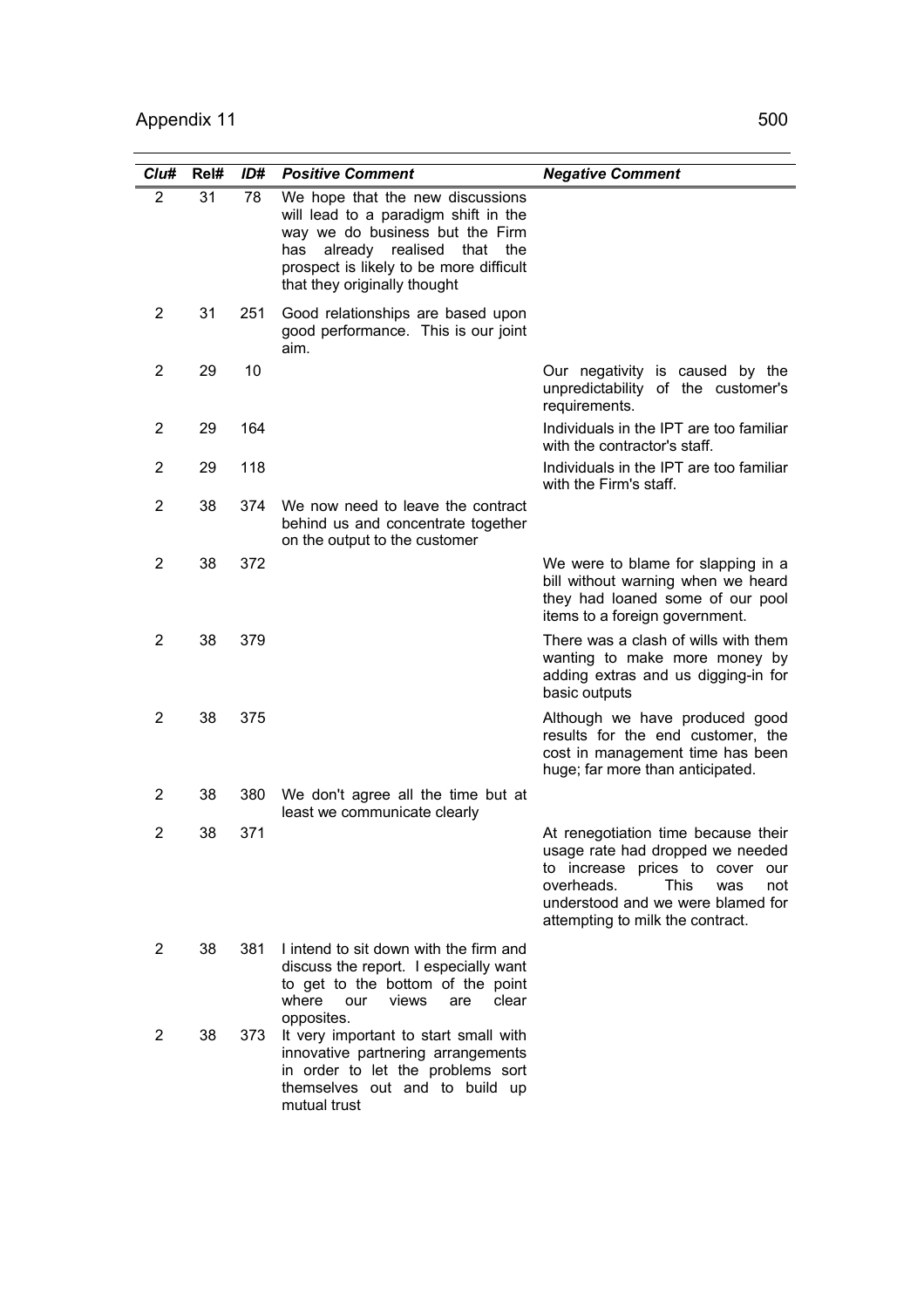| Cl <sub>u#</sub> | Rel# | ID# | <b>Positive Comment</b>                                                                                                                                                                                                                              | <b>Negative Comment</b>                                                                                                                                                                                      |
|------------------|------|-----|------------------------------------------------------------------------------------------------------------------------------------------------------------------------------------------------------------------------------------------------------|--------------------------------------------------------------------------------------------------------------------------------------------------------------------------------------------------------------|
| 2                | 38   | 378 | Managing out risk costs a great deal<br>of top management time. This is<br>where the hard decisions such as<br>how much we are going to spend<br>are made                                                                                            |                                                                                                                                                                                                              |
| 2                | 38   | 370 |                                                                                                                                                                                                                                                      | Communications could be better.<br>We found the unit test rig had<br>broken and u/s items were mounting<br>up but no one told us. They also<br>increased their operational reserves<br>without telling us.   |
| 2                | 38   | 377 | <b>This</b><br>chain<br>İS<br>real<br>support<br>management; the mechanism<br>is.<br>invisible to the end customer                                                                                                                                   |                                                                                                                                                                                                              |
| 2                | 38   | 369 |                                                                                                                                                                                                                                                      | contractual<br>Some<br><i>issues</i><br>were<br>missed at the beginning such as<br>what happened when the operator<br>subsequently halved the power by<br>the hour usage rate and rogue<br>arisings occurred |
| $\overline{2}$   | 38   | 376 |                                                                                                                                                                                                                                                      | the<br>Regrettably<br>relationship<br>between the key personalities plays<br>a major part in the smooth running<br>of the relationship                                                                       |
| 2                | 39   | 561 |                                                                                                                                                                                                                                                      | There is some uncertainty in the<br>company; they are talking of moving<br>and centralising. We are worried<br>that they will lose expertise.                                                                |
| 2                | 39   | 563 |                                                                                                                                                                                                                                                      | They have a really bad supply<br>manager that we normally bypass -<br>hence perhaps their low mark for<br>our communication.                                                                                 |
| 2                | 39   | 559 | Their man is on our side. He takes<br>the trouble to sit down and talk to<br>us. This is good for a director.                                                                                                                                        |                                                                                                                                                                                                              |
| 2                | 39   | 560 | They are always thinking of the<br>future; wanting to know what our<br>budget is for the next 4 years, what<br>are our equipment plans, what they<br>can do to enhance the equipment<br>and exploring how they can offer a<br>better support service |                                                                                                                                                                                                              |
| 2                | 39   | 557 |                                                                                                                                                                                                                                                      | We are concerned that the DLO's<br>target of a 20% reduction in support<br>costs within 5 years is incompatible<br>with<br>our<br>desire<br>to<br>grow<br>the<br>business.                                   |
| 2                | 39   | 562 |                                                                                                                                                                                                                                                      | I've had a 90% staff turnover.<br>Maybe this is why they think we are<br>bad.                                                                                                                                |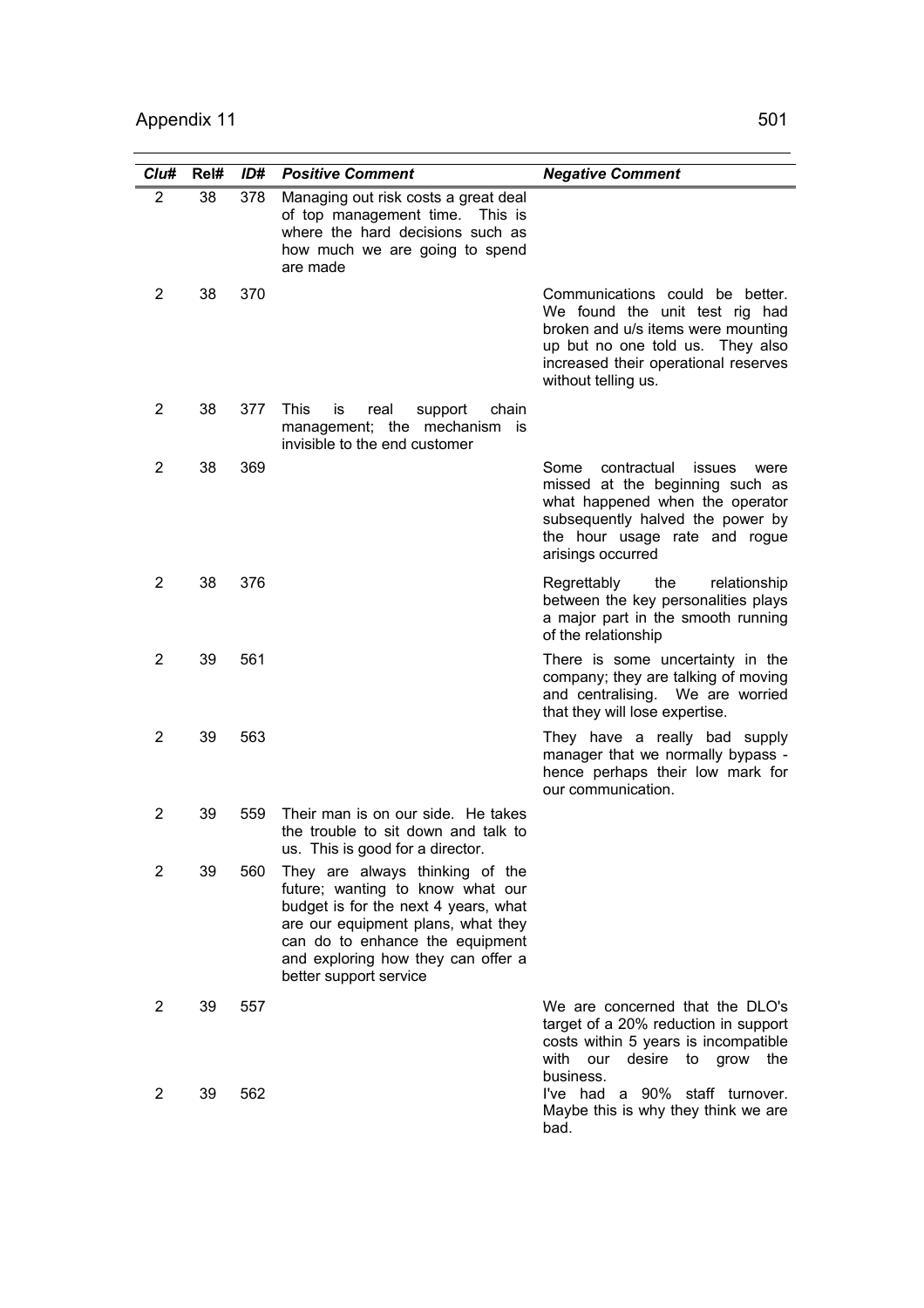| Cl <sub>u#</sub> | Rel# | ID# | <b>Positive Comment</b>                                                                                                                                                                                   | <b>Negative Comment</b>                                                                                                                                                                                                                              |
|------------------|------|-----|-----------------------------------------------------------------------------------------------------------------------------------------------------------------------------------------------------------|------------------------------------------------------------------------------------------------------------------------------------------------------------------------------------------------------------------------------------------------------|
| $\overline{2}$   | 39   | 558 | We jointly attended a partnership<br>team building workshop to improve<br>our working relationship.<br>The<br>results have been agreed at senior<br>level and we have since seen a<br>steady improvement. |                                                                                                                                                                                                                                                      |
| 2                | 16   | 512 |                                                                                                                                                                                                           | We have a good relationship with<br>our counterparts but when their<br>project manager is around they<br>clam-up. Now he has moved on<br>things should improve.                                                                                      |
| 2                | 16   | 514 | I am open and above board as to<br>where my objectives lie - they may<br>be hard but I have no secrets.                                                                                                   |                                                                                                                                                                                                                                                      |
| 2                | 16   | 517 | I don't want to move yet to a CLS<br>arrangement until I am confident it<br>will work. I'm carefully watching the<br>progress of others to see how they<br>get on and why.                                |                                                                                                                                                                                                                                                      |
| 2                | 16   | 511 |                                                                                                                                                                                                           | We have a finite pool of engineers.<br>The more we can plan together the<br>more chance there is of having the<br>resources available when needed.                                                                                                   |
| 3                | 21   | 548 |                                                                                                                                                                                                           | We are locked into a 10 year<br>contract set up by the DPA whose<br>aim was to sustain the company's<br>regional business for employment<br>to<br>purposes<br>and<br>maintain<br>- a<br>capability. To us this is not 'smart'<br>and we are trapped. |
| 3                | 21   | 545 |                                                                                                                                                                                                           | I seem to be fighting fires all the<br>time rather than planning ahead. All<br>I seem to deal with is problems.                                                                                                                                      |
| 3                | 21   | 541 |                                                                                                                                                                                                           | They are generally easy to do<br>business with but we often have to<br>chase them for information.<br><b>Why</b><br>not give it up-front?                                                                                                            |
| 3                | 21   | 547 |                                                                                                                                                                                                           | The knee-jerk reaction of the MoD<br>to its current funding problems is the<br>biggest turn-off to industry.                                                                                                                                         |
| 3                | 21   | 544 |                                                                                                                                                                                                           | In the PDS area we are totally<br>dependent on production; we have<br>to fit-in wherever we can. The MoD<br>just isn't realistic in it expectations.                                                                                                 |
| 3                | 21   | 542 | We don't have any problems with<br>their commercial people; they are<br>quick and efficient. Probably the<br>best area in the MoD I have worked<br>with.                                                  |                                                                                                                                                                                                                                                      |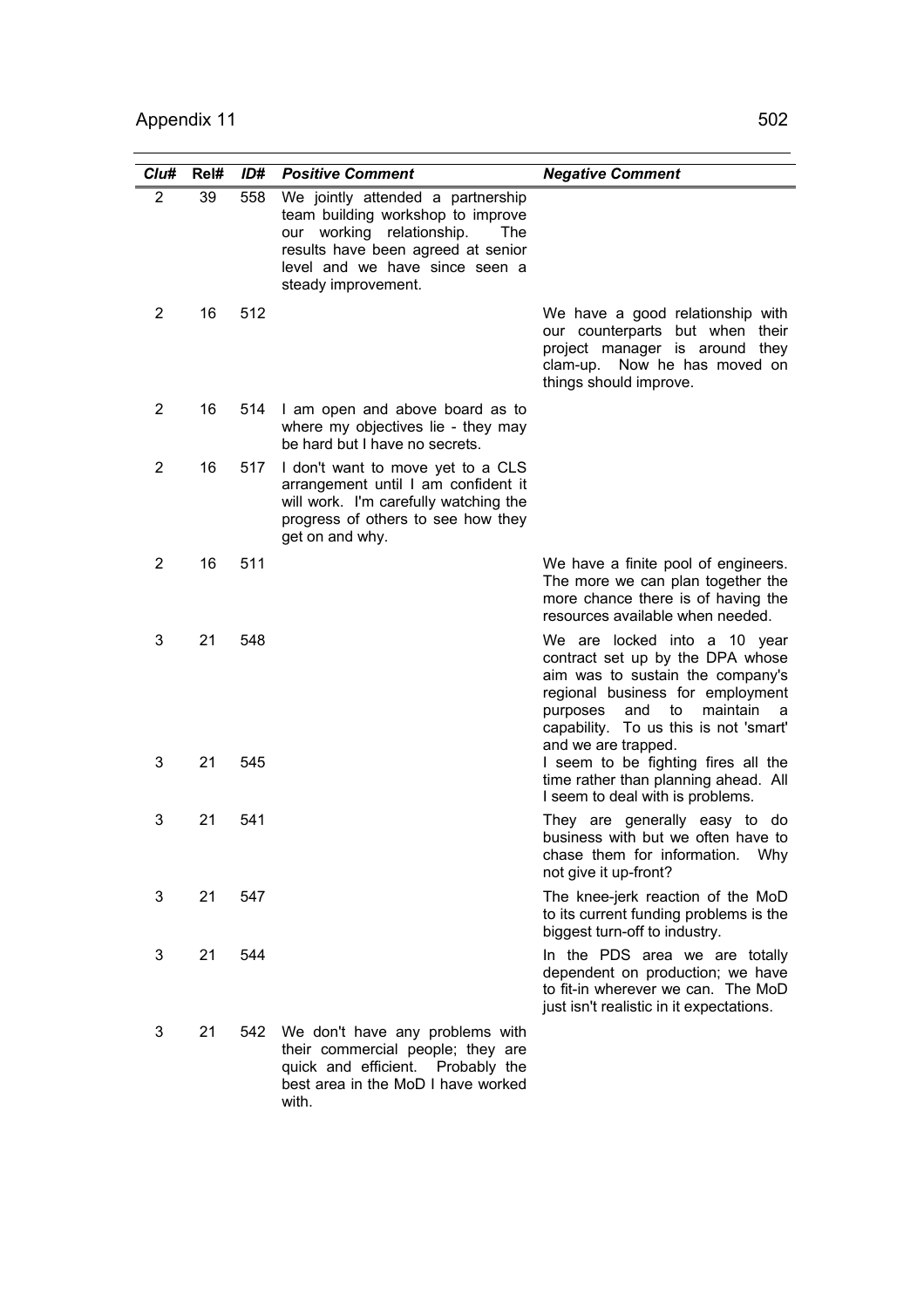| Clu# | Rel# | ID# | <b>Positive Comment</b> | <b>Negative Comment</b>                                                                                                                                                                                           |
|------|------|-----|-------------------------|-------------------------------------------------------------------------------------------------------------------------------------------------------------------------------------------------------------------|
| 3    | 21   | 546 |                         | 30<br>programme-manage 20 or<br>contracts. There is lots of contact<br>between my engineers and the<br>other party. It's a pity I don't have a<br>relationship<br>similar<br>with<br>their<br>programme managers. |
| 3    | 21   | 543 |                         | They don't seem to understand we<br>have lead-times; they often want it<br>tomorrow.                                                                                                                              |
| 3    | 25   | 567 |                         | The current contract is due to expire<br>and I note the company proposes a<br>32% price increase for the follow-on.                                                                                               |
| 3    | 25   | 569 |                         | The company closed their site and<br>moved. As a result all expertise<br>was lost and delays in getting things<br>done are very frustrating.                                                                      |
| 3    | 25   | 573 |                         | They are located a long way away<br>and we haven't had a team building<br>meeting to develop forward plans.<br>This is our fault.                                                                                 |
| 3    | 25   | 566 |                         | We need the senior management to<br>put pressure on industry to develop<br>a better attitude to working together,<br>to set long term objectives and to<br>agree joint objectives.                                |
| 3    | 25   | 565 |                         | It is important that the results of your<br>study are promulgated to the senior<br>levels in the company so that they<br>will allocate more resources to<br>improve the service.                                  |
| 3    | 25   | 570 |                         | Their man<br>promises a lot at<br>meetings but nothing is delivered.<br>They are totally reactive.                                                                                                                |
| 3    | 25   | 589 |                         | We would like to meet more often<br>than we do but budgetary issues<br>seem to impact on the matter in the<br>IPT.                                                                                                |
| 3    | 25   | 568 |                         | The company's performance has<br>been very poor with numerous<br>warnings at progress meetings and<br>several letters of formal complaint.                                                                        |
| 3    | 25   | 572 |                         | They are not at all proactive in<br>offering us ideas to improve the<br>equipment.                                                                                                                                |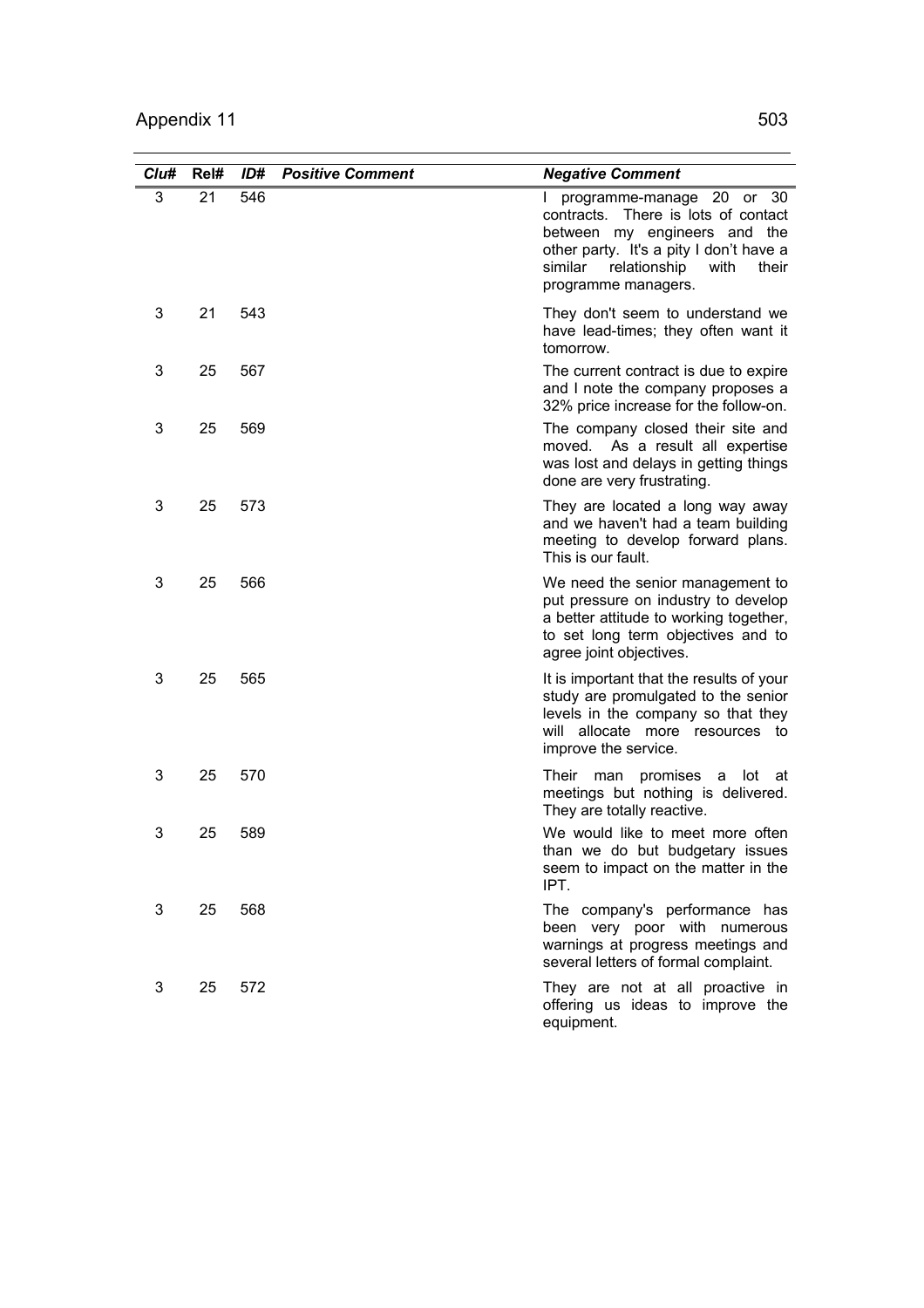| Clu# | Rel# | ID# | <b>Positive Comment</b>                                                                                                                                                                                                                                             | <b>Negative Comment</b>                                                                                                                                                                                                  |
|------|------|-----|---------------------------------------------------------------------------------------------------------------------------------------------------------------------------------------------------------------------------------------------------------------------|--------------------------------------------------------------------------------------------------------------------------------------------------------------------------------------------------------------------------|
| 3    | 25   | 564 |                                                                                                                                                                                                                                                                     | The<br>increased<br>the<br>company<br>responsibilities of this division at<br>short notice.<br>Due to lack of<br>knowledge and resources they have<br>struggled to achieve their personal<br>and contractual objectives. |
| 3    | 25   | 588 | We get as much forward planning<br>information as they can give us.<br>There is a lot of 'out of the blue'<br>work and we must be flexible.                                                                                                                         |                                                                                                                                                                                                                          |
| 3    | 25   | 587 |                                                                                                                                                                                                                                                                     | The company closed down a site<br>and we inherited the work without<br>staff. The IPT was not consulted.<br>They are frustrated that we are<br>taking a long time to sort ourselves<br>out.                              |
| 3    | 25   | 571 |                                                                                                                                                                                                                                                                     | They have taken on additional tasks<br>without the resources. They don't<br>staff to<br>have the<br>chase<br>their<br>subcontractors who let them down.                                                                  |
| 3    | 14   | 140 |                                                                                                                                                                                                                                                                     | The company is only concerned that<br>our business succeeds for their<br>benefit.                                                                                                                                        |
| 3    | 14   | 264 | I hope that the Company's senior<br>management will genuinely grasp<br>opportunity<br>of<br>the<br>the<br>new<br>partnering<br>arrangement to<br>turn<br>round the situation and ensure that<br>more than lip-service backs up<br>promises of improved performance. |                                                                                                                                                                                                                          |
| 3    | 14   | 90  |                                                                                                                                                                                                                                                                     | Performance measurement is used<br>but standards are never raised.<br>Why invest more time and money<br>for no benefit?                                                                                                  |
| 3    | 14   | 91  |                                                                                                                                                                                                                                                                     | The company's performance has in<br>most respects been unimpressive<br>and frustrating.                                                                                                                                  |
| 3    | 14   | 266 |                                                                                                                                                                                                                                                                     | Lack of clear lines of responsibility<br>various<br>aspects<br>of<br>for<br>the<br>relationship within the IPT hamper<br>the development of improved<br>relationships                                                    |
| 3    | 14   | 196 |                                                                                                                                                                                                                                                                     | The company's recent performance<br>has been a sad reflection of a leader<br>of UK Industry                                                                                                                              |
| 3    | 14   | 265 |                                                                                                                                                                                                                                                                     | Although some company staff are<br>very willing to come up with the<br>goods, others show willing<br>but<br>produce nothing                                                                                              |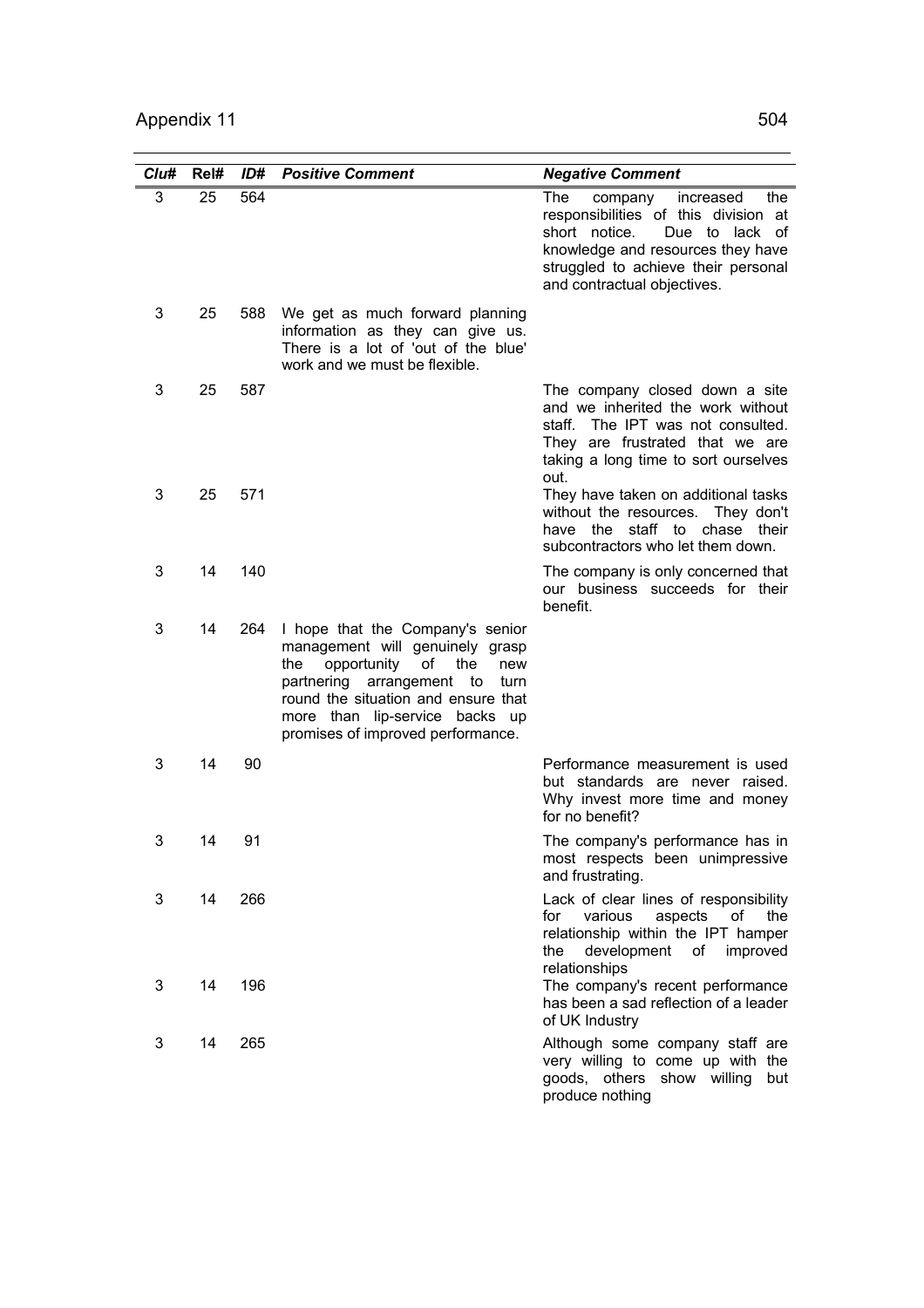| Clu# | Rel# | ID# | <b>Positive Comment</b>                                                                                                                                                                                                                                      | <b>Negative Comment</b>                                                                                                                                                                                                |
|------|------|-----|--------------------------------------------------------------------------------------------------------------------------------------------------------------------------------------------------------------------------------------------------------------|------------------------------------------------------------------------------------------------------------------------------------------------------------------------------------------------------------------------|
| 3    | 14   | 142 |                                                                                                                                                                                                                                                              | Responsibility should be shared but<br>because the relationship does not<br>work this does not work                                                                                                                    |
| 3    | 14   | 141 |                                                                                                                                                                                                                                                              | Evidence of commitment is always<br>promised but never delivered                                                                                                                                                       |
| 3    | 19   | 693 | We recently held a Kaisan event to<br>talk about the ordering process.<br>Everyone was present and 'books<br>were opened'. We are now doing<br>activities in parallel rather than<br>series and have eliminated the<br>nastiness that has existed for years. |                                                                                                                                                                                                                        |
| 3    | 19   | 692 | <b>Success</b><br>is<br>personality-driven.<br>Meeting in pleasant circumstances<br>where minds are allowed to meet<br>will develop mutually profitable<br>solutions.                                                                                        |                                                                                                                                                                                                                        |
| 3    | 19   | 698 |                                                                                                                                                                                                                                                              | They sit on repairs for 2-3 years.<br>Perhaps<br>small<br>we<br>are<br>beer<br>compared to other customers.                                                                                                            |
| 3    | 19   | 696 |                                                                                                                                                                                                                                                              | We asked them to quote for an<br>order worth over £1m.<br>Only 9<br>months later after some pressure<br>did we get a response.                                                                                         |
| 3    | 19   | 695 |                                                                                                                                                                                                                                                              | They just don't seem<br>to<br>be<br>customer-focussed. Perhaps this is<br>due<br>to<br>their<br>frequent<br>reorganisations.                                                                                           |
| 3    | 19   | 697 |                                                                                                                                                                                                                                                              | They have established a centralised<br>spares ordering point. It just seems<br>to build-in delay.                                                                                                                      |
| 3    | 19   | 700 |                                                                                                                                                                                                                                                              | They speak nicely, make lots of<br>promises but nothing ever happens.                                                                                                                                                  |
| 3    | 19   | 691 |                                                                                                                                                                                                                                                              | the original breakthru atmosphere<br>was brilliant but when we got down<br>to the practicalities of doing<br>business we are again walking<br>through treacle.                                                         |
| 3    | 19   | 690 |                                                                                                                                                                                                                                                              | SPS are a bunch of gautleiters and<br>gestapo. They argue over pennies<br>and halfpennies and it takes us 9<br>months to agree prices. This is a<br>huge disaster when we are trying to<br>respond quickly to the IPT. |
| 3    | 19   | 694 |                                                                                                                                                                                                                                                              | The IPT is reluctant to take the<br>initiative and adopt new business<br>practices that have been developed<br>in other areas.                                                                                         |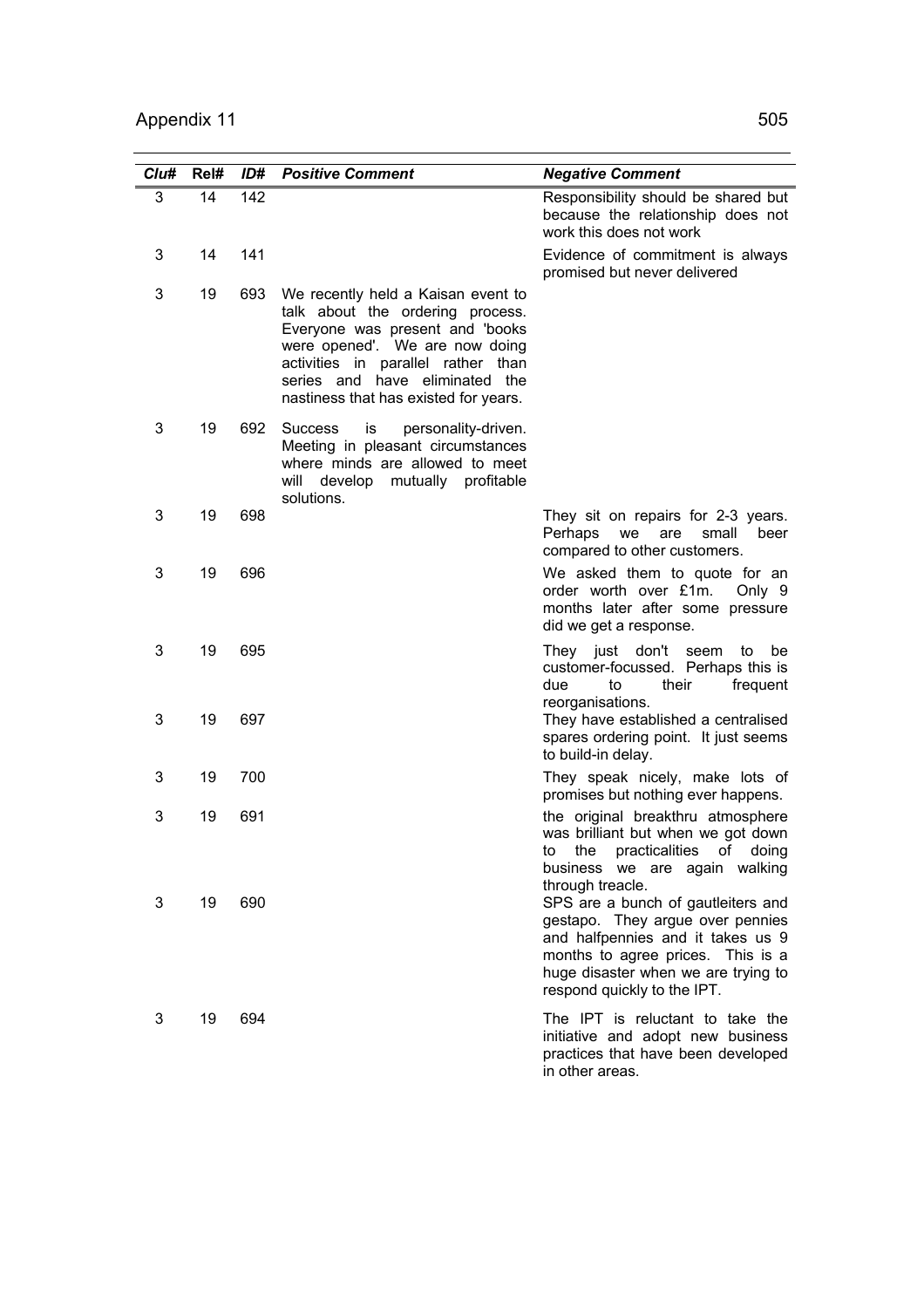| Clu# | Rel# | ID# | <b>Positive Comment</b> | <b>Negative Comment</b>                                                                                                                                                                                                                           |
|------|------|-----|-------------------------|---------------------------------------------------------------------------------------------------------------------------------------------------------------------------------------------------------------------------------------------------|
| 3    | 19   | 699 |                         | They have plans to centralise their<br>facilities. We fear they will lose<br>expertise in the process.                                                                                                                                            |
| 3    | 13   | 619 |                         | Their performance against<br>the<br>contract continues to decline.<br>$\mathbf{I}$<br>intend to increasingly use the<br>contract to manage the situation.                                                                                         |
| 3    | 13   | 615 |                         | My confidence in their ability has<br>taken a real knock since the failure<br>of our strategic review. I hoped they<br>would think differently. Now they<br>are suspicious of my motives and<br>the relationship has soured.                      |
| 3    | 13   | 610 |                         | In the recent strategic review we<br>didn't have clear accountability in<br>the company and we didn't resource<br>the effort with the right skills.                                                                                               |
| 3    | 13   | 618 |                         | The equipment is mature, I don't<br>want to invest any more effort; I am<br>quite happy to have an adversarial<br>relationship.                                                                                                                   |
| 3    | 13   | 620 |                         | Although<br>our<br>engineering<br>relationships are very strong we<br>sometimes suffer problems due to<br>the<br>various<br>commercial<br>requirements<br>and<br>frequently                                                                       |
| 3    | 13   | 616 |                         | protracted negotiations.<br>They don't seem to be at all good at<br>learning from experience.<br>Their<br>organisation is very network-based<br>and thus loop-closing is poor.                                                                    |
| 3    | 13   | 612 |                         | Maybe<br>the<br>company is<br>still<br>stumbling to come to terms with a<br>new support business area. We are<br>still working out what we can add or                                                                                             |
| 3    | 13   | 614 |                         | not.<br>One of the real problems in trust-<br>building is the rapid change of IPT<br>staff and especially because the<br>newcomers want to stamp their<br>persona on the relationship.<br>We<br>waste so much time. Progress is<br>really slowed. |
| 3    | 13   | 611 |                         | Perhaps the results of the review<br>were threatening to people at the<br>lower levels in their organisation<br>which is why it failed.                                                                                                           |
| 3    | 13   | 617 |                         | Their inability to change fill me with<br>despair that they can ever become a<br>partnership-oriented organisation.                                                                                                                               |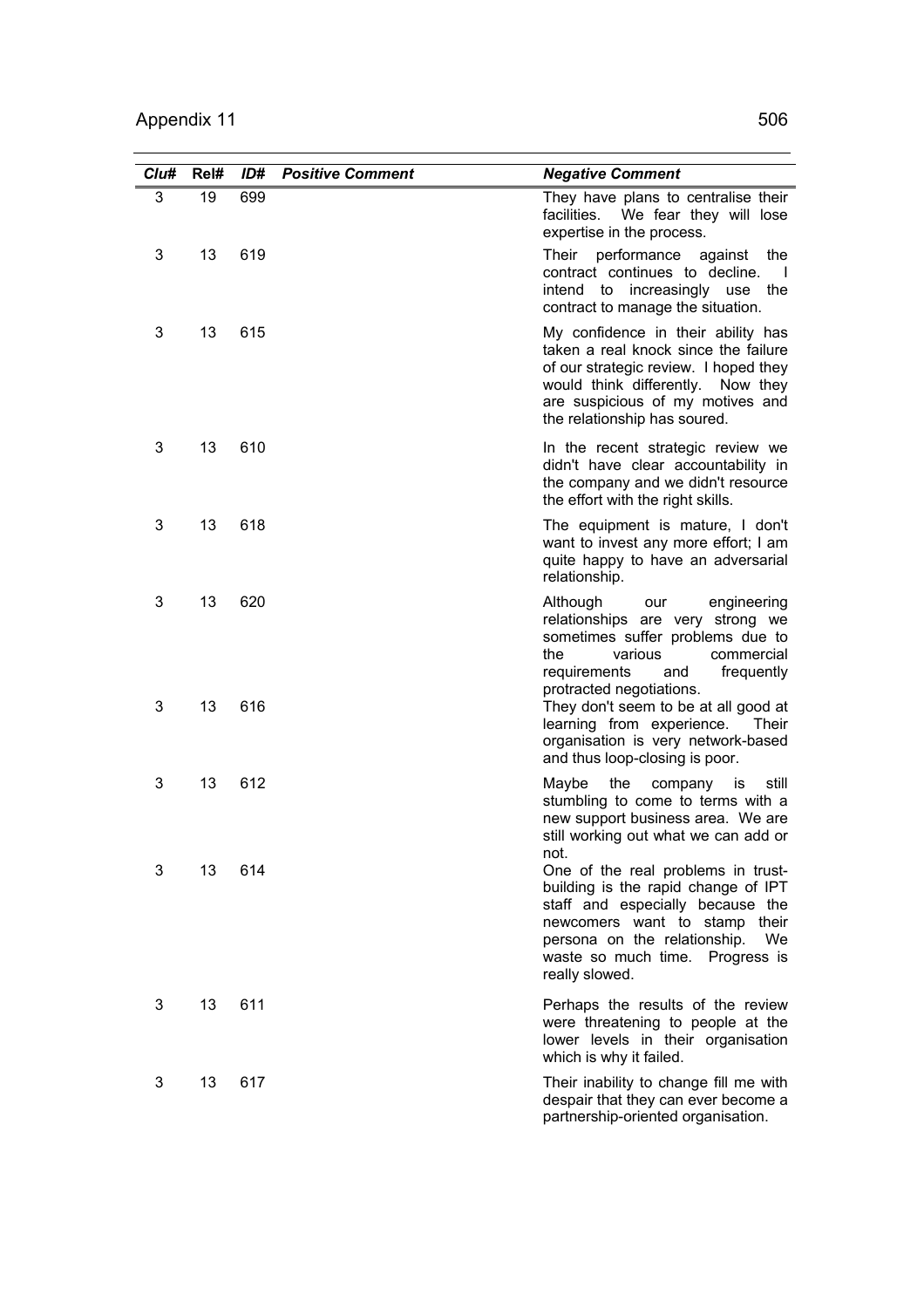| Clu#   | Rel#     | ID#        | <b>Positive Comment</b> | <b>Negative Comment</b>                                                                                                                                                                                                                                                                                                                                                          |
|--------|----------|------------|-------------------------|----------------------------------------------------------------------------------------------------------------------------------------------------------------------------------------------------------------------------------------------------------------------------------------------------------------------------------------------------------------------------------|
| 3      | 18       | 680        |                         | No one seems to own the problem.<br>It's always been the same with this<br>Nothing has changed<br>company.<br>despite big words about Smart<br>Acquisition.                                                                                                                                                                                                                      |
| 3      | 18       | 687        |                         | Part of our process improvement<br>has meant finding<br>and paying<br>lost/un-submitted invoices.<br>This is<br>going to cost my IPT £9m this year<br>from a very tight budget. I feel I am<br>paying for the Firm's inefficiency.                                                                                                                                               |
| 3<br>3 | 18<br>18 | 684<br>683 |                         | I am convinced that we must do<br>more to reduce our own costs<br>because the Firm has been unable<br>unwilling to.<br>Maybe<br>our<br>or<br>emphasis on developing partnering<br>over the last 2 years has been<br>premature.<br>I think they understand that they<br>must do a great deal to improve<br>their performance but, we<br>are<br>locked-in with them either way; no |
| 3      | 18       | 682        |                         | one else can do the work.<br>We have little incentive to help them<br>grow their business if they can't<br>even do the basics.                                                                                                                                                                                                                                                   |
| 3      | 18       | 688        |                         | We are developing a partnering<br>arrangement with the Firm. At the<br>managerial level they are keen to<br>improve their performance but this<br>has not filtered down to the workers.                                                                                                                                                                                          |
| 3      | 18       | 681        |                         | We have put in a huge amount of<br>effort to jointly streamline processes<br>but the Firm just does not deliver<br>what they should do.<br>They are<br>currently achieving less than 50%<br>performance against their order<br>book in all areas.                                                                                                                                |
| 3      | 18       | 686        |                         | We agree round the table then<br>nothing ever happens.                                                                                                                                                                                                                                                                                                                           |
| 3      | 18       | 689        |                         | Although we work well with our<br>opposite numbers in the Company, I<br>am always wary of a hidden agenda<br>in their hierarchy.                                                                                                                                                                                                                                                 |
| 3      | 18       | 679        |                         | If we scream they react. Everything<br>is short term; they are not forward-<br>looking.                                                                                                                                                                                                                                                                                          |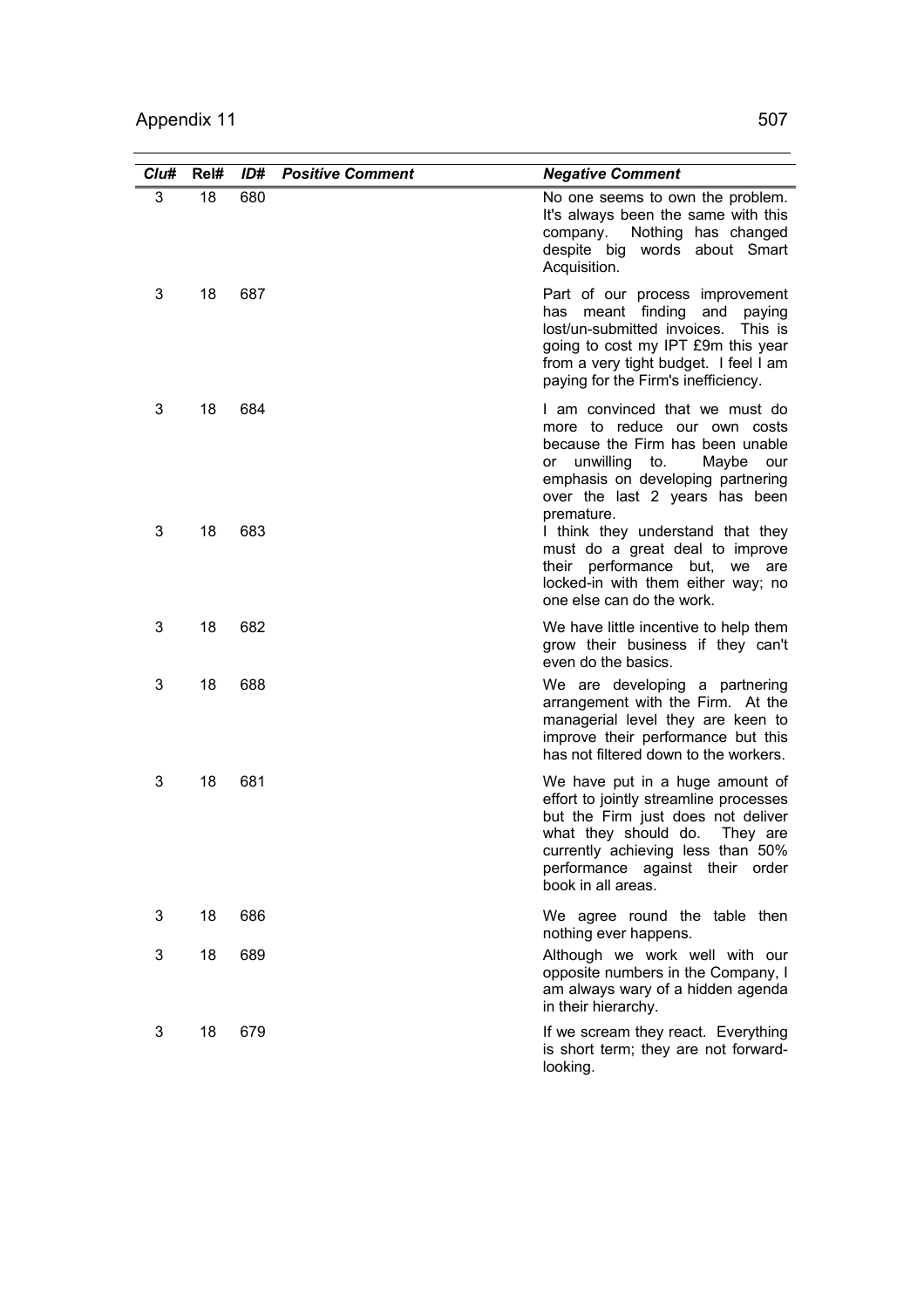| Clu# | Rel# | ID# | <b>Positive Comment</b>                                                                                                                                                                                                                       | <b>Negative Comment</b>                                                                                                                                                                                                                                                            |
|------|------|-----|-----------------------------------------------------------------------------------------------------------------------------------------------------------------------------------------------------------------------------------------------|------------------------------------------------------------------------------------------------------------------------------------------------------------------------------------------------------------------------------------------------------------------------------------|
| 3    | 18   | 685 |                                                                                                                                                                                                                                               | We are about to sign an incentivised<br>contract and if they do well they will<br>get paid more but, I have not got the<br>Smart Acquisition is not<br>money.<br>geared-up for this kind of flexibility                                                                            |
| 3    | 14   | 30  | We are starting to face up to<br>performance issues at our regular<br>meetings.<br>In the past mutual<br>defensiveness has got in the way of<br>making improvements. This is a<br>very hard area matter to tackle.                            |                                                                                                                                                                                                                                                                                    |
| 3    | 14   | 87  |                                                                                                                                                                                                                                               | I see a very hard line from the<br>MoD's Contracts people for old-style<br>traditional reasons.<br>They are<br>always defensive when challenged<br>and do not understand the meaning<br>of innovation. I suspect the IPT is<br>equally frustrated.                                 |
| 3    | 14   | 195 |                                                                                                                                                                                                                                               | Even though their Commercial staff<br>are embedded in their organisation I<br>believe they still feel insecure and<br>are constantly looking over their<br>shoulders back up their traditional<br>chains of command. It is going to<br>take a long time to change this<br>culture. |
| 3    | 14   | 193 | The report was very interesting and<br>revealing. I am concerned about<br>the aspects where our perceptions<br>are at odds. We are about to begin<br>a joint process review with the IPT<br>and will use the report to get things<br>started. |                                                                                                                                                                                                                                                                                    |
| 3    | 14   | 29  |                                                                                                                                                                                                                                               | We have worked hard to make a<br>of communications but<br>success<br>maybe this has taken our eyes off<br>the other aspects of the relationship<br>that need attention.                                                                                                            |
| 3    | 14   | 88  | I intend to sit down with my opposite<br>number in the firm (just the 2 of us<br>at first) and study the report to see<br>where we go from here.                                                                                              |                                                                                                                                                                                                                                                                                    |
| 3    | 14   | 260 |                                                                                                                                                                                                                                               | I can appreciate their view of us; we<br>have a member of the firm who runs<br>round like a headless chicken rather<br>than telling the customer what the<br>problem is.                                                                                                           |
| 3    | 14   | 139 |                                                                                                                                                                                                                                               | It is very frustrating to do business<br>with the Company.                                                                                                                                                                                                                         |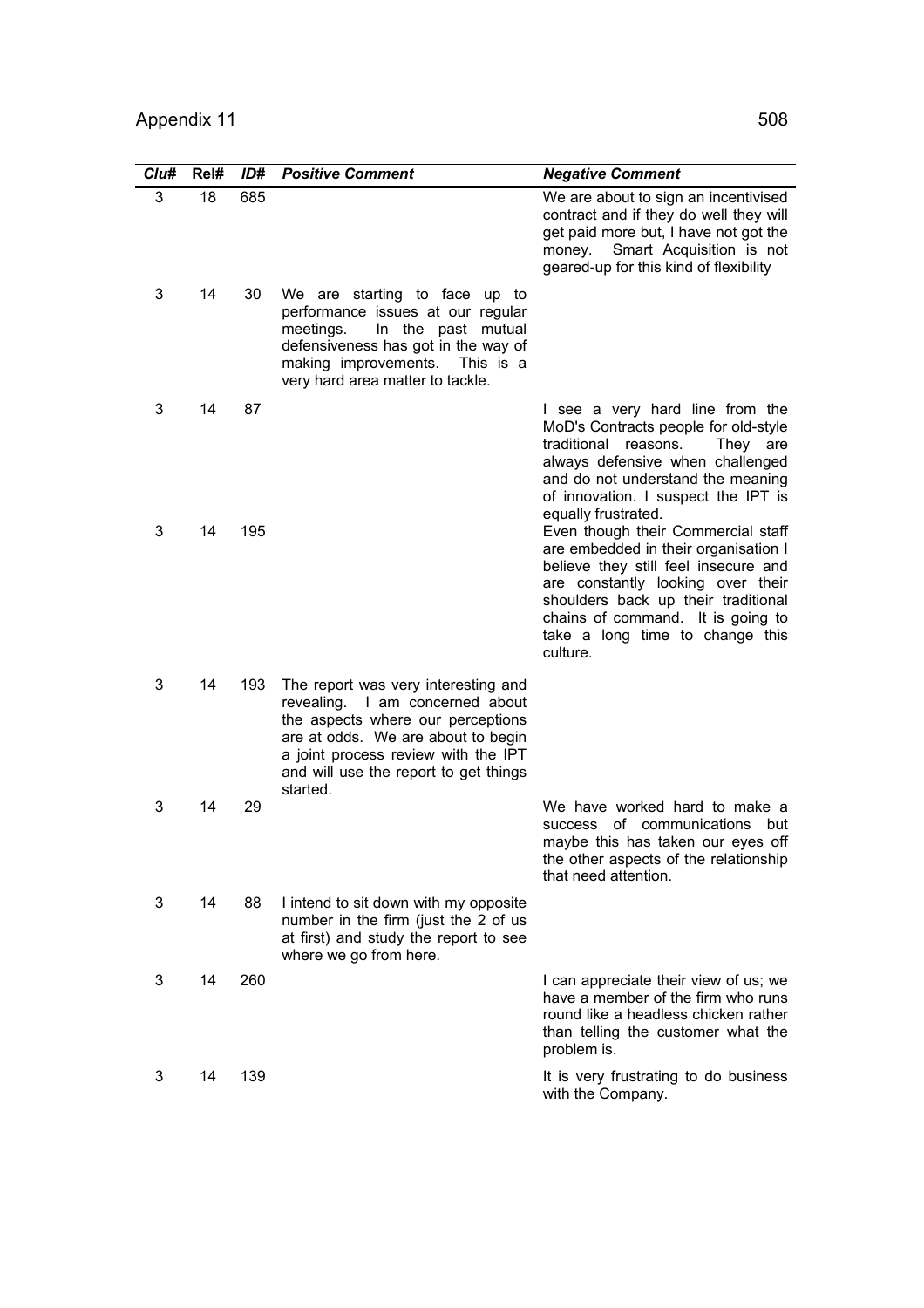| Clu# | Rel# | ID# | <b>Positive Comment</b>                                                                                                                                                | <b>Negative Comment</b>                                                                                                                                                             |
|------|------|-----|------------------------------------------------------------------------------------------------------------------------------------------------------------------------|-------------------------------------------------------------------------------------------------------------------------------------------------------------------------------------|
| 3    | 14   | 138 |                                                                                                                                                                        | They have an air of arrogance - take<br>it or leave it, we are sole suppliers.                                                                                                      |
| 3    | 14   | 262 |                                                                                                                                                                        | We have made huge progress with<br>Repair & Overhaul but despite their<br>good words and assurances their<br>performance on Spares is appalling.                                    |
| 3    | 14   | 194 |                                                                                                                                                                        | The MoD Commercial staffs' view of<br>sharing is they have the lion's share<br>and we get what's left over.                                                                         |
| 3    | 14   | 261 | trusting<br>relationship depends<br>A.<br>heavily<br>on<br>the<br>contracting<br>environment and therefore on the<br>quality of the Commercial staff on<br>both sides. |                                                                                                                                                                                     |
| 3    | 14   | 263 |                                                                                                                                                                        | Our Logistics function is provided as<br>a matrix-managed service. The lack<br>of integration with the IPT is a<br>severe handicap.                                                 |
| 3    | 14   | 137 |                                                                                                                                                                        | The MoD Commercial staffs' view of<br>sharing is they have the lion's share<br>and we get what's left over.                                                                         |
| 3    | 14   | 89  |                                                                                                                                                                        | efforts<br>to<br>Our<br>this<br>improve<br>relationship<br>frustrated<br>are<br>by<br>continuous<br>change<br>and<br>management initiatives within our<br>Environment.              |
| 3    | 24   | 667 |                                                                                                                                                                        | We do not feel valued<br>as a<br>customer.                                                                                                                                          |
| 3    | 24   | 664 | I would like to repeat this survey<br>over time to see how perceptions<br>change as a result of our joint<br>efforts.                                                  |                                                                                                                                                                                     |
| 3    | 24   | 669 |                                                                                                                                                                        | A lot of problems of late deliveries<br>arise because of incompatibility of IT<br>systems between the MoD, the firm<br>and the sub-contractors and.<br>because of lack of manpower. |
| 3    | 24   | 665 | If we are to be successful we must<br>change the perceptions of our<br>customers about us.                                                                             |                                                                                                                                                                                     |
| 3    | 24   | 666 |                                                                                                                                                                        | Communication has proved difficult<br>at the managerial level.                                                                                                                      |
| 3    | 24   | 668 | We<br>work<br>closely<br>and<br>most<br>successfully with a small team.                                                                                                |                                                                                                                                                                                     |
| 3    | 20   | 634 | I strongly believe that successful<br>working relationships are built on<br>trusting personal relationships.                                                           |                                                                                                                                                                                     |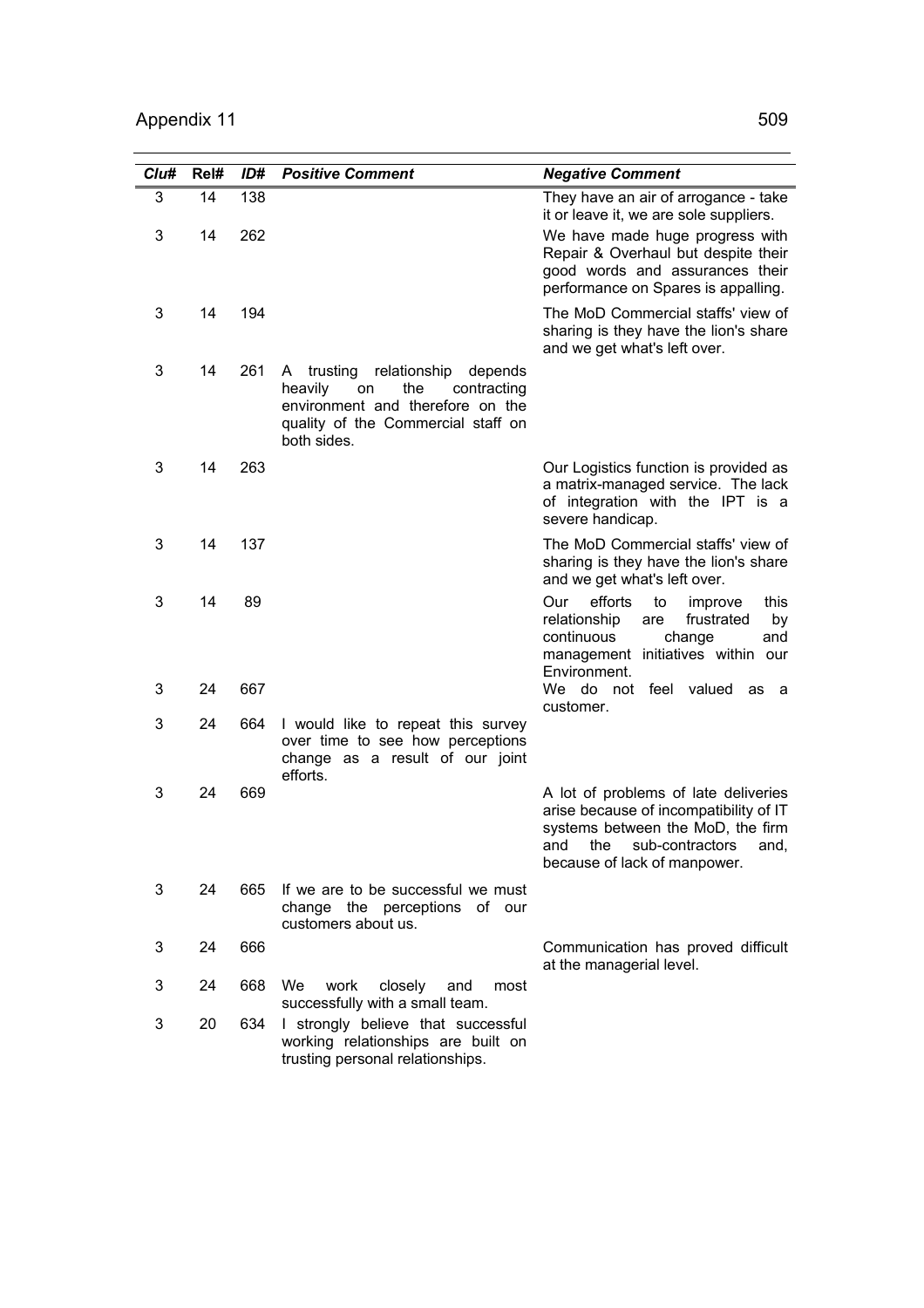| Clu# | Rel# | ID# | <b>Positive Comment</b>                                                                                                                                                                     | <b>Negative Comment</b>                                                                                                                                                                                                                                                             |
|------|------|-----|---------------------------------------------------------------------------------------------------------------------------------------------------------------------------------------------|-------------------------------------------------------------------------------------------------------------------------------------------------------------------------------------------------------------------------------------------------------------------------------------|
| 3    | 20   | 635 |                                                                                                                                                                                             | The teams are doing their best to<br>provide the end customer with the<br>best possible service but budget<br>constraints are often not understood<br>either by the MoD or by our own<br>people.                                                                                    |
| 3    | 20   | 636 |                                                                                                                                                                                             | We are particularly concerned about<br>DARA and its so called 'protected<br>order book'.                                                                                                                                                                                            |
| 3    | 20   | 639 | Our contract is single source and<br>although the relationship works well,<br>would<br>prefer<br>have<br>we<br>to<br>- a<br>competition option.                                             |                                                                                                                                                                                                                                                                                     |
| 3    | 20   | 637 | Our relationship is changing for the<br>better because we have understood<br>that<br>closer<br>involvement,<br>communications and understanding<br>between all stakeholders are the<br>key. |                                                                                                                                                                                                                                                                                     |
| 3    | 20   | 638 |                                                                                                                                                                                             | Objectives<br>can<br>never<br>be<br>fully<br>compatible because industry aim to<br>maximise their profit and the MoD<br>seeks best Value For Money.                                                                                                                                 |
| 3    | 20   | 633 |                                                                                                                                                                                             | Our engineering staff firmly believe<br>providing the best possible<br>in<br>support to the front line customer<br>but the constraint on this are often<br>not understood by other staffs on<br>both sides.                                                                         |
| 3    | 26   | 462 |                                                                                                                                                                                             | Transformation of the RAF into a<br>commercial<br>organisation<br>with<br>commercial business attitudes to<br>contracting has been well-publicised<br>but in recent negotiations on a new<br>contract many standard industry<br>clauses such as Limited Liability<br>were excluded. |
| 3    | 26   | 471 |                                                                                                                                                                                             | We need a strategic review with the<br>company but we never see their<br>boss - he barely seems engaged.                                                                                                                                                                            |
| 3    | 26   | 461 |                                                                                                                                                                                             | The regular cycling of military staff is<br>conducive<br>to<br>not<br>long<br>term<br>relationships that develop sound<br>working practices<br>allow<br>and<br>innovation.                                                                                                          |
| 3    | 26   | 472 |                                                                                                                                                                                             | The company seems unable to<br>understand that one point of contact<br>is inadequate to deal with the multi-<br>level issues that occur.                                                                                                                                            |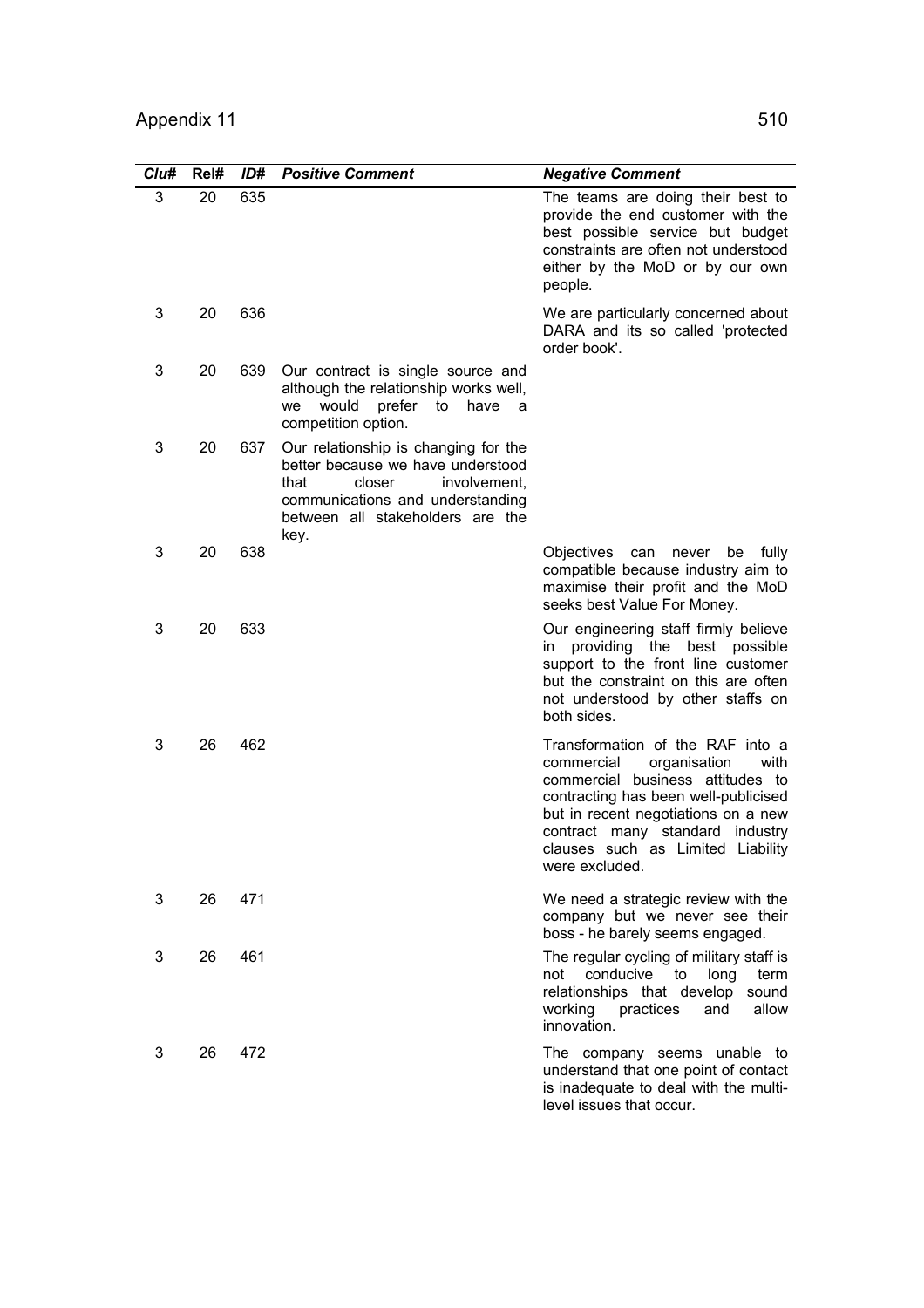| Clu# | Rel# | ID# | <b>Positive Comment</b>                                                                                                                                                                                           | <b>Negative Comment</b>                                                                                                                                                                                                                                                                                 |
|------|------|-----|-------------------------------------------------------------------------------------------------------------------------------------------------------------------------------------------------------------------|---------------------------------------------------------------------------------------------------------------------------------------------------------------------------------------------------------------------------------------------------------------------------------------------------------|
| 3    | 26   | 459 | We have a good relationship but the<br>report shows we must pick away at<br>the detail to fine-tune it.                                                                                                           |                                                                                                                                                                                                                                                                                                         |
| 3    | 26   | 473 |                                                                                                                                                                                                                   | At the individual level everyone<br>does his best but I sense the<br>company's organisation to serve us<br>is a bit hit or miss.                                                                                                                                                                        |
| 3    | 26   | 458 | The platform is not really core<br>business; I have to fight my corner<br>with management so I am really<br>keen to improve the relationship.                                                                     |                                                                                                                                                                                                                                                                                                         |
| 3    | 26   | 463 | The relationship with the MoD/RAF<br>has improved significantly since the<br>platform was handed over from the<br>Prior to this the atmosphere<br>PE.<br>combatant<br>very<br>and<br>was<br>occasionally devious. |                                                                                                                                                                                                                                                                                                         |
| 3    | 26   | 464 |                                                                                                                                                                                                                   | The margins of MoD contracts are<br>significantly lower than others. We<br>thus don't do any work at risk even<br>where our PDS contract is fully<br>funded and has little or no limited<br>liability issues.                                                                                           |
| 3    | 26   | 469 |                                                                                                                                                                                                                   | We couldn't easily go elsewhere;<br>they have the drawings and the<br>knowledge.<br>Taking<br>Design<br>Authority elsewhere is not really a<br>practical proposition.                                                                                                                                   |
| 3    | 26   | 457 | It's an amazing difference to be<br>speaking to people who are in<br>contact with the customers now that<br>PE are out of the loop.                                                                               |                                                                                                                                                                                                                                                                                                         |
| 3    | 26   | 465 |                                                                                                                                                                                                                   | margins<br>Reduced<br>and<br>intense<br>competition in the sector are all very<br>clear reasons for the reduced level<br>of commitment and risk in the<br>It has thus<br>become<br>company.<br>increasingly<br>difficult<br>to<br>secure<br>finance from senior management to<br>bid for new contracts. |
| 3    | 26   | 467 |                                                                                                                                                                                                                   | PDS performance is not too hot:<br>they don't recruit the people so we<br>don't place the orders and pay them<br>as much as we could.                                                                                                                                                                   |
| 3    | 26   | 466 |                                                                                                                                                                                                                   | My opposite number has a vested<br>interest in<br>portraying<br>a warm,<br>comfortable<br>position<br>because<br>otherwise it will be seen to be critical<br>of him. His job could be on the line.                                                                                                      |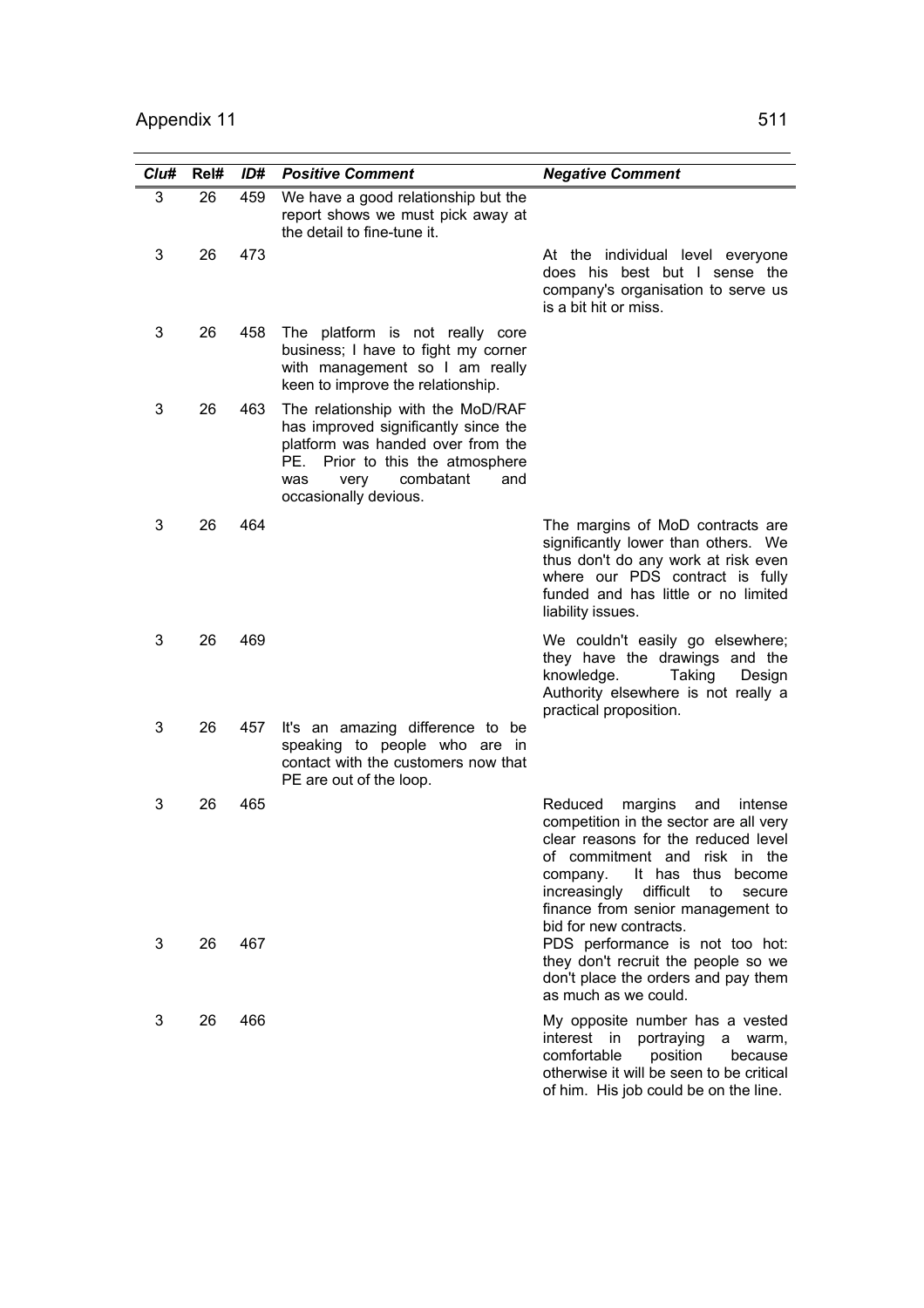| Cl <sub>u#</sub> | Rel# | ID#            | <b>Positive Comment</b>                                                                                                       | <b>Negative Comment</b>                                                                                                                                                                               |
|------------------|------|----------------|-------------------------------------------------------------------------------------------------------------------------------|-------------------------------------------------------------------------------------------------------------------------------------------------------------------------------------------------------|
| 3                | 26   | 460            |                                                                                                                               | I am still concerned at the IPT's high<br>turnover of staff and the lack of<br>accumulated experience.                                                                                                |
| 3                | 26   | 468            |                                                                                                                               | We sit in the company's commercial<br>margins and have less leverage.<br>This makes for hard and protracted<br>negotiations.                                                                          |
| 3                | 26   | 470            |                                                                                                                               | We fear the company 'pulling the<br>plug' or worse, a long period of<br>'take-it or leave-it'.                                                                                                        |
| 3                | 26   | 609            |                                                                                                                               | We are not optimising our support<br>Our engineers are not<br>policy.<br>interested in the wider aspects of<br>support and we leave too many<br>important decisions to un-supported,<br>supply staff. |
| 3                | 15   | 109            | The relationship contains a healthy<br>measure of scepticism.                                                                 |                                                                                                                                                                                                       |
| 3                | 15   | 157            |                                                                                                                               | They have often promised to deliver<br>by a set date but have not only<br>failed to do so but also to provide a<br>revised date.                                                                      |
| 3                | 15   | 291            | Compared to other customers I find<br>the MoD innovative and forward-<br>thinking.                                            |                                                                                                                                                                                                       |
| 3                | 15   | $\overline{2}$ |                                                                                                                               | The fact that we do not have an<br>effective performance measurement<br>system whilst the Firm believes we<br>have<br>is<br>failure<br>a<br>real<br>to<br>communicate.                                |
| 3                | 15   | 3              |                                                                                                                               | We are not always sure that the<br>contractor<br>has<br>prime<br>clear<br>communications<br>with<br>his<br>sub-<br>contractors.                                                                       |
| 3                | 15   | 154            | The fact that the Firm acknowledges<br>that it is not delivering a quality<br>service is a favourable sign.                   |                                                                                                                                                                                                       |
| 3                | 15   | 1              | We have created a huge number of<br>opportunities for dialogue including<br>embedding staff in each other's<br>organisations. |                                                                                                                                                                                                       |
| 3                | 15   | 294            |                                                                                                                               | The Firm won't give us product lead<br>times, even for more money.                                                                                                                                    |
| 3                | 15   | 293            |                                                                                                                               | Frequent reorganisations in the Firm<br>Team increases uncertainty.                                                                                                                                   |
| 3                | 15   | 292            |                                                                                                                               | Limited weapon system life reduces<br>incentive for long term approach.                                                                                                                               |
| 3                | 15   | 156            |                                                                                                                               | The Firm lacks resources to change<br>its culture and is a year behind us in<br>progress.                                                                                                             |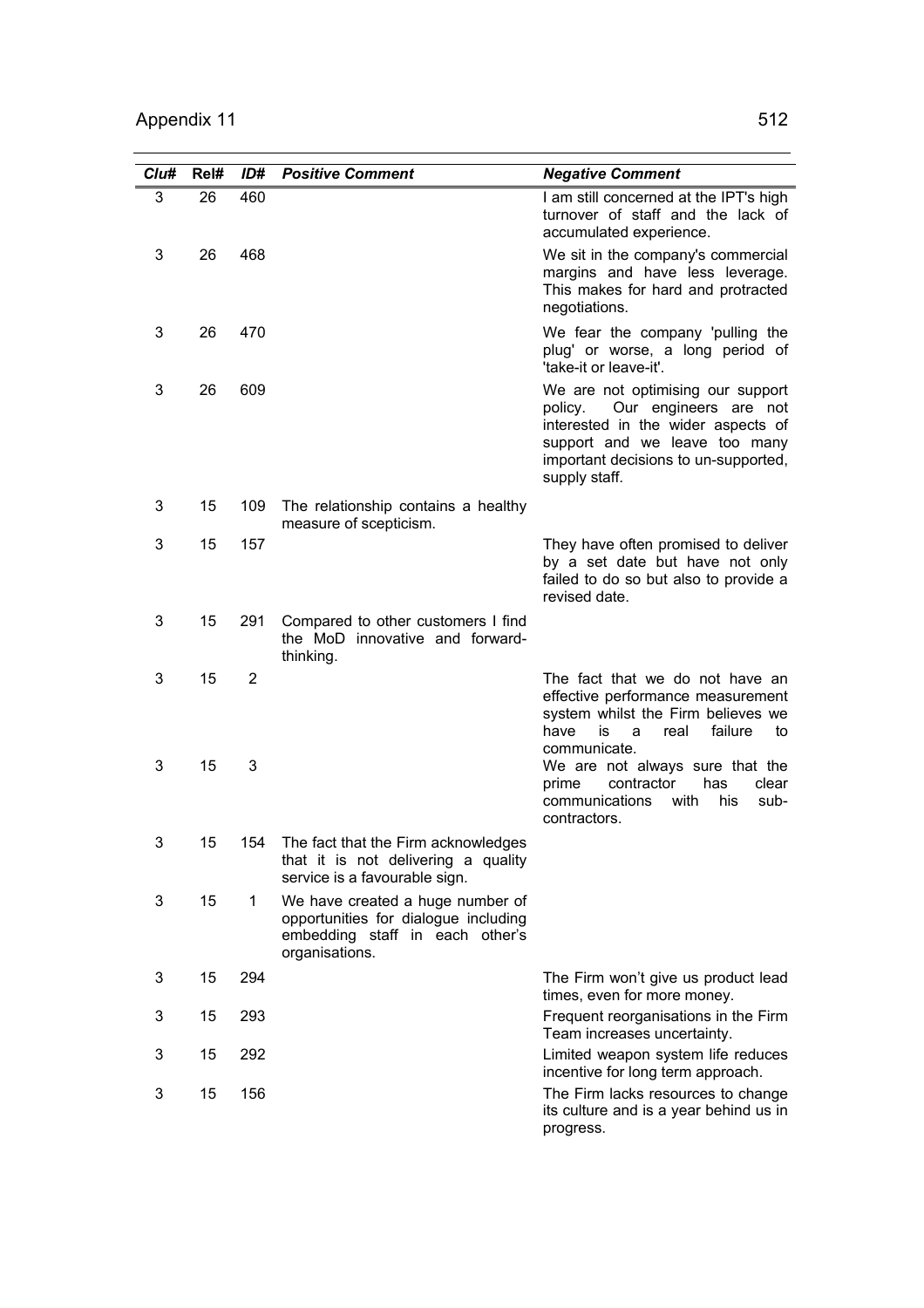| Clu# | Rel# | ID# | <b>Positive Comment</b>                                                                                                                                                                                            | <b>Negative Comment</b>                                                                                                                                                                                    |
|------|------|-----|--------------------------------------------------------------------------------------------------------------------------------------------------------------------------------------------------------------------|------------------------------------------------------------------------------------------------------------------------------------------------------------------------------------------------------------|
| 3    | 15   | 155 |                                                                                                                                                                                                                    | I believe that the Firm has a long-<br>term ethos of failure to deliver to<br>overcome - they still act like a<br>nationalised company.                                                                    |
| 3    | 15   | 48  | The hard work of our contracts staff<br>has ensured a creative environment                                                                                                                                         |                                                                                                                                                                                                            |
| 3    | 15   | 49  |                                                                                                                                                                                                                    | 'Industry has trained us to expect<br>we will be let down' quote from CDL<br>and sums-up why we think the Firm<br>is not dedicated to our success                                                          |
| 3    | 15   | 108 | We have built a 'head' of good-will<br>despite the problems.                                                                                                                                                       |                                                                                                                                                                                                            |
| 3    | 17   | 508 |                                                                                                                                                                                                                    | It's old technology; maybe we are<br>small beer.                                                                                                                                                           |
| 3    | 17   | 506 |                                                                                                                                                                                                                    | They are nice chaps who take us<br>out to lunch but as an entity they are<br>lacking in service delivery.                                                                                                  |
| 3    | 17   | 507 |                                                                                                                                                                                                                    | It takes ages to get information out<br>of<br>them<br>despite<br>numerous<br>reminders.                                                                                                                    |
| 3    | 17   | 505 |                                                                                                                                                                                                                    | Due to moving responsibility from<br>one department to another they<br>seem to be unable to get their act<br>together in a timely manner to let a<br>contract to repair the equipment.                     |
| 4    | 51   | 520 | My team is only 60 strong and small<br>is beautiful.<br>Many people can't<br>understand they can do more with<br>less. We concentrate on essentials;<br>the nice to do only encourages<br>growth in overheads.     |                                                                                                                                                                                                            |
| 4    | 50   | 586 |                                                                                                                                                                                                                    | <b>There</b><br>often<br>different<br>are<br>expectations from them; it's the Civil<br>Service<br>Commercial<br>attitude.<br>v<br>Today we don't have time to provide<br>a gilded solution; 95% has to do. |
| 4    | 54   | 603 | The<br>relationship<br>has<br>been<br>absolutely outstanding. The trust<br>established makes us want to do<br>anything we can for the customer.                                                                    |                                                                                                                                                                                                            |
| 4    | 54   | 608 | At every stage of the acquisition<br>process they applied a consistently<br>positive and constructive approach<br>If anything this<br>to negotiations.<br>attitude has continued to develop<br>since contract let. |                                                                                                                                                                                                            |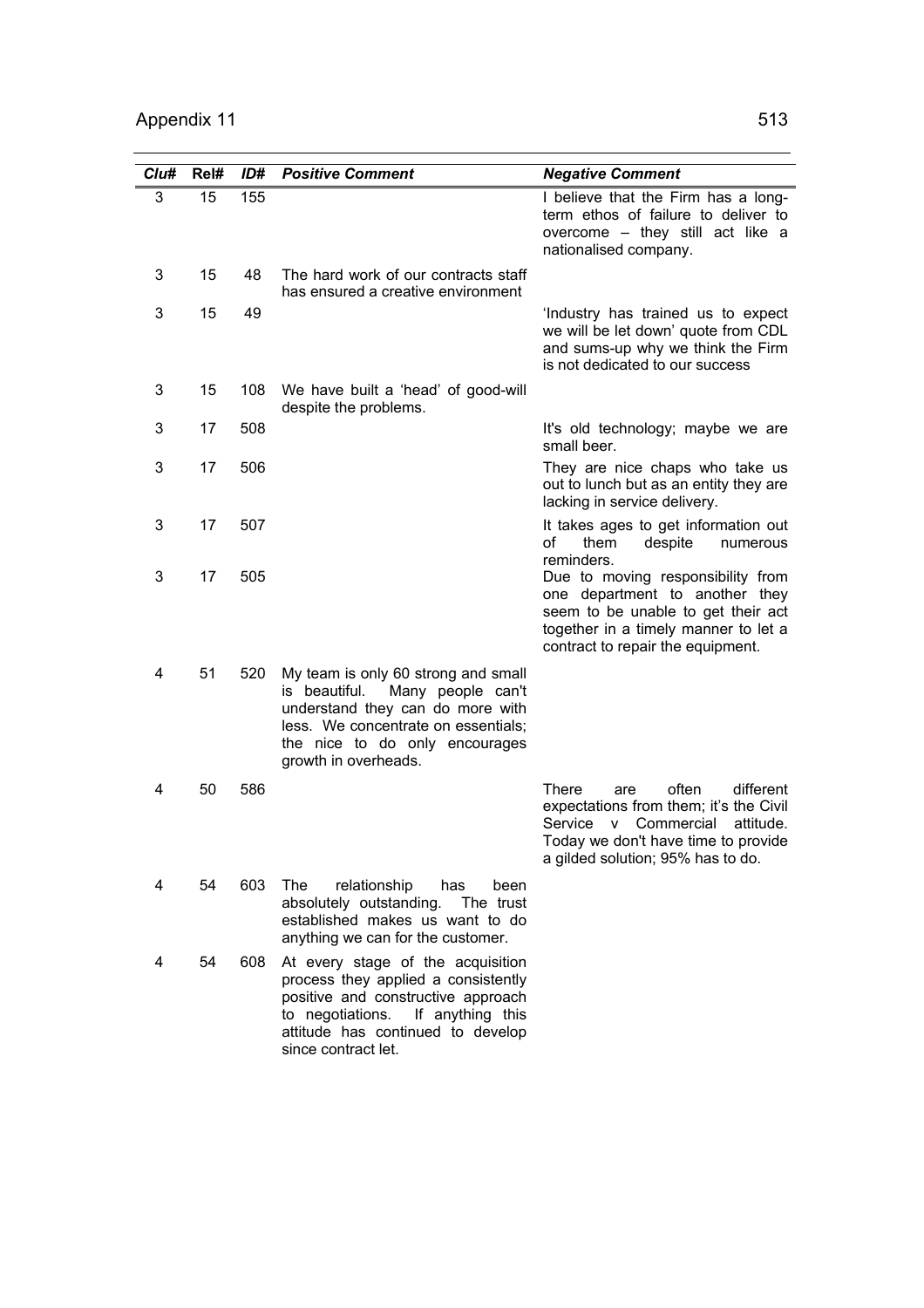| Cl <sub>u#</sub> | Rel#     | ID#       | <b>Positive Comment</b>                                                                                                                                                                                                 | <b>Negative Comment</b> |
|------------------|----------|-----------|-------------------------------------------------------------------------------------------------------------------------------------------------------------------------------------------------------------------------|-------------------------|
| 4                | 54       | 607       | They have proved to be excellent<br>and<br>have<br>actively<br>partners<br>supported us in all aspects of a<br>difficult procurement.                                                                                   |                         |
| 4                | 54       | 604       | Our<br>parent company is<br>very<br>customer-oriented and typical of the<br>best of the American people.                                                                                                                |                         |
| 4                | 54       | 606       | The speed with which the project<br>was placed to contract and the<br>success of the programme is largely<br>due<br>close<br>partnering<br>to<br>our<br>arrangement. They have proved to<br>be reliable and innovative. |                         |
| 4                | 54       | 605       | It wasn't an easy project but<br>regardless of time of day they would<br>hop a plane and be here. 'You have<br>a problem: how can we work it out?'                                                                      |                         |
| 4                | 52       | 215       | A trusting commercial arrangement<br>is the key.                                                                                                                                                                        |                         |
| 4                | 52       | 152       | The majority of the relationship is<br>single source. This does not cause<br>a problem.                                                                                                                                 |                         |
| 4                | 52       | 272       | We are keen to invest in peoples'<br>abilities and obtain their buy-in to<br>our objectives.                                                                                                                            |                         |
| 4                | 52       | 33        | The report has given us yet another<br>good reason to sit down and talk<br>with the IPT.                                                                                                                                |                         |
| 4<br>4           | 52<br>52 | 285<br>96 | It just comes down to people.<br>Because the equipment has to be<br>accepted by the end-customer it<br>pays us to get the quality right - we<br>cannot afford not to.                                                   |                         |
| 4                | 52       | 274       | I believe a healthy and positive<br>relationship has built-up over a<br>number of years and with a great<br>deal of trust on both sides.                                                                                |                         |
| 4                | 52       | 204       | Our engineers talk daily and have a<br>highly professional relationship with<br>each other.                                                                                                                             |                         |
| 4                | 52       | 40        | We have a pragmatic way of<br>working with frank exchanges; we<br>are always businesslike.                                                                                                                              |                         |
| 4                | 52       | 271       | Our quality culture isn't just ISO, it<br>also includes liP and these things<br>build-up<br>with<br>continuous<br>improvement.                                                                                          |                         |
| 4                | 52       | 94        | It was difficult to get the contract so<br>we try extra hard not to mess it up.                                                                                                                                         |                         |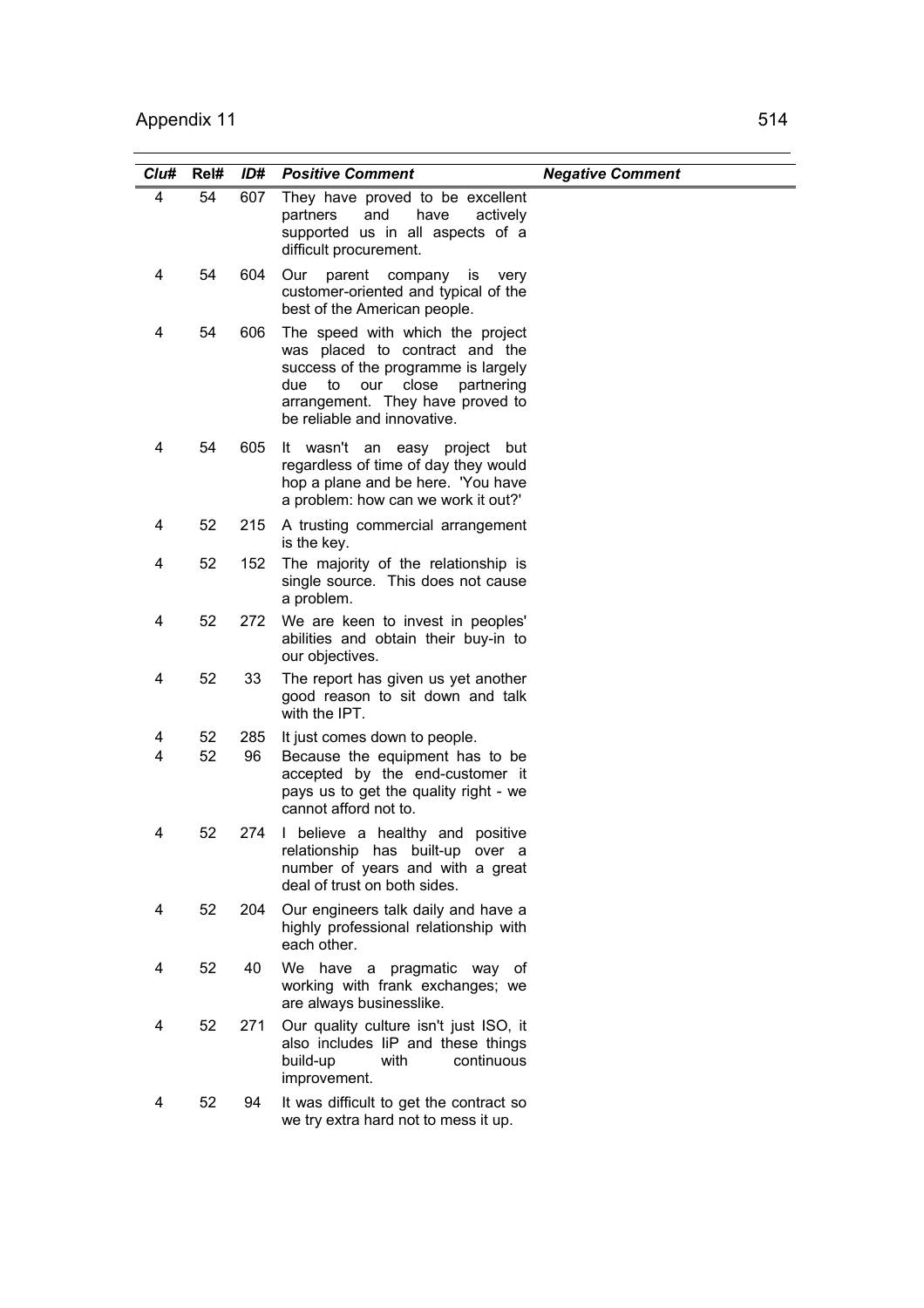| Clu# | Rel# | ID# | <b>Positive Comment</b>                                                                                                                                                                     | <b>Negative Comment</b>                                                                         |
|------|------|-----|---------------------------------------------------------------------------------------------------------------------------------------------------------------------------------------------|-------------------------------------------------------------------------------------------------|
| 4    | 52   | 42  | I have talked over the report with my<br>opposite number in the firm. We<br>have planned further meetings to go<br>through it in detail.                                                    |                                                                                                 |
| 4    | 52   | 95  | They are equally eager; they have<br>their customer breathing down their<br>neck - we are both in this together.                                                                            |                                                                                                 |
| 4    | 52   | 151 | This has always been a good, close-<br>knit relationship. We have worked<br>together for about 7 years.                                                                                     |                                                                                                 |
| 4    | 52   | 203 | I am delighted to see from the report<br>that<br>perceptions<br>our<br>are<br><i>in</i><br>alignment.                                                                                       |                                                                                                 |
| 4    | 52   | 273 | We are very proud that visitors<br>that<br>the<br>refurbished<br>comment<br>equipment looks brand new.                                                                                      |                                                                                                 |
| 4    | 52   | 148 | We are looking forward to CLS and<br>the opportunity to provide total<br>support and to benefit from gain-<br>share.                                                                        |                                                                                                 |
| 4    | 52   | 275 | The trust that has built-up over the<br>years is a result of working together<br>to achieve the desired end. I will go<br>out of my way to help the MoD solve<br>any problem.               |                                                                                                 |
| 4    | 52   | 41  | We have introduced an industry<br>forum where the companies we deal<br>with come together and<br>thrash<br>through issues with<br>They<br>us.<br>provide the chairman.                      |                                                                                                 |
| 4    | 52   | 147 | The relationship is developing from<br>a tight competition contract based<br>customer/supplier role to a more<br>open one based on trust and mutual<br>gain. There is still some way to go. |                                                                                                 |
| 4    | 51   | 55  | The company are open and honest<br>with us and thus we trust the<br>suggestions for improvement that<br>they make                                                                           |                                                                                                 |
| 4    | 51   | 222 |                                                                                                                                                                                             | There are still disconnects in the<br>firm that upset efficiency which we<br>do not understand. |
| 4    | 51   | 163 | A sound, clearly understood working<br>structure of contract and procedures<br>has been an important success<br>factor.                                                                     |                                                                                                 |
| 4    | 51   | 116 | Gainshare is built into the contract<br>which also supports the companies<br>exports aims.                                                                                                  |                                                                                                 |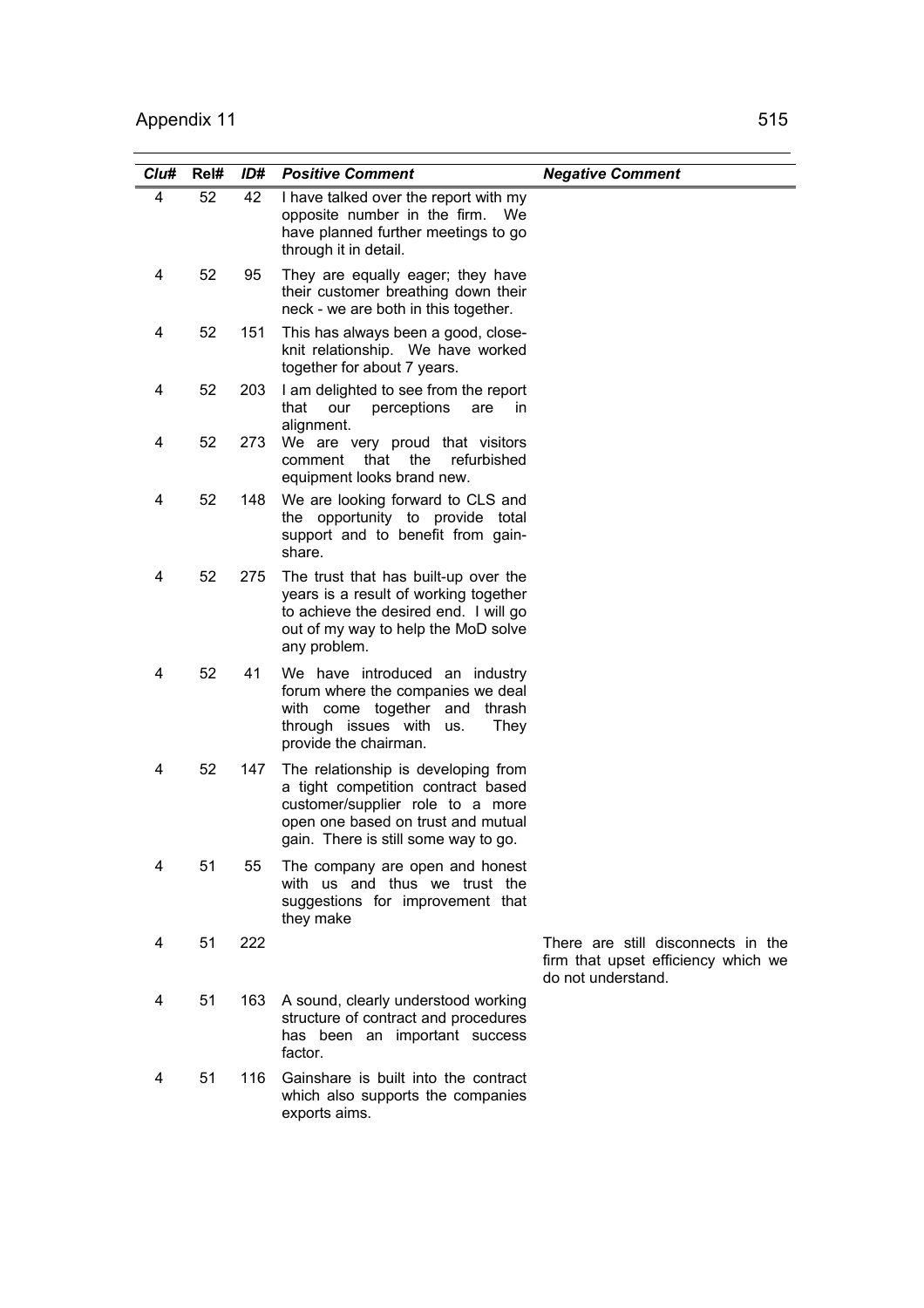| Clu# | Rel# | ID# | <b>Positive Comment</b>                                                                                                                                                                                                                            | <b>Negative Comment</b>                                                                                |
|------|------|-----|----------------------------------------------------------------------------------------------------------------------------------------------------------------------------------------------------------------------------------------------------|--------------------------------------------------------------------------------------------------------|
| 4    | 51   | 218 | Personalities<br>extremely<br>are<br>our<br>relationship.<br>important in<br>Leadership is also key. The IPTL<br>really manages his business well.<br>This makes life so much easier.                                                              |                                                                                                        |
| 4    | 51   | 46  | Regular meetings to discuss lead-<br>deliveries<br>times,<br>and<br>technical<br>problems are essential enablers to<br>building trust.                                                                                                             |                                                                                                        |
| 4    | 51   | 54  | As a result of working through the<br>problems<br>together<br>customer<br>satisfaction appears to be improving                                                                                                                                     |                                                                                                        |
| 4    | 51   | 295 | Recognition<br>0f<br>the<br>team's<br>achievements through awards and<br>publicity breeds further success.                                                                                                                                         |                                                                                                        |
| 4    | 51   | 52  | Innovative commercial staff with<br>little guidance on the new ground<br>they were breaking, made a real<br>difference                                                                                                                             |                                                                                                        |
| 4    | 51   | 51  | By going 'head to head' on issues<br>and working them through you bring<br>responsiveness to the relationship                                                                                                                                      |                                                                                                        |
| 4    | 51   | 7   | Regular meetings to discuss lead-<br>deliveries and technical<br>times.<br>problems are essential enablers to<br>building trust.                                                                                                                   |                                                                                                        |
| 4    | 51   | 224 | The 'baggage' was removed at the<br>start of the relationship and people<br>believe they can speak without<br>recrimination.                                                                                                                       |                                                                                                        |
| 4    | 51   | 6   |                                                                                                                                                                                                                                                    | The firm does not appear to be able<br>to forecast expenditure with the<br>accuracy needed by our FOO. |
| 4    | 51   | 225 | It was pure luck that a forward<br>thinking,<br>enlightened<br>team<br>happened to form. It would have<br>been impossible to<br>create this<br>deliberately because there are so<br>few staff to choose from in our<br>slimmed-down organisations. |                                                                                                        |
| 4    | 51   | 296 | Trust is personality and leader-<br>driven and behind closed doors<br>anything can be said.                                                                                                                                                        |                                                                                                        |
| 4    | 51   | 47  | Frequent contacts, even as often as<br>daily, build confidence, reduce risks<br>of misunderstandings and keep the<br>teem focussed.                                                                                                                |                                                                                                        |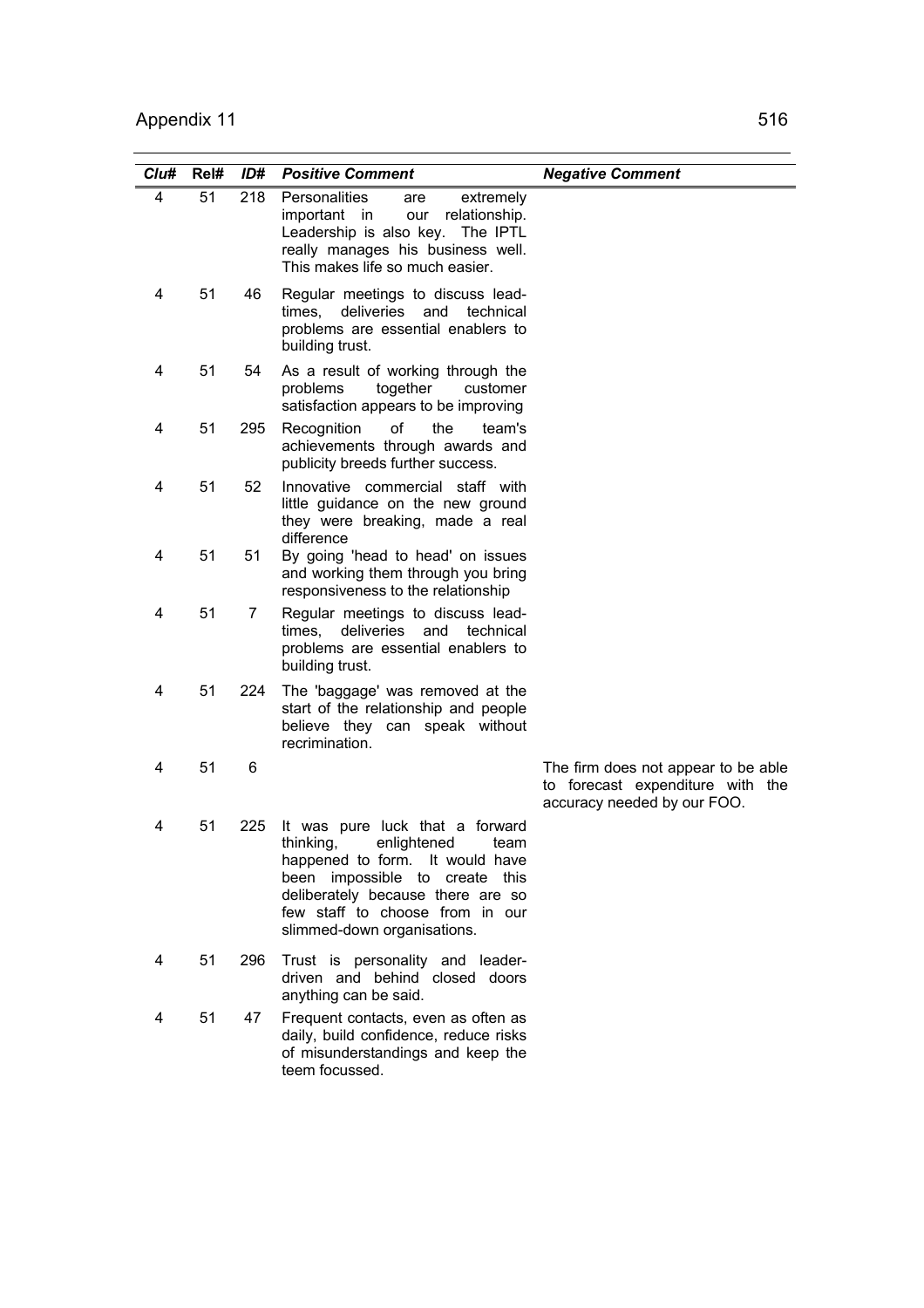| Clu# | Rel# | ID# | <b>Positive Comment</b>                                                                                                                                                                                                          | <b>Negative Comment</b>                                                                                                                                                                              |
|------|------|-----|----------------------------------------------------------------------------------------------------------------------------------------------------------------------------------------------------------------------------------|------------------------------------------------------------------------------------------------------------------------------------------------------------------------------------------------------|
| 4    | 51   | 9   | The<br>-IPT<br>never holds<br>back on<br>data<br>providing<br>on<br>advance<br>requirements when known.<br><b>This</b><br>helps us to plan better.                                                                               |                                                                                                                                                                                                      |
| 4    | 51   | 117 | There was top-level commitment to<br>the project from the outset and high<br>quality leaders were selected.                                                                                                                      |                                                                                                                                                                                                      |
| 4    | 51   | 297 | Joint<br>presentations<br>externally<br>provide a reinforcing image of the<br>partnership.                                                                                                                                       |                                                                                                                                                                                                      |
| 4    | 51   | 298 | Continuity of staff in both teams has<br>been important in building and<br>maintaining both expertise and a<br>trusting working relationship. The<br>fact that the teams are both fairly<br>small is an additional strong point. |                                                                                                                                                                                                      |
| 4    | 51   | 223 | The small structure of the firm's<br>team ensures that it is dynamic and<br>responsive to change.                                                                                                                                |                                                                                                                                                                                                      |
| 4    | 51   | 56  | Joint team-building activities from<br>the outset were a help to building<br>confidence in ourselves and each<br>other.                                                                                                          |                                                                                                                                                                                                      |
| 4    | 51   | 114 | working<br>Personal<br>relationships<br>where people really get on well<br>together in a close-knit group are<br>important to developing trust.                                                                                  |                                                                                                                                                                                                      |
| 4    | 51   | 107 | We now sit down with the IPT to<br>write PDS requirements. This saves<br>many months of bureaucracy.                                                                                                                             |                                                                                                                                                                                                      |
| 4    | 51   | 53  | A major success factor was the<br>unusual combination of commercial<br>staff on both sides who were lateral<br>thinking and open to new ways of<br>doing business                                                                |                                                                                                                                                                                                      |
| 4    | 51   | 45  |                                                                                                                                                                                                                                  | The firm does not appear to be able<br>to forecast expenditure with the<br>accuracy needed by our FOO.                                                                                               |
| 4    | 51   | 290 |                                                                                                                                                                                                                                  | relationship<br>The<br>has<br>recently<br>difficult<br>because<br>become<br>more<br>some of the long-standing IPT staff<br>turned over.<br>The<br>have<br>new<br>members are not at all experienced. |
| 4    | 51   | 221 | Team buy-in promotes openness<br>and honesty on both sides.                                                                                                                                                                      |                                                                                                                                                                                                      |
| 4    | 51   | 112 | We are investing heavily in time and<br>effort to improve the relationship.                                                                                                                                                      |                                                                                                                                                                                                      |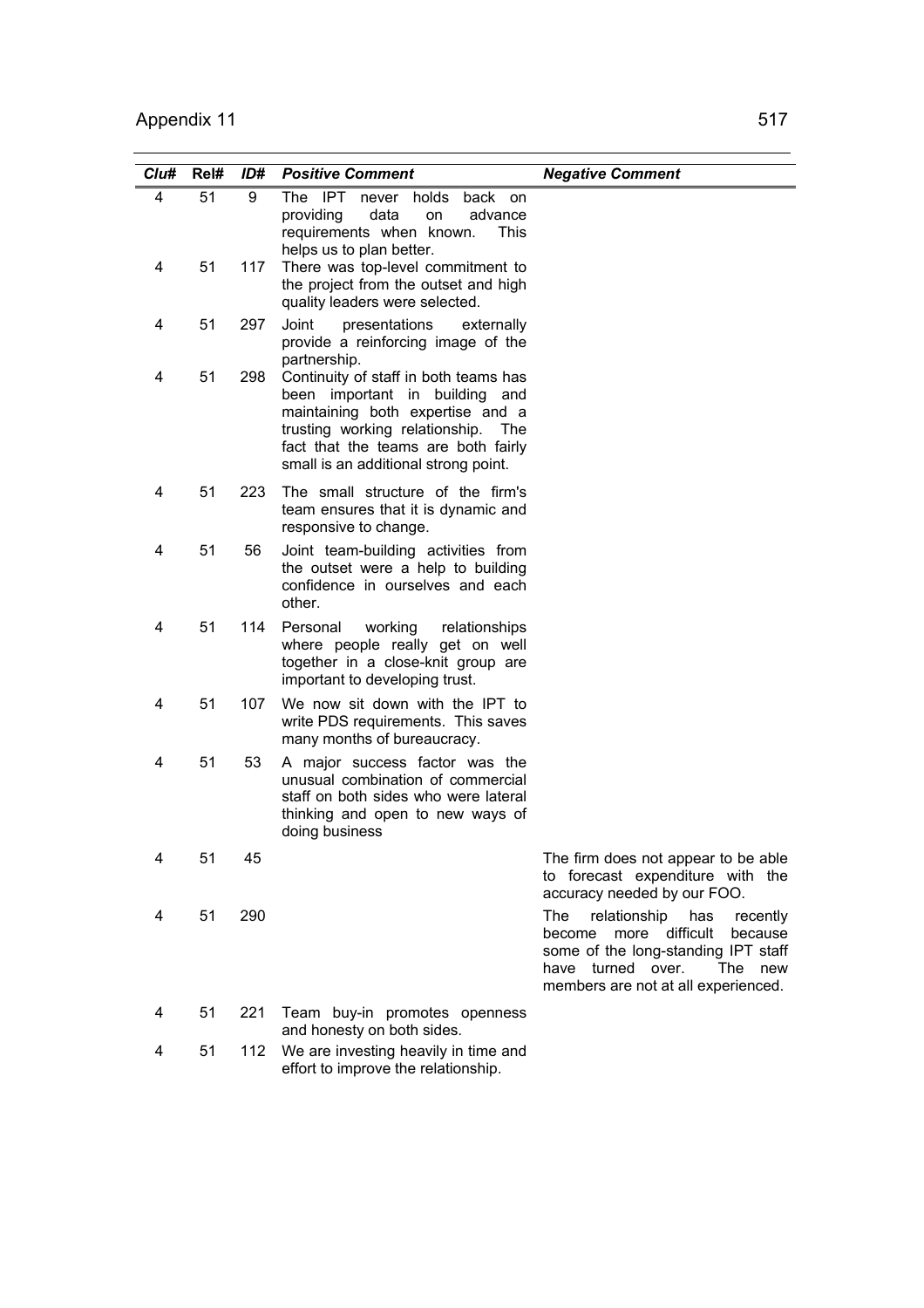| Clu# | Rel# | ID# | <b>Positive Comment</b>                                                                                                                                                                                                                                           | <b>Negative Comment</b> |
|------|------|-----|-------------------------------------------------------------------------------------------------------------------------------------------------------------------------------------------------------------------------------------------------------------------|-------------------------|
| 4    | 51   | 8   | Frequent contacts, even as often as<br>daily, build confidence, reduce risks<br>of misunderstandings and keep the<br>teem focussed.                                                                                                                               |                         |
| 4    | 51   | 299 | As the reputation of the team within<br>the business has grown this has<br>helped to boost the confidence of<br>the members and spurred them on<br>to further gains.                                                                                              |                         |
| 4    | 51   | 50  | Compared to other customers I find<br>the MoD innovative and forward-<br>thinking                                                                                                                                                                                 |                         |
| 4    | 51   | 115 | Senior representatives from<br>the<br>company are dedicated to<br>our<br>business.                                                                                                                                                                                |                         |
| 4    | 45   | 336 | We both concentrate on quality, not<br>blame                                                                                                                                                                                                                      |                         |
| 4    | 45   | 335 | They want to know when the service<br>is wrong because they are very<br>keen to improve: people don't go to<br>work to do a bad job.                                                                                                                              |                         |
| 4    | 45   | 389 | Information is useless unless it is<br>It allows us to pre-empt<br>shared.<br>risks so the Firm doesn't have to<br>build 'insurance' into its prices. The<br>results<br>increased<br>are<br>competitiveness for the Firm and<br>increased Value For Money for us. |                         |
| 4    | 45   | 332 | They were very arrogant with a take<br>it or leave it attitude but we have<br>worked hard to break this down                                                                                                                                                      |                         |
| 4    | 45   | 337 | I tell the firm honestly my budget for<br>the coming year                                                                                                                                                                                                         |                         |
| 4    | 45   | 334 | We have major issues meetings<br>twice per year and they appreciate<br>honesty from us over our quality<br>requirements                                                                                                                                           |                         |
| 4    | 45   | 388 | We aim for a 10, 12, 15 or even 30<br>year contract. This fosters a long<br>term ethos, cuts the costs of<br>frequent re-negotiations and allows<br>the Firm to plan and resource.                                                                                |                         |
| 4    | 45   | 333 | We have invested a huge amount of<br>time on them socially to build<br>bridges and influence their culture                                                                                                                                                        |                         |
| 4    | 48   | 323 | target individuals<br>We<br>in<br>the<br>company to change their attitudes<br>and see that they bring on their<br>colleagues as a result                                                                                                                          |                         |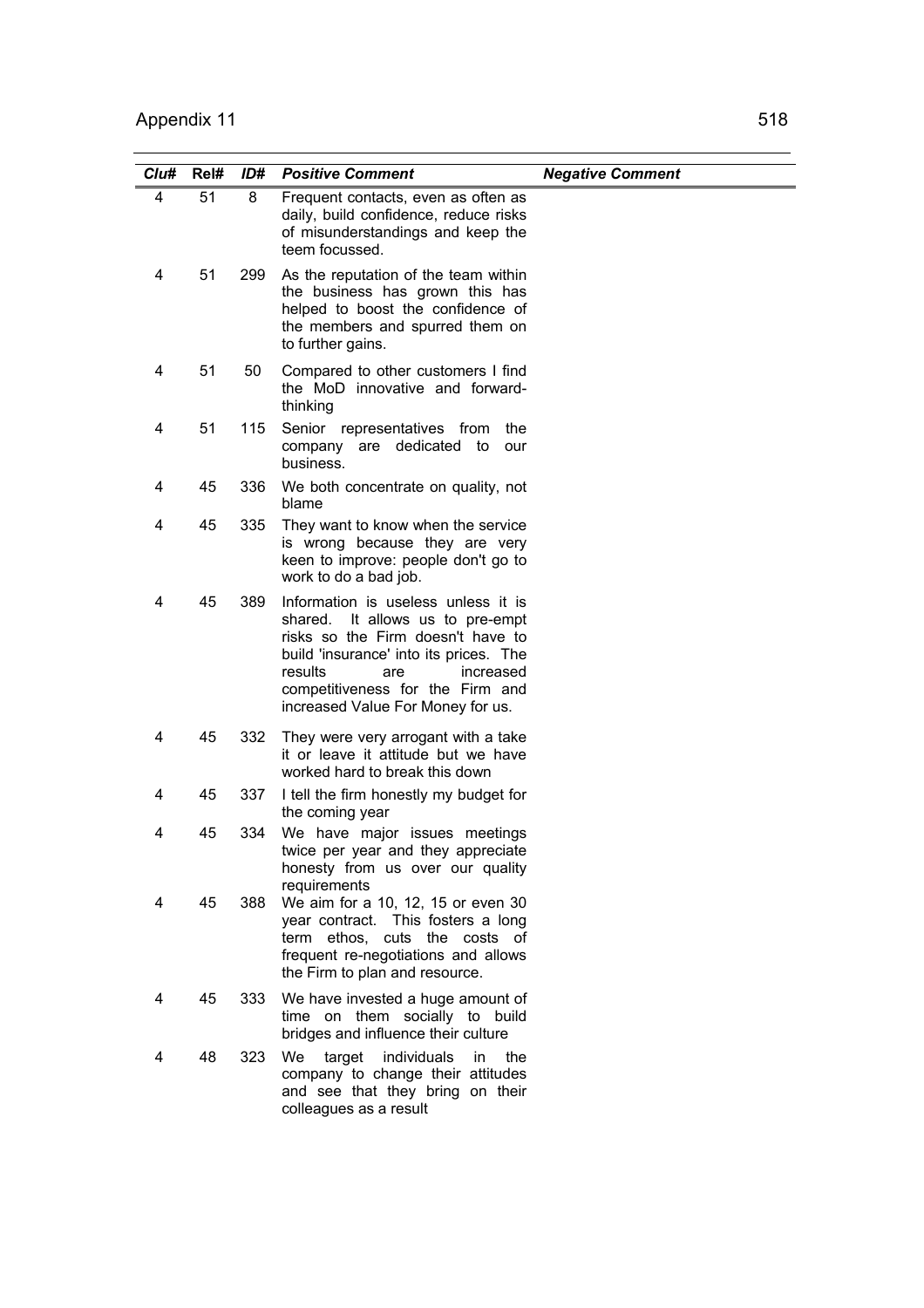| Clu# | Rel# | ID# | <b>Positive Comment</b>                                                                                                                                                                                          | <b>Negative Comment</b> |
|------|------|-----|------------------------------------------------------------------------------------------------------------------------------------------------------------------------------------------------------------------|-------------------------|
| 4    | 48   | 325 | I spend my time working the low<br>level politics in the company to<br>promote my aims                                                                                                                           |                         |
| 4    | 48   | 329 | In the short time I have been<br>working with them I have been<br>impressed by their willingness to<br>cooperate on all matters involving<br>technical<br>queries,<br>spares<br>procurement and repair of assets |                         |
| 4    | 48   | 330 | The senior managers are very<br>committed to us. They have let us<br>know of problems before we find out<br>by other means and let us know<br>what they are doing about them.                                    |                         |
| 4    | 48   | 321 | Within the bounds of US regulations<br>on data sharing we do our best to<br>have a free flow of information                                                                                                      |                         |
| 4    | 48   | 326 | You<br>can't build trust without<br>personal relationships to build up a<br>good reputation                                                                                                                      |                         |
| 4    | 48   | 331 | A good working relationship has<br>been developed between myself<br>and my contact in the firm (mutual<br>trust comes to mind) and this eases<br>both our tasks.                                                 |                         |
| 4    | 48   | 328 | I offered them a 25 year contract to<br>show how committed we were. This<br>surprised the firm.                                                                                                                  |                         |
| 4    | 48   | 322 | We've spent a lot of time working<br>together<br>including<br>very<br>frank<br>exchanges when I told them they<br>were gold-plated, expensive and<br>slow.                                                       |                         |
| 4    | 48   | 324 | I tell them that if we can excel then<br>they will get good profits over the<br>long term                                                                                                                        |                         |
| 4    | 48   | 327 | Your<br>people<br>must<br>adopt<br>a<br>consistent approach when dealing<br>with the other side                                                                                                                  |                         |
| 4    | 53   | 662 | I'm not sure if our success in setting<br>up a good partnering arrangement<br>was all luck (people) - maybe the<br>clarity of contract aims helped.                                                              |                         |
| 4    | 53   | 653 | Direct access to MoD data sources<br>such as stocks and flying hours<br>would speed up processes and<br>improve support.                                                                                         |                         |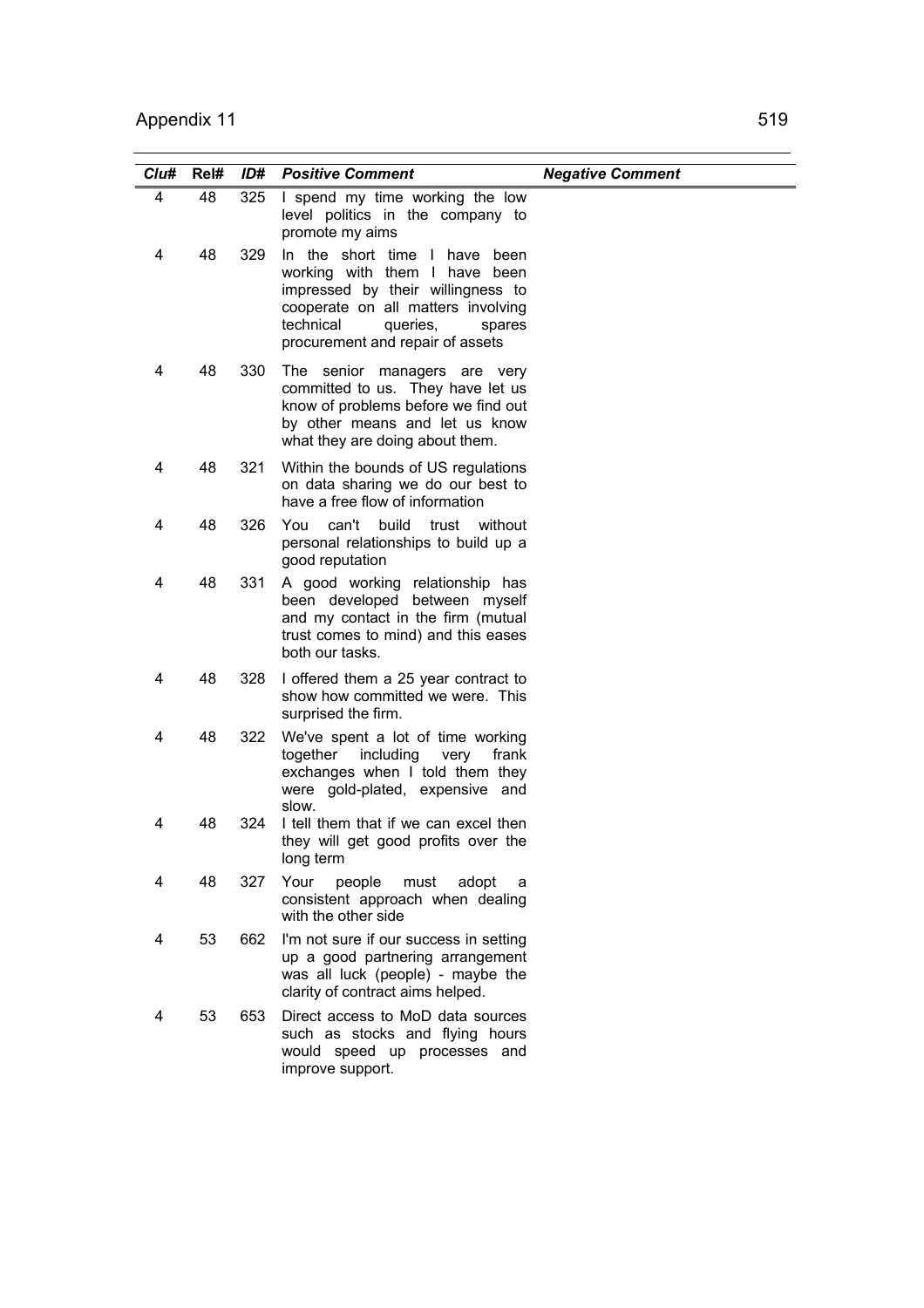| Clu# | Rel# | ID# | <b>Positive Comment</b>                                                                                                                                                                                                                                     | <b>Negative Comment</b>                                                                                                                                |
|------|------|-----|-------------------------------------------------------------------------------------------------------------------------------------------------------------------------------------------------------------------------------------------------------------|--------------------------------------------------------------------------------------------------------------------------------------------------------|
| 4    | 53   | 656 | Now that we have a partnering<br>arrangement<br>around<br>good<br>a<br>framework<br>contract<br>just<br>we<br>concentrate on the customer - we<br>no longer refer to the small print.                                                                       |                                                                                                                                                        |
| 4    | 53   | 657 | We don't have a contract monitoring<br>team - they just create distrust.                                                                                                                                                                                    |                                                                                                                                                        |
| 4    | 53   | 655 | Our firm price contract incentivises<br>quality because all rejects come out<br>of profit.                                                                                                                                                                  |                                                                                                                                                        |
| 4    | 53   | 654 | Our 5yr, periodically indexed firm<br>price arrangement removes all the<br>tension from price re-negotiations.                                                                                                                                              |                                                                                                                                                        |
| 4    | 53   | 663 | Their team had to keep an eye on<br>their commercial man; he had a<br>tendency to go for the small print.                                                                                                                                                   |                                                                                                                                                        |
| 4    | 53   | 660 | All stakeholders were involved in the<br>project including the end customers<br>who helped design the performance<br>targets.<br>The same people are<br>involved in implementation.                                                                         |                                                                                                                                                        |
| 4    | 53   | 661 |                                                                                                                                                                                                                                                             | Interpersonal relationships are very<br>Recently all our staff<br>important.<br>have changed. It will be interesting<br>to see if things run smoothly. |
| 4    | 53   | 651 | A good team is dependent on the<br>mix of individuals. We have been<br>particularly lucky that the people in<br>our joint teams have hit it off so well.                                                                                                    |                                                                                                                                                        |
| 4    | 53   | 652 | good<br>Our<br>partnering<br>contract<br>simplifies the operation<br>of<br>our<br>relationship<br>frees<br>and<br><b>us</b><br>to<br>encourage one another to higher<br>performance levels.                                                                 |                                                                                                                                                        |
|      | 53   | 658 | We have simple, obvious, open<br>performance measures.<br>Every<br>week the firm sends us a statement<br>of work achieved, problems and<br>forecasts and we pass<br>them<br>consumption<br>data.<br>The<br>achievements are open for all to                 |                                                                                                                                                        |
| 4    | 53   | 659 | see.<br>We have 2 kinds of modifications.<br>Those to our benefit we subject to<br>the full procedure and pay for,<br>those to the firm's benefit which it<br>pays for but is free of admin. This<br>increased<br>reliability<br>way<br>is<br>incentivised. |                                                                                                                                                        |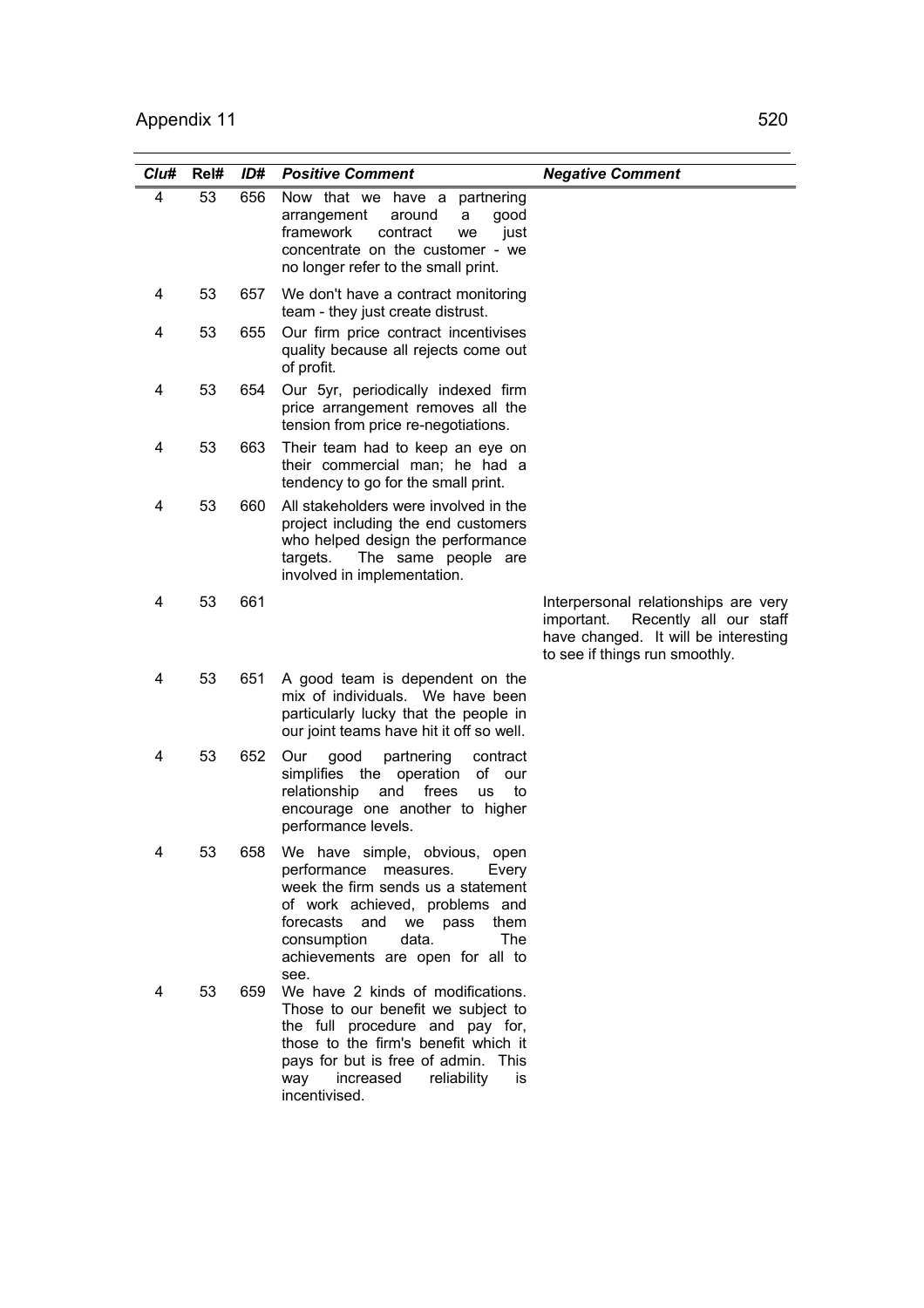| Clu# | Rel# | ID# | <b>Positive Comment</b>                                                                                                                                                                     | <b>Negative Comment</b>                                                                                                                                                                                                                                                                             |
|------|------|-----|---------------------------------------------------------------------------------------------------------------------------------------------------------------------------------------------|-----------------------------------------------------------------------------------------------------------------------------------------------------------------------------------------------------------------------------------------------------------------------------------------------------|
| 4    | 49   | 102 | We<br>fortunate<br>that<br>are<br>our<br>commercial man is good at his job<br>and understands what we are trying<br>to do with partnering.                                                  |                                                                                                                                                                                                                                                                                                     |
| 4    | 49   | 211 | They are quite a small company so<br>we know the people and we know<br>we can trust them with our risk                                                                                      |                                                                                                                                                                                                                                                                                                     |
| 4    | 49   | 201 | We have placed a staff member<br>within the IPT at our expense.                                                                                                                             |                                                                                                                                                                                                                                                                                                     |
| 4    | 49   | 198 |                                                                                                                                                                                             | Our main problem lies with the SPO<br>who continue to operate under the<br>old adversarial way. This must<br>change to allow a 100% committed<br>and trusting partnership                                                                                                                           |
| 4    | 49   | 92  |                                                                                                                                                                                             | They just don't seem to be able to<br>take a long term view. If we knew<br>where we were we could start to<br>plan.                                                                                                                                                                                 |
| 4    | 49   | 145 |                                                                                                                                                                                             | Their worry is that because we are<br>single source and<br>their<br>have<br>changed hands a couple of times in<br>the last 10 years we might go out of<br>business and leave them high and<br>dry.                                                                                                  |
| 4    | 49   | 197 | The<br>company has<br>provided<br>- a<br>member of staff to work in the IPT at<br>their own expense. This shows their<br>commitment to the development of<br>the new partnering arrangement |                                                                                                                                                                                                                                                                                                     |
| 4    | 49   | 144 |                                                                                                                                                                                             | Our fear is the feast and famine<br>situation<br>οf<br>Defence<br>spending.<br>There are times when we must stop<br>work, lay off experienced staff and<br>then race to get back going again. I<br>worry that we cannot respond fast<br>enough and this adversely affects<br>customer satisfaction. |
| 4    | 49   | 37  | We need to separate professional<br>and personal relationships.<br>The<br>latter is is important but 'win-win' is<br>based<br>on<br>openness<br>and<br>concentrating on the job in hand.    |                                                                                                                                                                                                                                                                                                     |
| 4    | 49   | 200 | We get on very well with the current<br><b>IPT Team Leader and have a frank</b><br>and open relationship                                                                                    |                                                                                                                                                                                                                                                                                                     |
| 4    | 49   | 149 | They have a monopoly but they also<br>depend for us for 95% of their<br>business. We thus have a symbiotic<br>relationship.                                                                 |                                                                                                                                                                                                                                                                                                     |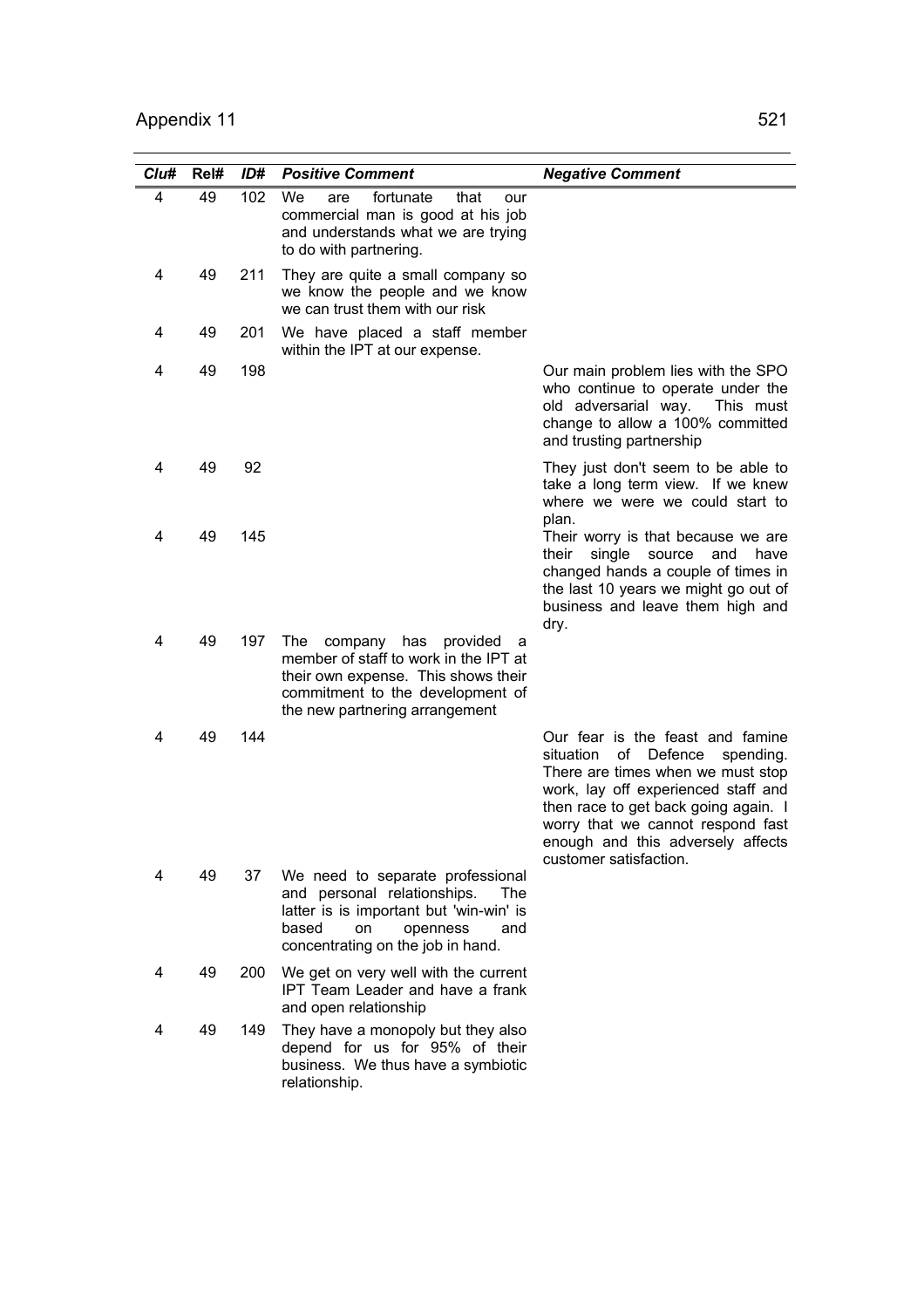| Clu# | Rel# | ID# | <b>Positive Comment</b>                                                                                                                                                                         | <b>Negative Comment</b>                                                                                                                                                                                               |
|------|------|-----|-------------------------------------------------------------------------------------------------------------------------------------------------------------------------------------------------|-----------------------------------------------------------------------------------------------------------------------------------------------------------------------------------------------------------------------|
| 4    | 49   | 280 | Our business success is based on<br>Recently we had a serious<br>trust.<br>problem. The firm reacted instantly,<br>sent a man and the job was done.                                             |                                                                                                                                                                                                                       |
| 4    | 49   | 267 |                                                                                                                                                                                                 | Their contracts staff have a real<br>power to reduce the effectiveness of<br>relationships as we have to respond<br>to interminable price investigations.                                                             |
| 4    | 49   | 212 | It's very important to shed the 'them<br>and us' attitude as soon as possible.                                                                                                                  |                                                                                                                                                                                                                       |
| 4    | 49   | 143 |                                                                                                                                                                                                 | The MoD must trust us to make a<br>reasonable profit in exchange for a<br>better value fo money service. The<br>current partnering debate has yet to<br>address this thorny issue                                     |
| 4    | 49   | 93  |                                                                                                                                                                                                 | Of all the MoD departments we<br>speak to the Contracts staff are the<br>worst. They are set in their ways,<br>won't take risks, have an adversarial<br>mindset and they slow things down.                            |
| 4    | 49   | 199 |                                                                                                                                                                                                 | The IPT change their staff too often<br>and because the relationship is very<br>personality-dependent it is like a<br>roller-coaster ride. Out go the old<br>faces, in come the new and we are<br>back to square one. |
| 4    | 49   | 31  | By having a member of staff in their<br>team we are able to communicate<br>better,<br>much<br>reduce<br>misunderstandings, and<br>gain a<br>much clearer idea of the plans for<br>the business. |                                                                                                                                                                                                                       |
| 4    | 49   | 146 | The new partnering arrangement<br>will run over 10 years and allow<br>gainshare. At last we can start to<br>quality<br>this<br>the<br>of<br>improve<br>relationship for both sides.             |                                                                                                                                                                                                                       |
| 4    | 46   | 86  | We have just entered into a 5 year<br>contract which gives the Firm sole<br>rights to provide the<br>service<br>because<br>this gives them<br>full<br>responsibility for the end product        |                                                                                                                                                                                                                       |
| 4    | 46   | 191 | Although it has taken a long time,<br>Firm<br>the<br>has just<br>begun<br>to<br>understand<br>what we want<br>by<br>offering us a service at a realistic<br>price.                              |                                                                                                                                                                                                                       |
| 4    | 46   | 192 | The report provides a true<br>and<br>useful<br>οf<br>the<br>assessment<br>relationship                                                                                                          |                                                                                                                                                                                                                       |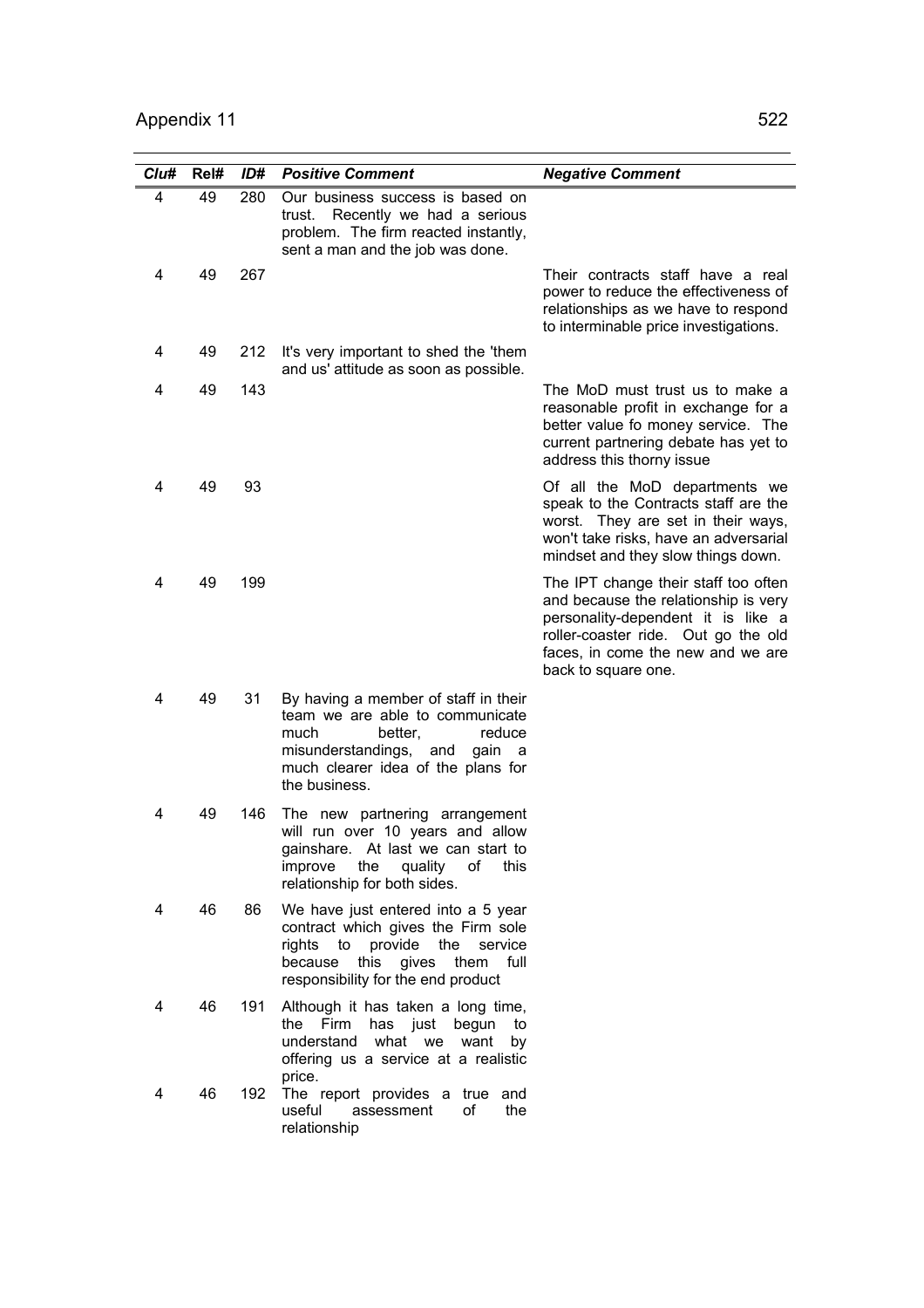| Clu# | Rel# | ID# | <b>Positive Comment</b>                                                                                                                                                                                                                                                   | <b>Negative Comment</b>                                                                                                                                                                              |
|------|------|-----|---------------------------------------------------------------------------------------------------------------------------------------------------------------------------------------------------------------------------------------------------------------------------|------------------------------------------------------------------------------------------------------------------------------------------------------------------------------------------------------|
| 4    | 46   | 182 | We have a member of the IPT in our<br>organisation and we employ a<br>number of ex-naval personnel.                                                                                                                                                                       |                                                                                                                                                                                                      |
| 4    | 46   | 83  | We intend to speak with the IPT<br>about the report and use it to<br>generate fine tuning.                                                                                                                                                                                |                                                                                                                                                                                                      |
| 4    | 46   | 183 | Because the company is the only<br>in<br>the<br>world capable<br>one<br>0t<br>designing and manufacturing the<br>equipment, we trust them with the<br>business.                                                                                                           |                                                                                                                                                                                                      |
| 4    | 46   | 259 | By giving the Firm full control over<br>the service we can reduce the<br>number of spares we have to buy.                                                                                                                                                                 |                                                                                                                                                                                                      |
| 4    | 46   | 26  | We are continuing to discuss Smart<br>procurement and management of<br>stock<br>following<br>our<br>Industry<br>Breakthrough Day.                                                                                                                                         |                                                                                                                                                                                                      |
| 4    | 47   | 12  | We are very proud of the way we<br>communicate with the IPT; we<br>speak at least daily.                                                                                                                                                                                  |                                                                                                                                                                                                      |
| 4    | 47   | 165 |                                                                                                                                                                                                                                                                           | MoD is a bit slow to react; it is not<br>dynamic like industry.                                                                                                                                      |
| 4    | 47   | 58  |                                                                                                                                                                                                                                                                           | The MoD took unfair advantage by<br>the<br>delivery<br>changing<br>price<br>arrangements in the small print of<br>the contract without discussion.<br>This soured the relationship for<br>some time. |
| 4    | 47   | 226 | We have great faith in the quality of<br>our products and our service.                                                                                                                                                                                                    |                                                                                                                                                                                                      |
| 4    | 47   | 167 | We organised a training day on the<br>MoD's site (without being asked) in<br>order to educate their staff about our<br>its<br>and<br>products.<br>company<br>about each<br>others'<br>Knowledge<br>important<br>business<br>is<br>to<br>our<br>professional relationship. |                                                                                                                                                                                                      |
| 4    | 47   | 11  |                                                                                                                                                                                                                                                                           | We don't get any feedback on the<br>effectiveness<br>οf<br>our<br>communications.                                                                                                                    |
| 4    | 47   | 57  | There's no point in exploiting our<br>monopoly<br>position<br>because<br>-it<br>prejudices our long-term business.                                                                                                                                                        |                                                                                                                                                                                                      |
| 4    | 47   | 227 | Creative tension in the relationship<br>keeps us sharp and dynamic.                                                                                                                                                                                                       |                                                                                                                                                                                                      |
| 4    | 47   | 60  | I intend to go and talk to the other<br>side and using the research report<br>to fine-tune the relationship.                                                                                                                                                              |                                                                                                                                                                                                      |